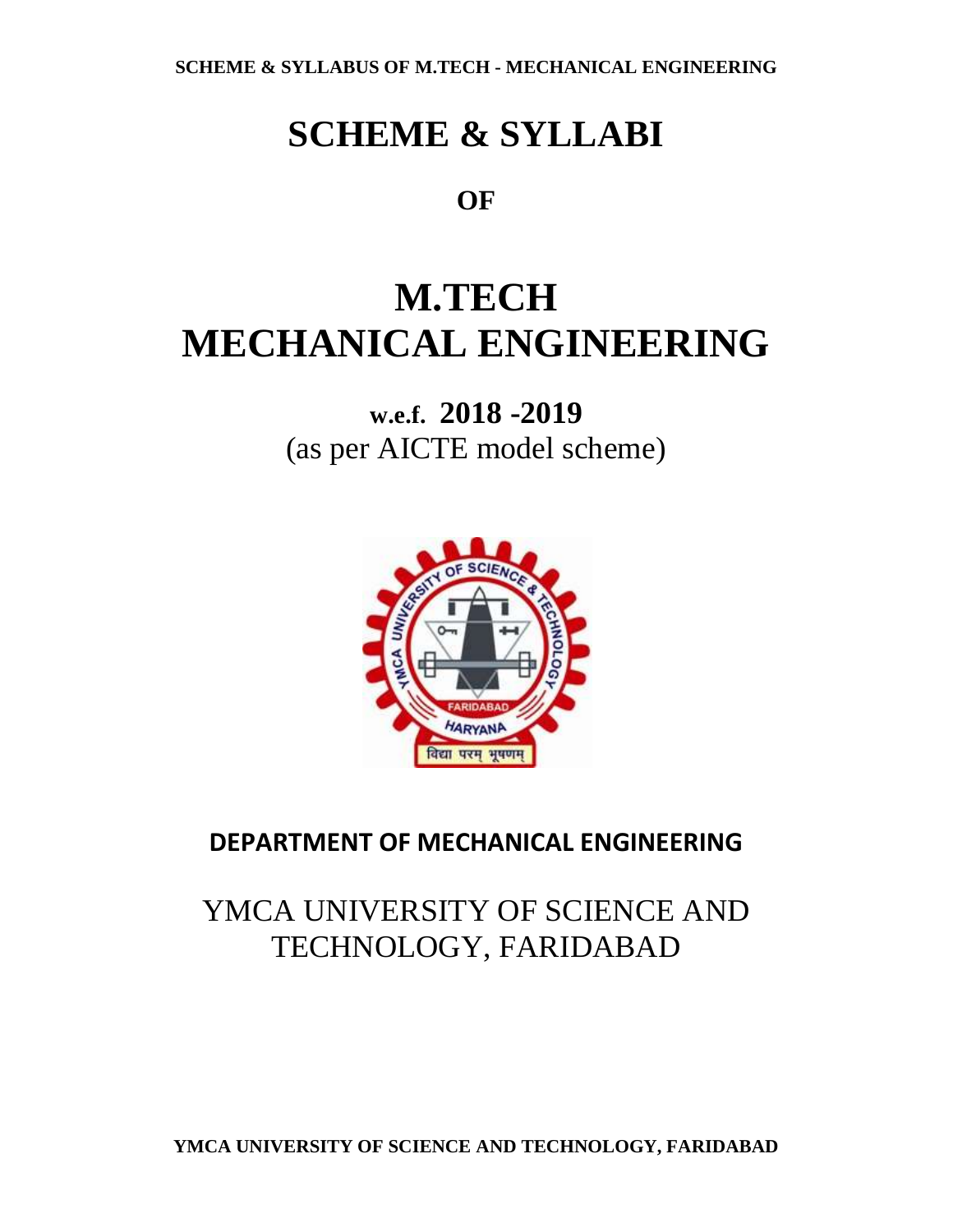## **YMCA UNIVERSITY OF SCIENCE AND TECHNOLOGY, FARIDABAD M.TECH (MECHANICAL ENGINEERING)**

## **Curriculum Structure – Semester-wise**

#### **First Semester:**

| <b>Subject</b>  | <b>Subject Name</b>                    | $L-T-P$      |                | <b>Credits Marks Weightage</b> |     | <b>Course Type</b> |
|-----------------|----------------------------------------|--------------|----------------|--------------------------------|-----|--------------------|
| Code            |                                        |              |                | Internal External              |     |                    |
|                 | MME-101A Micro Machining Processes     | $3-0-0$      | 3              | 25                             | 75  | Core-I             |
|                 | CAD/CAM (Common with                   | $3 - 0 - 0$  | 3              | 25                             | 75  | Core-II            |
| <b>MME-102A</b> | <b>M.Tech-Manufacturing</b>            |              |                |                                |     |                    |
|                 | <b>Technology &amp; Automation,</b>    |              |                |                                |     |                    |
|                 | Manufacturing & Automation)            |              |                |                                |     |                    |
| <b>MME-103A</b> | Discipline specific                    | $3-0-0$      | 3              | 25                             | 75  | Programme          |
|                 | Elective-I                             |              |                |                                |     | Elective-I         |
| MME-104A        | Discipline specific                    | $3-0-0$      | 3              | 25                             | 75  | Programme          |
|                 | Elective-II                            |              |                |                                |     | Elective-II        |
|                 | MME-105A Mechanical Engineering Lab-I  | $0 - 0 - 4$  | 2              | 15                             | 35  | Core               |
|                 | MME-106A Mechanical Engineering Lab-II | $0 - 0 - 4$  | 2              | 15                             | 35  | Core               |
| <b>RMI-101</b>  | Research Methodology and IPR 2-0-0     |              | $\overline{2}$ | 25                             | 75  | Core               |
| <b>AUD</b>      | Audit Course - 1                       | $2 - 0 - 0$  | 0              |                                |     | Audit              |
|                 | <b>Total</b>                           | $16 - 0 - 8$ | 18             | 155                            | 445 |                    |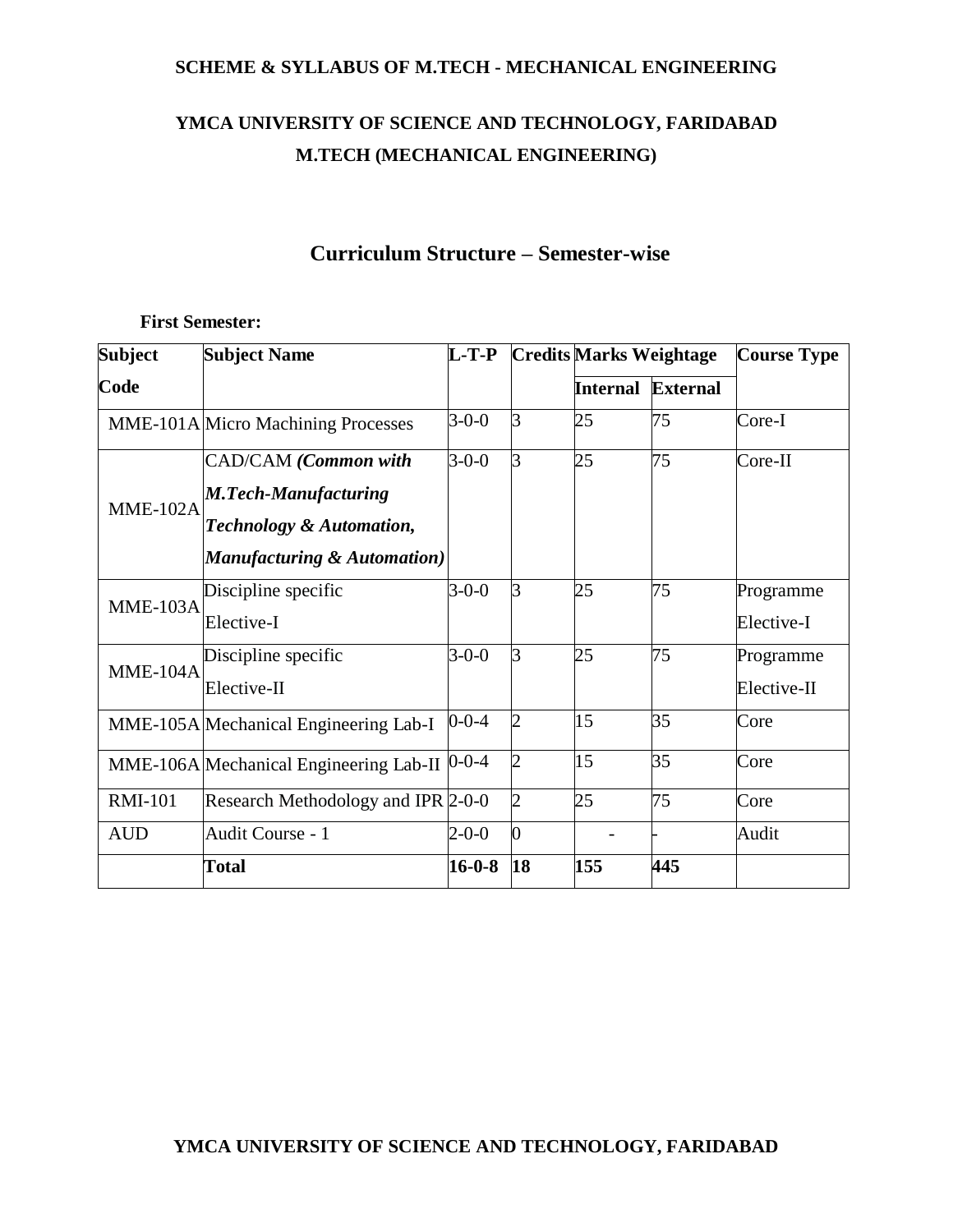## **Discipline specific Elective-I**

| <b>MME-103A-1</b> | Welding & Allied Process (Common with M.Tech-Manufacturing                      |  |  |  |
|-------------------|---------------------------------------------------------------------------------|--|--|--|
|                   | <b>Technology &amp; Automation, Manufacturing &amp; Automation</b> )            |  |  |  |
| MME-103A-2        | and Product<br>Design ( <i>Common</i><br>with<br><b>Mechatronics</b><br>M.Tech- |  |  |  |
|                   | <b>Manufacturing &amp; Automation</b> )                                         |  |  |  |
| MME-103A-3        | Design Planning & Control of Production Systems (Common with                    |  |  |  |
|                   | M.Tech-Manufacturing Technology & Automation, Manufacturing &                   |  |  |  |
|                   | <b>Automation</b> )                                                             |  |  |  |

## **Discipline specific Elective-II**

|              | <b>Automation</b> )                     |                                  |  |  |                                                            |      |                |
|--------------|-----------------------------------------|----------------------------------|--|--|------------------------------------------------------------|------|----------------|
| $MME-104A-3$ | <b>Ouality</b>                          |                                  |  |  | Management <i>(Common with M.Tech- Manufacturing &amp;</i> |      |                |
|              | <b>Manufacturing &amp; Automation</b> ) |                                  |  |  |                                                            |      |                |
| $MME-104A-2$ | Numerical Methods & Computing (Common   |                                  |  |  |                                                            | with | <b>M.Tech-</b> |
| $MME-104A-1$ |                                         | IC Engine Combustion & Pollution |  |  |                                                            |      |                |

## **Audit course 1 & 2**

| AUD-01A | <b>English for Research Paper Writing</b>                 |
|---------|-----------------------------------------------------------|
| AUD-02A | Disaster Management                                       |
| AUD-03A | Sanskrit for Technical Knowledge                          |
| AUD-04A | Value Education                                           |
| AUD-05A | Constitution of India                                     |
| AUD-06A | Pedagogy Studies                                          |
| AUD-07A | <b>Stress Management by Yoga</b>                          |
| AUD-08A | Personality Development through Life Enlightenment Skills |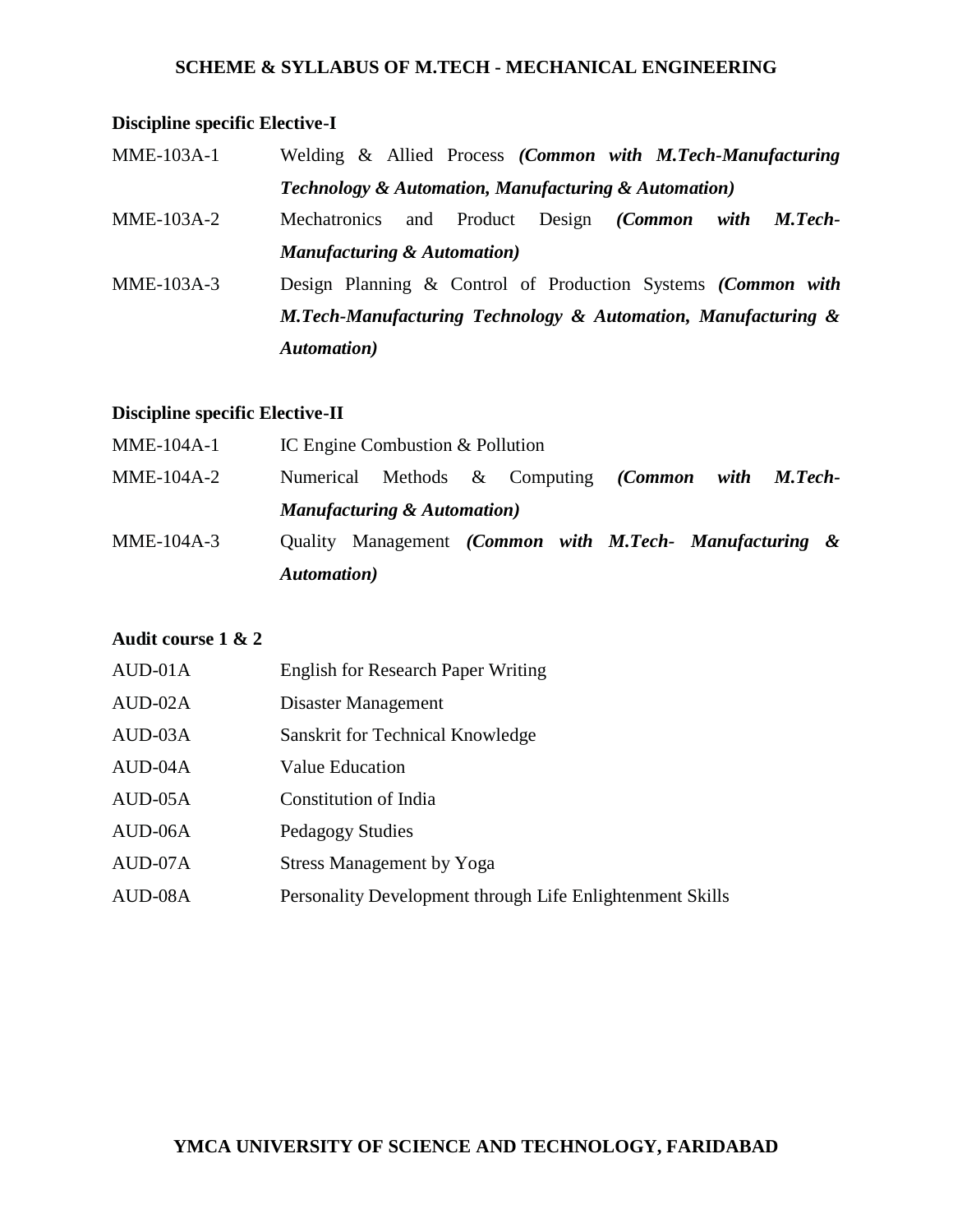| <b>Subject Code</b> | <b>Subject Name</b>                         | $L-T-P$       |                | <b>Credits Marks Weightage</b> |                 | <b>Course Type</b>        |
|---------------------|---------------------------------------------|---------------|----------------|--------------------------------|-----------------|---------------------------|
|                     |                                             |               |                | <b>Internal</b>                | <b>External</b> |                           |
| $MME-201A$          | <b>Machine Tool</b><br>Design               | $3-0-0$       | 3              | 25                             | 75              | $Core-III$                |
| <b>MME-202A</b>     | Tribology $&$<br>Maintenance<br>Engineering | $3-0-0$       | 3              | 25                             | 75              | Core-IV                   |
| $MME-203A$          | Discipline specific<br>Elective-III         | $3 - 0 - 0$   | 3              | 25                             | 75              | Programme<br>Elective-III |
| $MME-204A$          | Discipline specific<br>Elective-IV          | $3-0-0$       | 3              | 25                             | 75              | Programme<br>Elective-IV  |
| $MME-205A$          | Mechanical<br>Engineering Lab-III           | $0 - 0 - 4$   | 2              | 15                             | 35              | Core                      |
| <b>MME-206A</b>     | Mechanical<br>Engineering Lab-IV            | $0 - 0 - 4$   | 2              | 15                             | 35              | Core                      |
| <b>AUD</b>          | Audit Course $-2$                           | $2 - 0 - 0$   | 0              |                                |                 | Audit                     |
| $MME-207A$          | Mini-Project                                | $0 - 0 - 4$   | $\overline{2}$ | 25                             | 75              | Core                      |
|                     | <b>Total</b>                                | $14 - 0 - 12$ | 18             | 155                            | 445             |                           |

## **Second Semester:**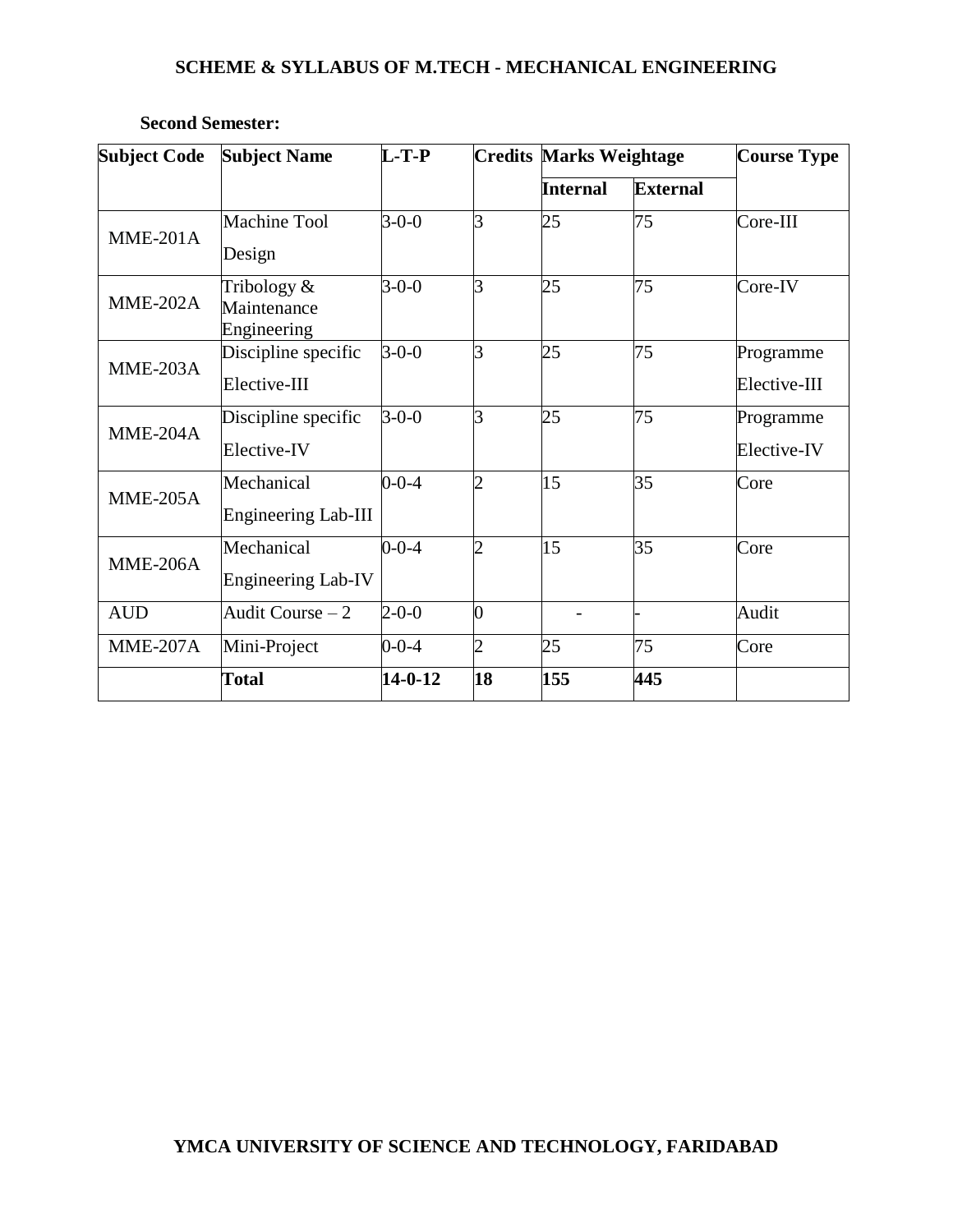## **Discipline specific Elective-III**

| <b>MME-203A-1</b> | Principles of metal casting <i>(Common with M.Tech-Manufacturing <math>\&amp;</math></i> |
|-------------------|------------------------------------------------------------------------------------------|
|                   | Automation)                                                                              |
| MME-203A-2        | Jigs & Fixture                                                                           |
| MME-203A-3        | <b>Computational Fluid Dynamics</b>                                                      |

## **Discipline specific Elective-IV**

| MME-204A-1   | Modeling $&$ Simulation                                              |
|--------------|----------------------------------------------------------------------|
| $MME-204A-2$ | Industrial Inspection (Common with M.Tech-Manufacturing Technology   |
|              | & Automation, Manufacturing & Automation)                            |
| $MME-204A-3$ | Robotics & Automation                                                |
| $MME-204A-4$ | Quality Control Techniques (Common with M.Tech-Manufacturing         |
|              | <b>Technology &amp; Automation, Manufacturing &amp; Automation</b> ) |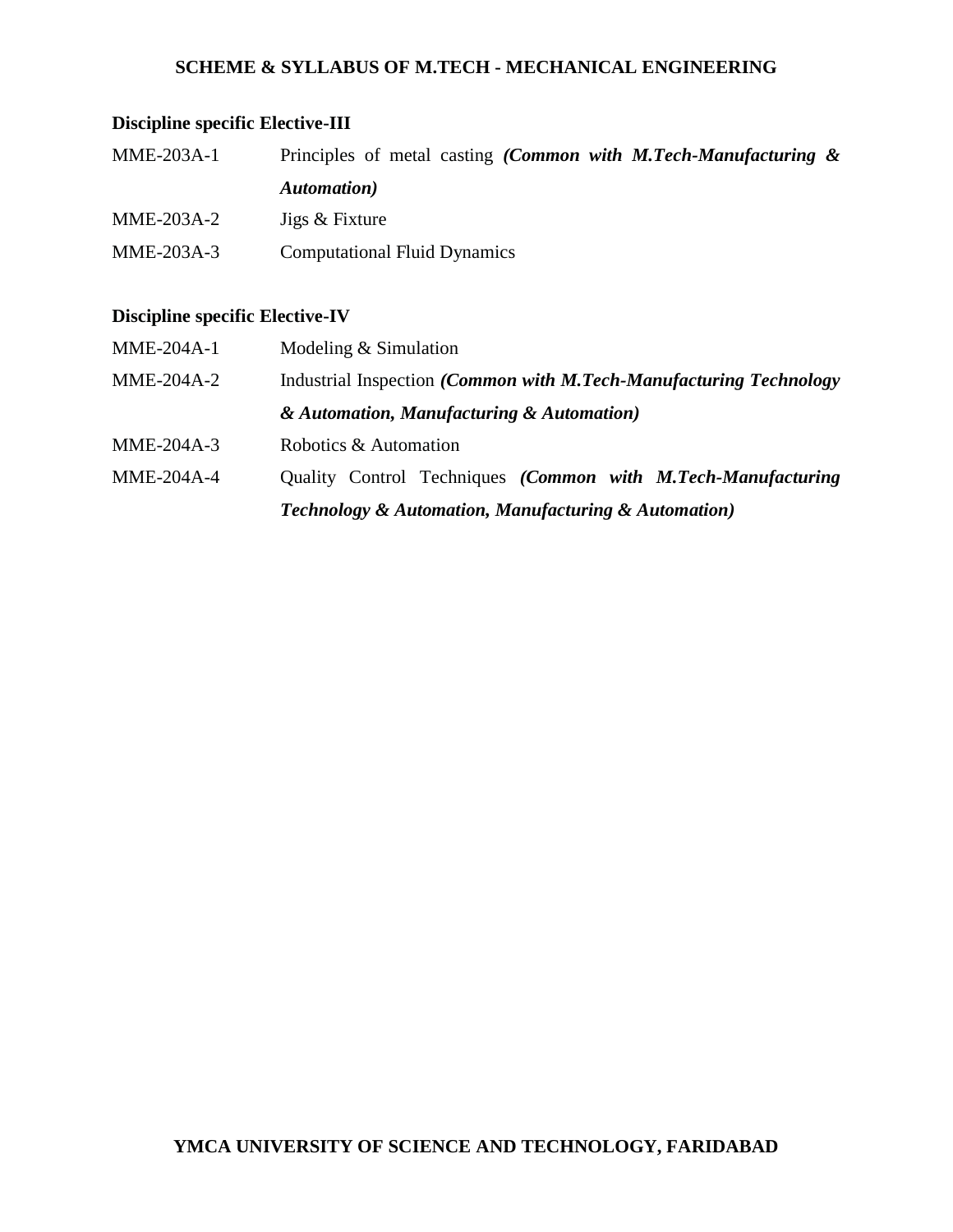| <b>Subject Code</b> | <b>Subject Name</b>           | $L-T-P$      | <b>Credits Marks</b> |                  |                 | <b>Course Type</b> |
|---------------------|-------------------------------|--------------|----------------------|------------------|-----------------|--------------------|
|                     |                               |              |                      | <b>Weightage</b> |                 |                    |
|                     |                               |              |                      | <b>Internal</b>  | <b>External</b> |                    |
| $MME-201A$          | Discipline specific           | $3-0-0$      |                      | 25               | 75              | Programme          |
|                     | Elective-V                    |              |                      |                  |                 | Elective-V         |
| <b>OEC</b>          | Open Elective                 | $3 - 0 - 0$  |                      | 25               | 75              | Open               |
|                     |                               |              |                      |                  |                 | Elective           |
| <b>MME-202A</b>     | Dissertation Phase $-$ 0-0-20 |              | 10                   | 50               | 150             | Dissertation       |
|                     |                               |              |                      |                  |                 |                    |
|                     | <b>Total</b>                  | $6 - 0 - 20$ | 16                   | 100              | 300             |                    |

## **Third Semester:**

## **Discipline specific Elective-V**

|              |                   | Manufacturing & Automation)       |                                  |      |                |
|--------------|-------------------|-----------------------------------|----------------------------------|------|----------------|
| MME-301A-3   | Computer          |                                   | Integrated Manufacturing (Common | with | <b>M.Tech-</b> |
| MME-301A-2   |                   | Method Engineering $&$ Ergonomics |                                  |      |                |
| $MME-301A-1$ | Tool & Die Design |                                   |                                  |      |                |

## **Open Elective**

- OEC-101A Business Analytics OEC-102A Industrial Safety
- OEC-103A Operations Research
- OEC-104A Cost Management of Engineering Projects
- OEC-105A Composite Materials
- OEC-106A Waste to Energy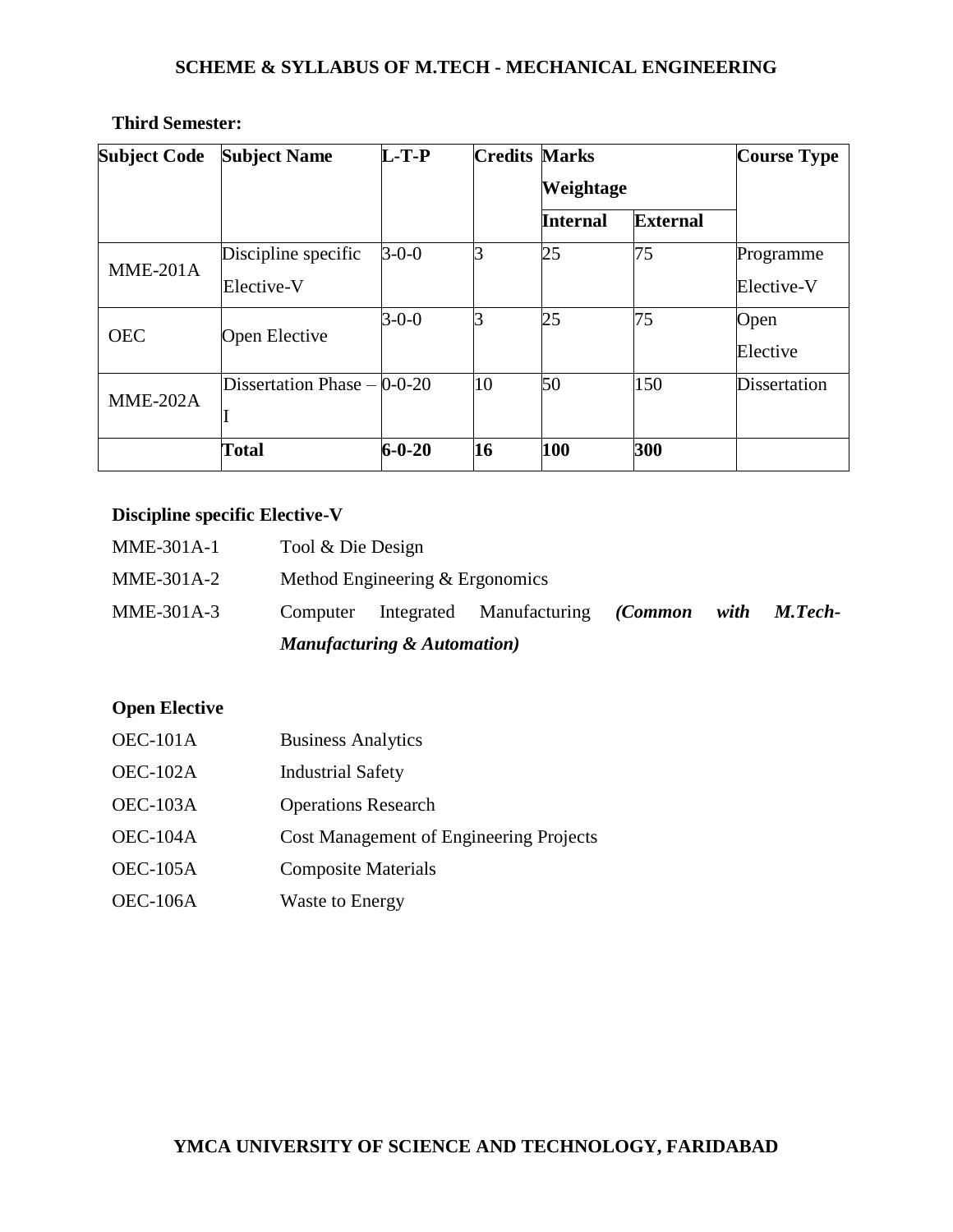| <b>Subject Code</b> | <b>Subject Name</b>           | $L-T-P$      |    | <b>Credits Marks Weightage</b> |                 | <b>Course Type</b> |
|---------------------|-------------------------------|--------------|----|--------------------------------|-----------------|--------------------|
|                     |                               |              |    | <b>Internal</b>                | <b>External</b> |                    |
| <b>MME-202A</b>     | Dissertation Phase $-$ 0-0-32 |              | 16 | 125                            | 375             | Dissertation       |
|                     |                               |              |    |                                |                 |                    |
|                     | Total                         | $0 - 0 - 32$ | 16 | 125                            | 375             |                    |

## **Fourth Semester:**

Total Credits for the programme =  $18 + 18 + 16 + 16 = 68$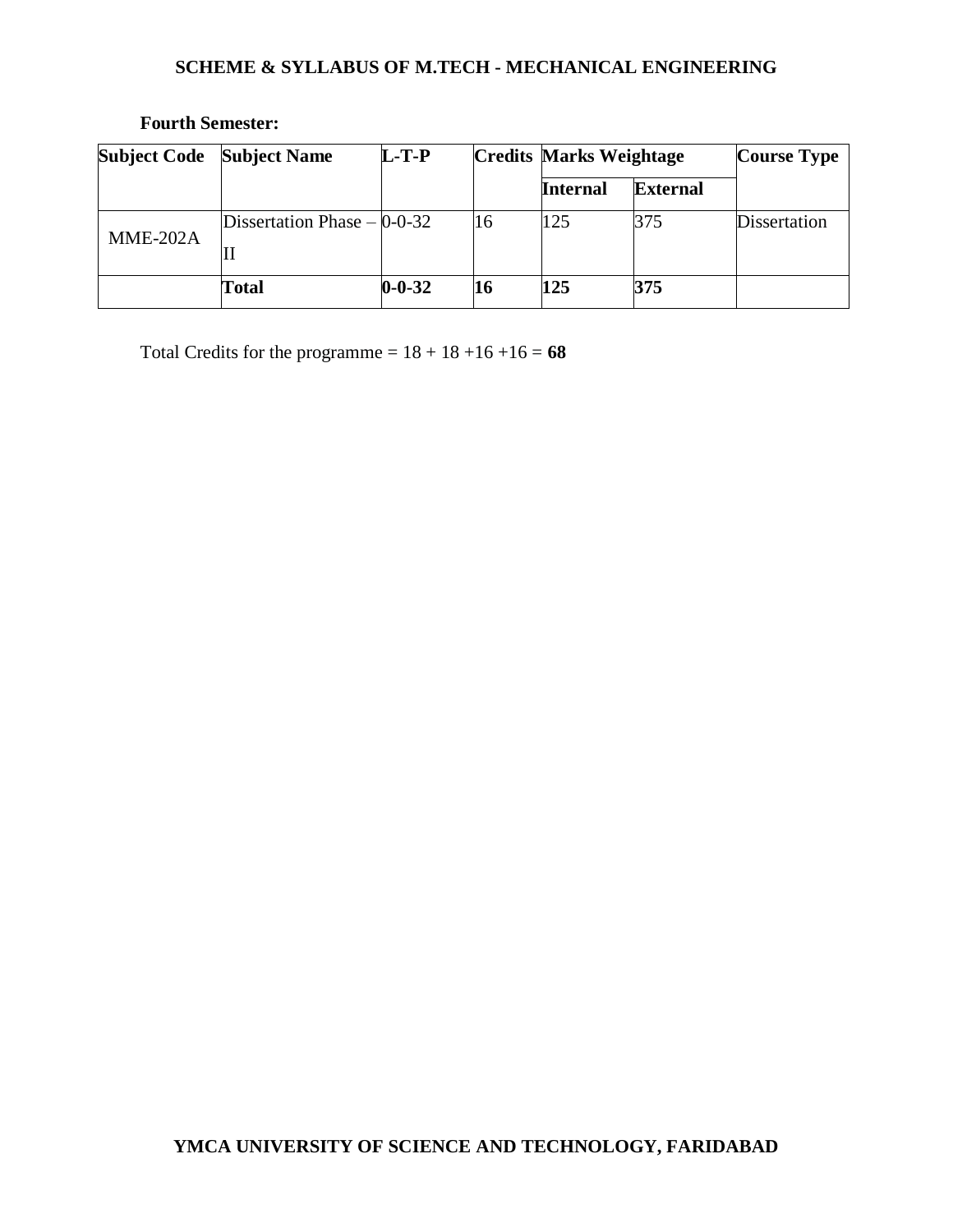## **Semester I**

## **MME-101A Micro-Machining Processes**

| No. of Credits: 3 | Sessional: 25 Marks       |
|-------------------|---------------------------|
| L T P Total       | Theory: 75 Marks          |
| 300 3             | Total: 100 Marks          |
|                   | Duration of Exam: 3 Hours |

#### **Course Objectives:**

Selection of most apposite machining method is very crucial in precision machining of micro parts. Micro machining has wide applications in the fabrication of micro-electro-mechanical systems (MEMS), micro- fluidics and precision surgical instruments.

#### **Course Outcomes:**

At the end of the course, the student shall be able to:

- 1. To understand the difference between conventional and non- conventional machining
- 2. To understand the application of new Machining technology,
- 3. Able to change the process parameter used in non-conventional machining
- 4. Understand the low cost machining technology used in the industry

#### **Syllabus Contents**

#### **Unit-1**

Introduction to New Machining Technologies: Micro electromechanical Systems (MEMS), Non-Conventional Machining Process, Comparison of conventional machining processes and new technologies.

#### **Unit-2**

Micro-electro-mechanical System Description, System Process, Micro Electromechanical systems paradigms, Materials for MEMS, Future trends: Mechanical Transducers, Optical Transducers, and Multi-Disciplinary Applications.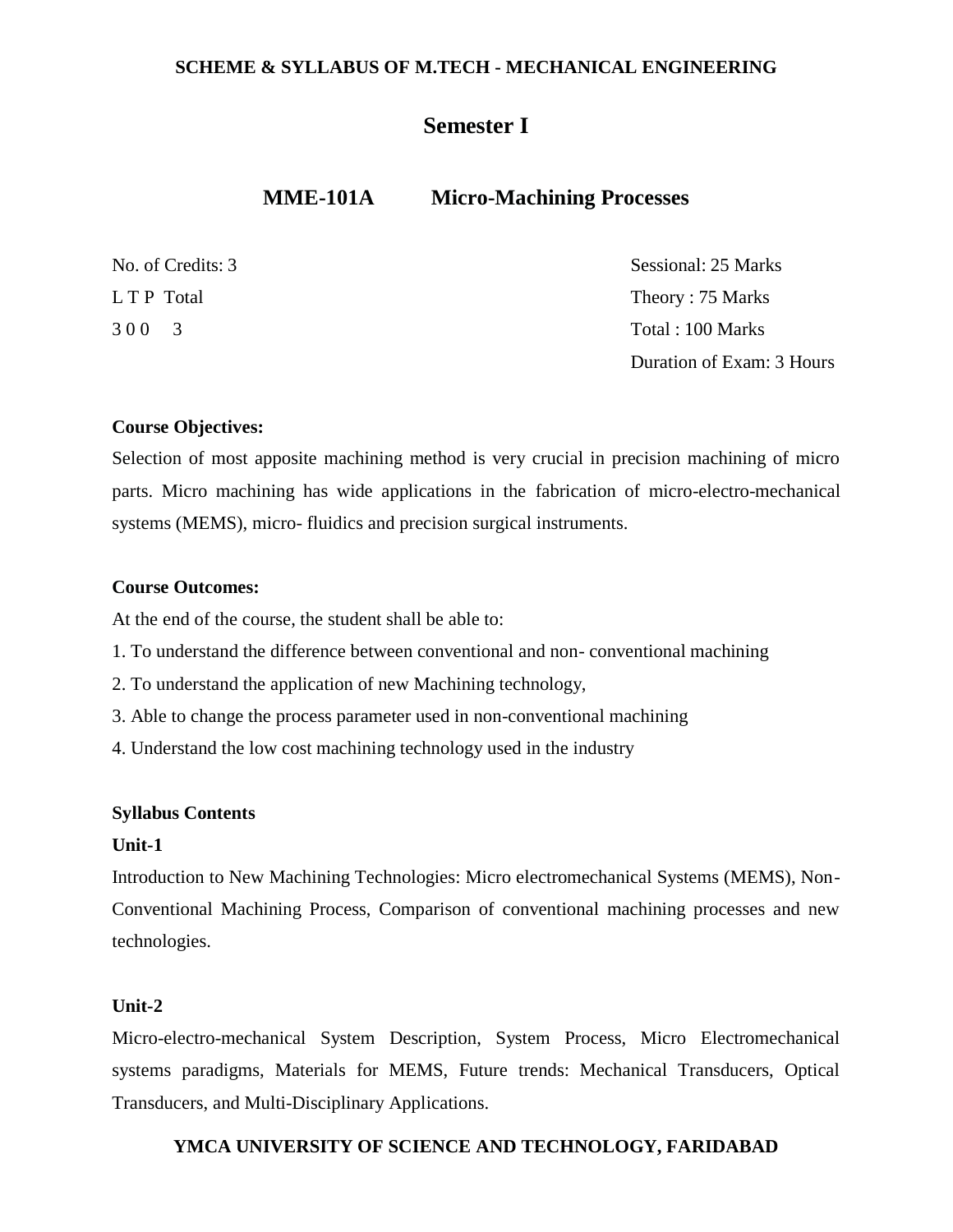#### **Unit-3**

Ultrasonic machining, Whirling jet machining, fundamental principles, process parameters characteristics, tool design, metal removal rate analysis, important part design, analysis of process, Machining Accuracy and Surface Finish Optimization.

#### **Unit-4**

Electro Chemical Machining-Introduction, principles, scheme, process parameters, metal removal rate, Electrochemical grinding: Introduction, tools, process parameters, metal removal rate, Honing, Accuracy and Surface finish Optimization.

#### **Unit-5**

EDM- Introduction - basic principles, metal removal rate, machining accuracy and surface finish optimization, selection of tool material and dielectric, analysis of process. Wire electric discharge machining: Principle, Process variables.

#### **Reference Books:**

- 1. Manufacturing Sciences by Ghosh & Malik.
- 2. Newer machining processes; H.S. Shan
- 3. Advance machining processes by B. Bhushan
- 4. Fundamentals of Micro-machining by M.J Madou, CRC Press.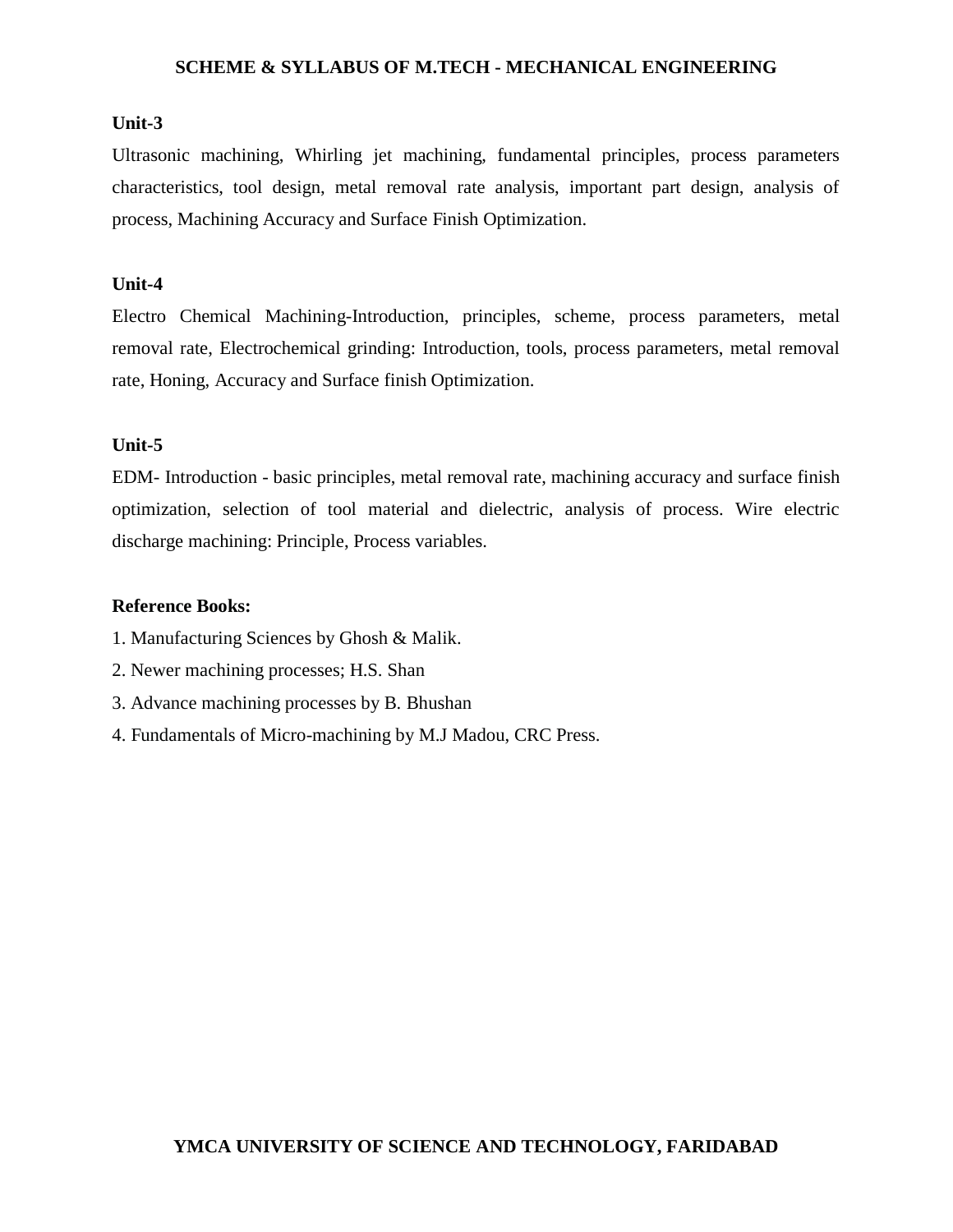## **MME-102A CAD/CAM**

No. of Credits: 3 Sessional: 25 Marks L T P Total Theory : 75 Marks 3 0 0 3 Total : 100 Marks Duration of Exam: 3 Hours

#### **Course Objectives:**

Explain principles of various theories of computer aided designing involved along with their industrial applications. Study the design process of any product or operation and how CAD improvises it by increasing the efficiency and accuracy of the process. Study the manual  $\&$ Computer aided part programming and the various methods for CAPP.

#### **Course Outcomes:**

At the end of the course, the student shall be able to:

1. Understand 2-D and 3-D transformations of different object based on coordinate system and design the 2D and 3D surfaces and solids.

- 2. Understand the various types of curves.
- 3. Develop a part program using CNC Part Programming.
- 4. Analyze a part program using APT language.
- 5. Understand the applications of various CAPP techniques /methods.

#### **Syllabus Contents**

#### **Unit-1**

Introduction of CAD/CAM, Co-ordinate system in CAD, 2D & 3D Transformation:-Scaling, Rotation, Shearing, Translations & Reflection, introduction of Part family and Group Technology.

#### **Unit-2**

Representation of parametric and non-parametric curves, Types of curves (analytic & synthetic curves), Geometric modeling, representation and types of surfaces.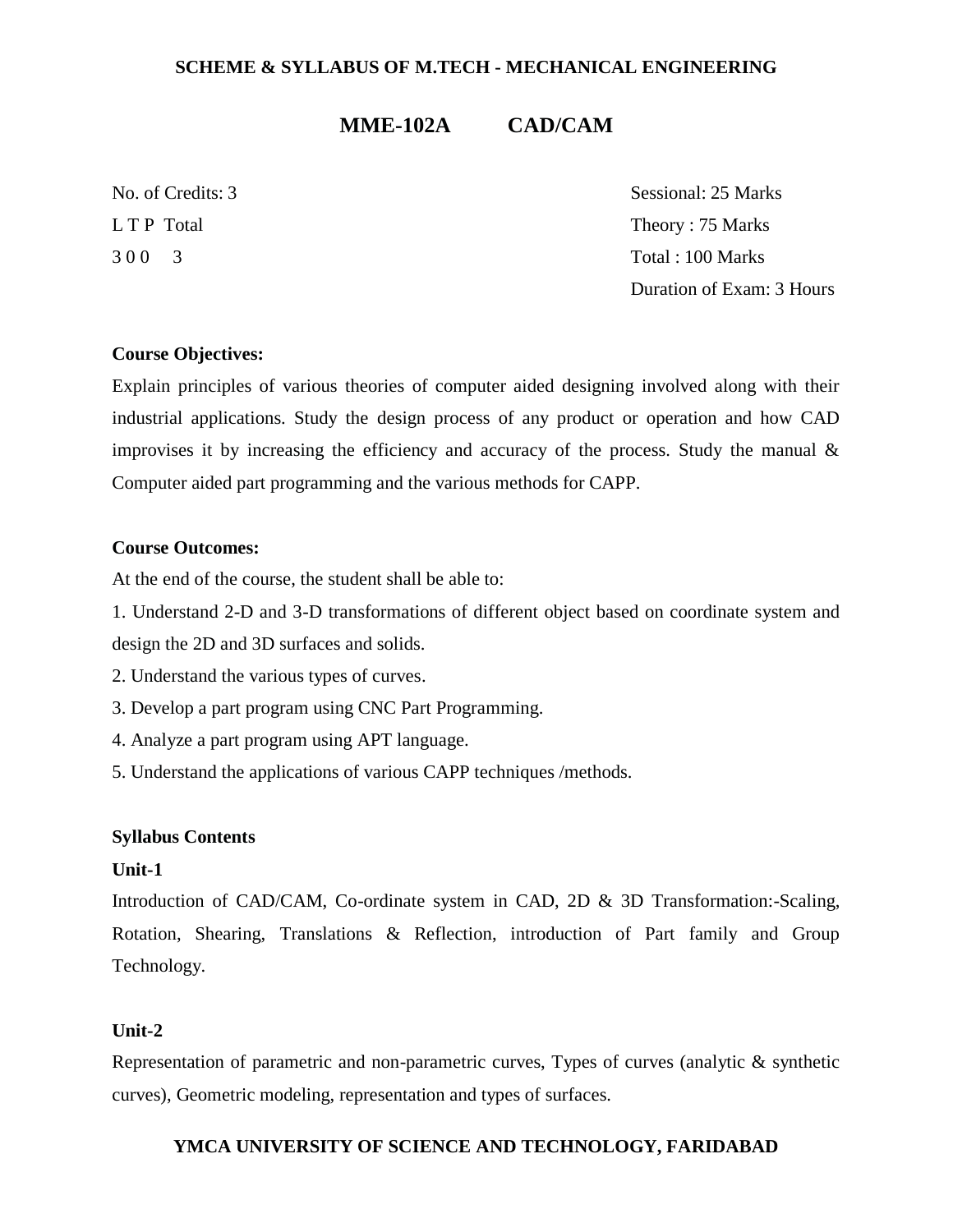#### **Unit-3**

Introduction to FEM and FEA, Basic Concepts of FEM, Meshing, Element Selection, Types of Analysis

#### **Unit-4**

Introduction of CAPP & its type (variant, generative and hybrid CAPP), NC part programming, APT programming, advances in CAD/CAM (Agile & Lean manufacturing, concurrent Engineering and reverse engineering)

#### **Unit-5**

Fundamentals of Rapid Prototyping, Benefits and Application, STL file Generation, Rapid Tooling: Introduction to Rapid Tooling (RT), Conventional Tooling vs. RT, Need for RT. Rapid Prototyping Machines: Classification, Description of RP Machines: Stereo lithography, Selective Laser Sintering, Fused deposition modeling, laminated object manufacturing, Laser powder forming.

#### **Reference Books:**

- 1. CAD/CAM by Groover and Zimmer
- 2. CAD/CAM Theory and Practice, Ibrahim-Zeid, TATA McGraw Hill
- 3. CAD/CAM/CIM P. Radhakrishnan, New age international.
- 4. Mathematical Elements of Computer graphics- Rogers and Adams
- 5. Computer Aided Design Besant and Lui, PHI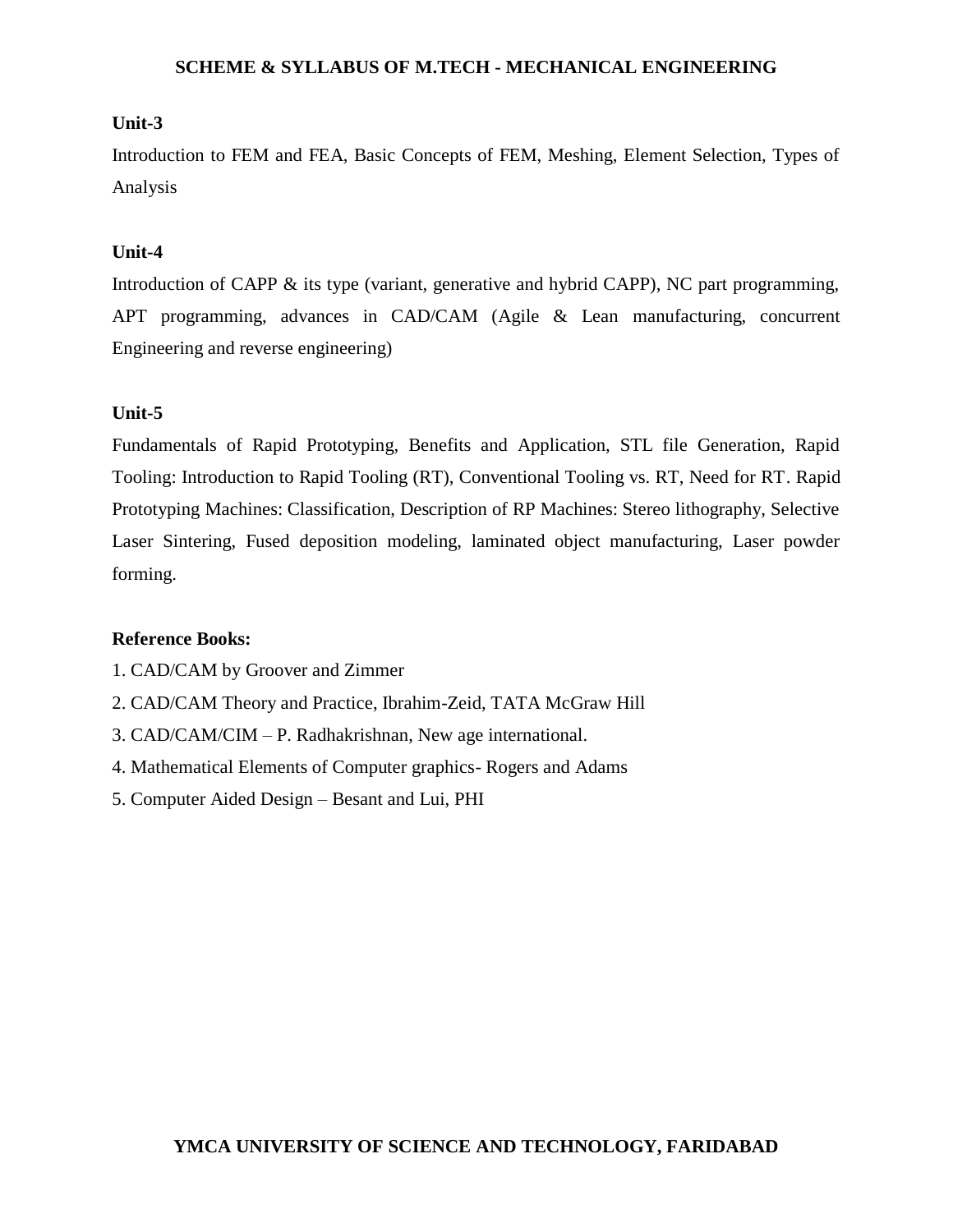## **MME-103A-1 Welding & Allied Process**

No. of Credits: 3 Sessional: 25 Marks L T P Total Theory : 75 Marks 3 0 0 3 Total : 100 Marks Duration of Exam: 3 Hours

#### **Course Objectives:**

To study essential concepts for welding parameters and welding processes. To study various techniques for metal spraying and thermal cutting processes. To study various techniques of welding automation.

#### **Course Outcomes:**

At the end of the course, students will demonstrate their ability to:

- 1. Understand principles of various traditional and newer welding processes
- 2. Develop concept of welding specific materials such as plastics, stainless steel.
- 3. Develop concept and techniques of welding automation.
- 4. Analyze methods of advanced welding processes like underwater welding.
- 5. Analyze arc welding parameter section and types of metal transfer.
- 6. Understand concept of thermal spraying and thermal cutting of metals.

#### **Syllabus Contents:**

#### **Unit 1:**

Introduction: Review of welding processes like gas, arc and resistance welding. Weld bead geometry and shape factors, Weld dilution.

#### **Unit 2:**

Welding Power Sources: Types of power sources, External V-I characteristics for constant current and constant voltage power sources, Rectifiers, Solid-state Rectifiers, Inverter systems, Duty cycle.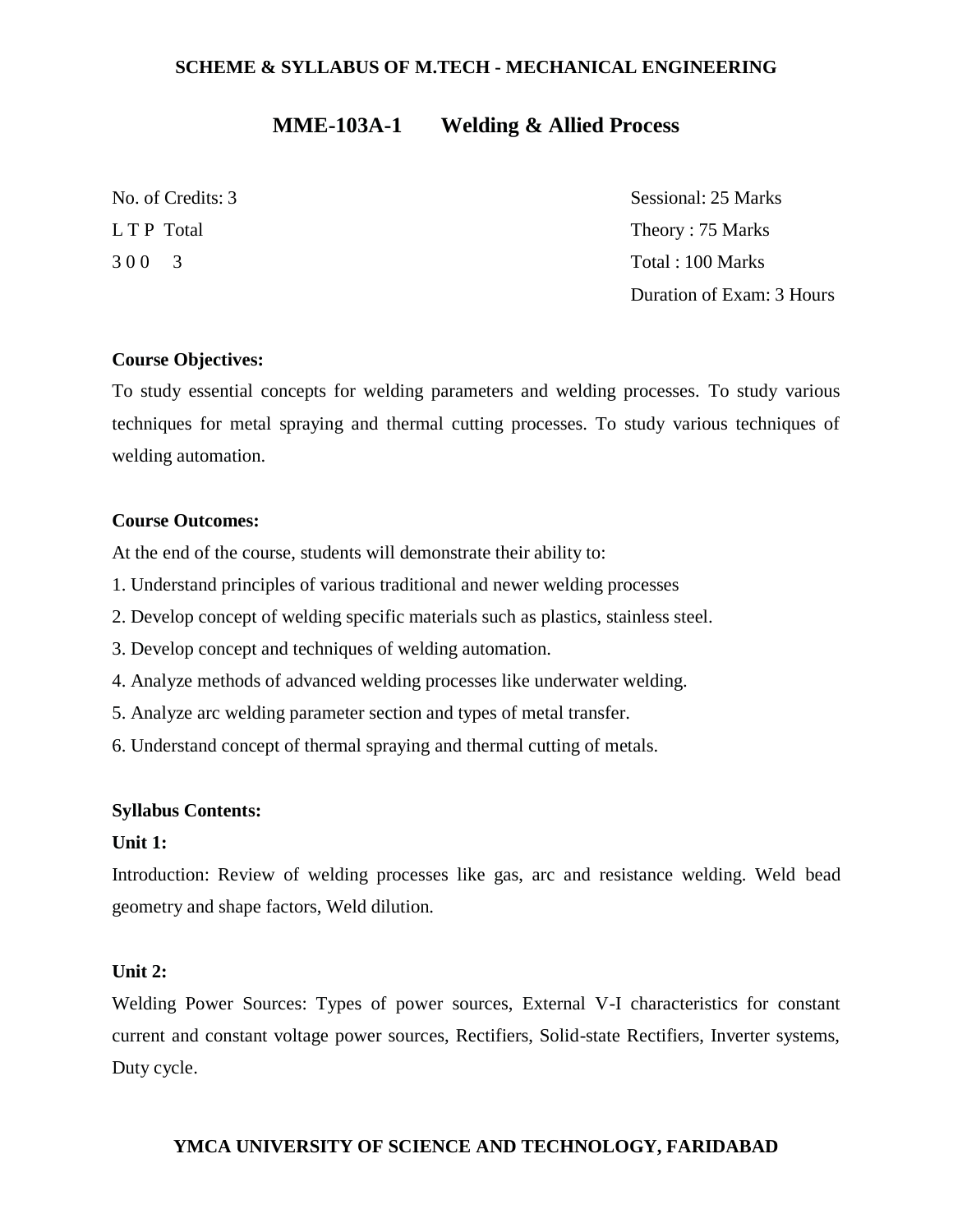#### **Unit 3:**

Arc Welding Consumables and Metal Transfer: Types of electrodes, AWS and Indian system of classification and coding of covered electrode for mild steel, Shielding gases and associated mixtures. Types of metal transfer, Short circuit/ dip transfer, Free flight, Globular type, Spray type, Forces affecting metal transfer.

#### **Unit 4:**

Arc welding processes: Electric arc welding principle, MIG: welding equipment and processes, shielding gas, types of metal transfer. Tungsten inert gas arc welding (GTAW): welding equipment, electrodes, inert gases and torches. Submerged arc welding (SAW): principle of processes, applications, fluxes and welding electrodes used. CO2 welding: Difference from MIG welding, Principle of operation, equipment, welding parameters and applications.

#### **Unit 5:**

Other advanced welding processes: Introduction, main features and applications of Ultrasonic welding, Friction welding, Explosive welding and Friction Stir welding, Introduction, methods and applications of Underwater Welding.

#### **Unit 6:**

Weldability of specific Materials: Welding of plastics: Difficulties in welding of Plastics, Processes for welding of Plastics. Welding of Stainless Steel, Aluminum and Cast Iron.

#### **Unit 7:**

Welding Allied Processes: Surfacing and metal spraying: Surfacing methods such as SMAW, MIG, TIG, SAW. Thermal spraying: Introduction, Procedures, Applications, Advantages and Disadvantages. Thermal cutting of metals: Introduction, types, principle and operation of flame and plasma cutting.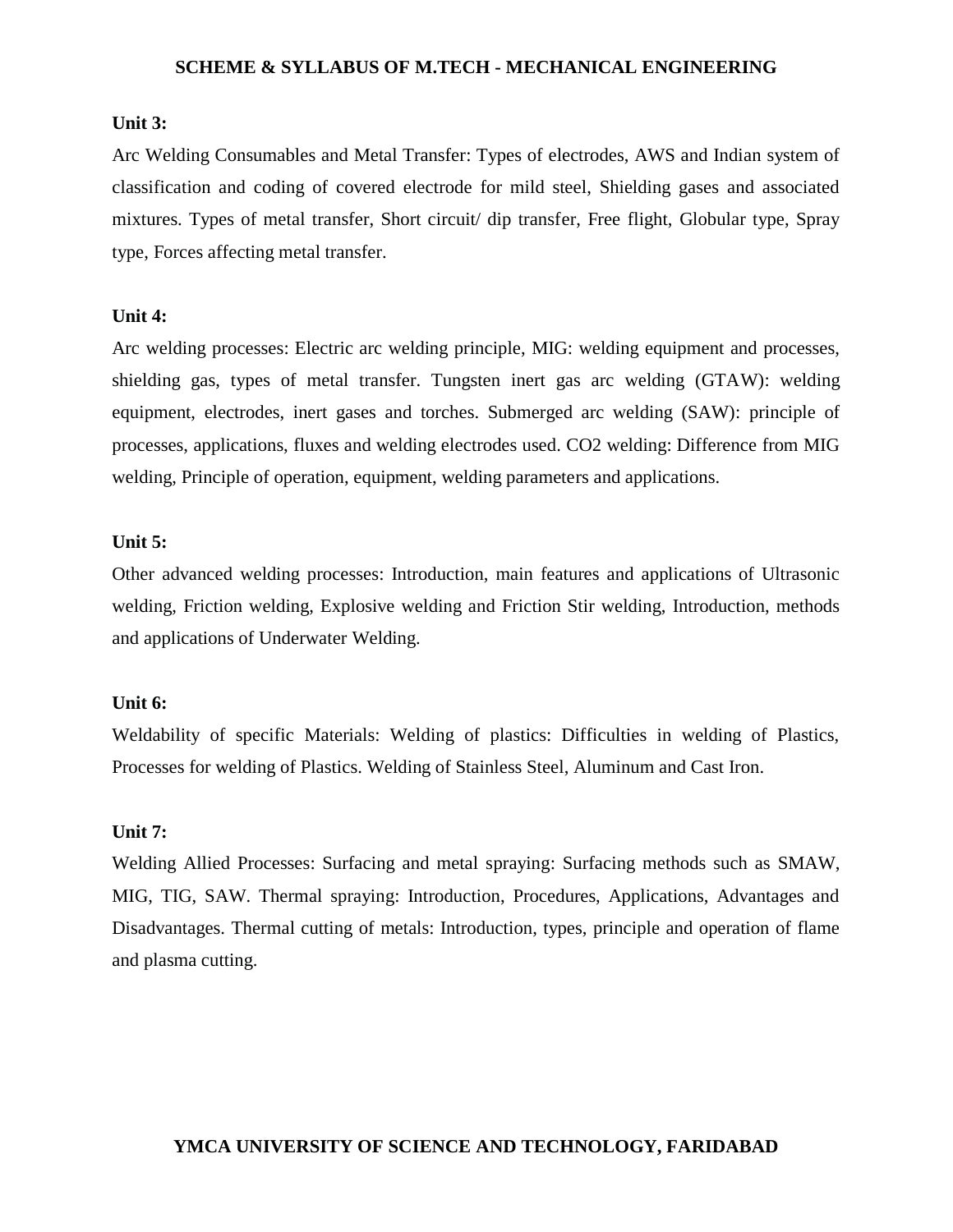#### **Unit 8:**

Automation in Welding: Introduction, Semiautomatic welding, Automatic welding, Welding mechanization, Flexible Automated Welding, Robotic welding, Types of Welding Robots, Robot Selection Mechanics, Joint tracking system.

#### **Reference Books:**

- 1. Modern Welding Technology: by Howard B. Cary and Scott C. Helzer, (Pearson Education)
- 2. Welding and Welding Technology: by R. Little (TMH)
- 3. Welding Processes and Technology: by R. S. Parmar (Khanna Publishers)
- 4. AWS- Welding Handbook.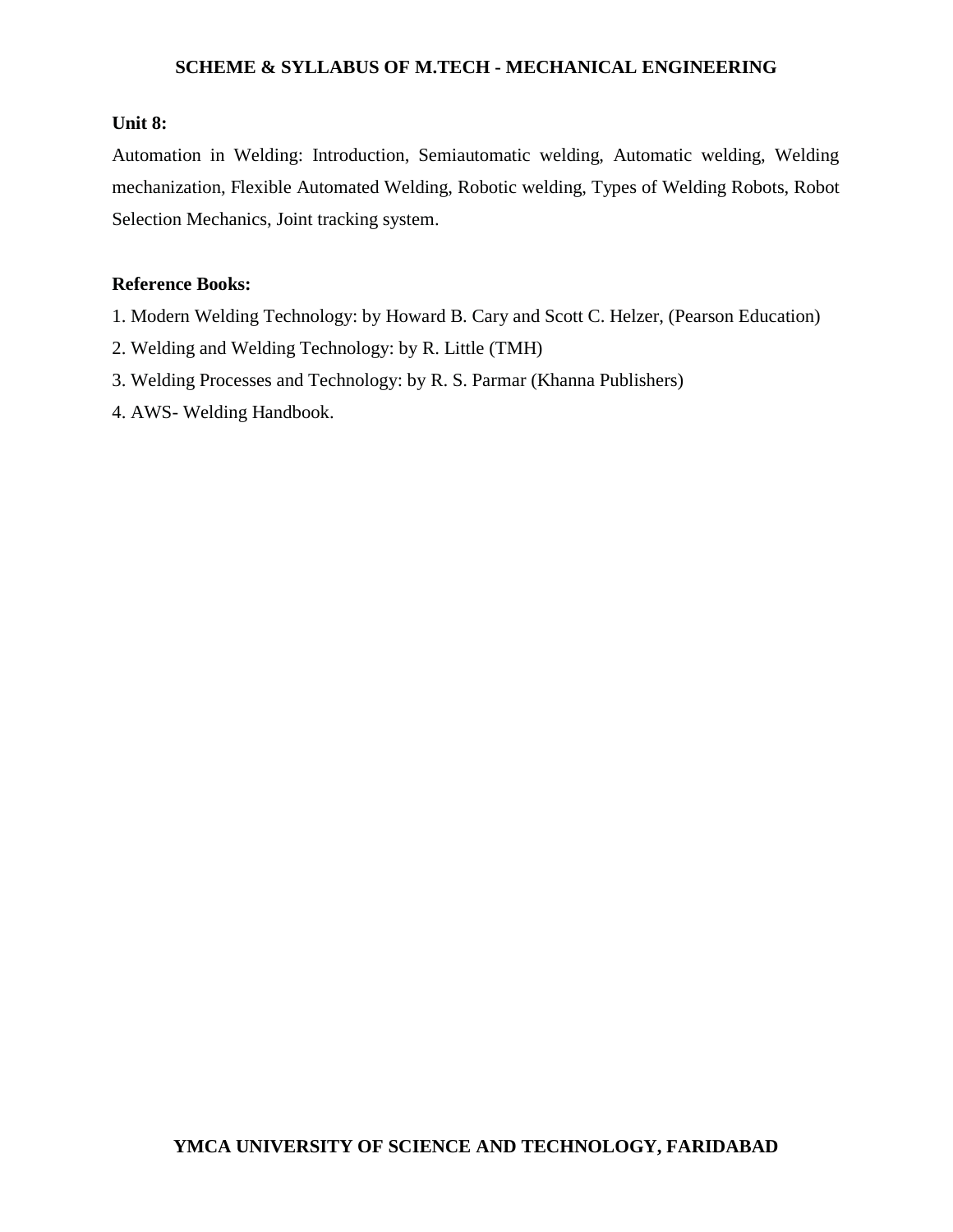## **MME-103A-2 Mechatronics and Product Design**

| No. of Credits: 3 | Sessional: 25 Marks       |
|-------------------|---------------------------|
| L T P Total       | Theory: 75 Marks          |
| 300 3             | Total: 100 Marks          |
|                   | Duration of Exam: 3 Hours |

#### **Course Objectives:**

The main objective of the course is to formulate mathematical models and to understand solution of various real life problems.

#### **Course Outcomes:**

At the end of the course, the student shall be able to:

- 1. To explore various problems of solution objective
- 2. To study the design principles of different Mechatronics components and system
- 3. To define different flip flop
- 4. To study various models of Engg. Systems.

#### **Syllabus Contents**

#### **Unit 1:**

Introduction to Mechatronics systems and components, Principles of basic electronics – Digital logic, number system logic gates, Sequence logic flip flop system, JK flip flop, D-flip flop.

#### **Unit 2:**

Microprocessors and their applications – Microcomputer computer structure/microcontrollers, Integrated circuits – signal conditioning processes. Various types of amplifiers. Low pass and high pass filters.

#### **Unit 3:**

Sensors –sensors and transducers. Displacement, position proximity sensors, velocity, force sensors. Fluid presence Temperature, Liquid level and Llight sensors. Selection of sensors,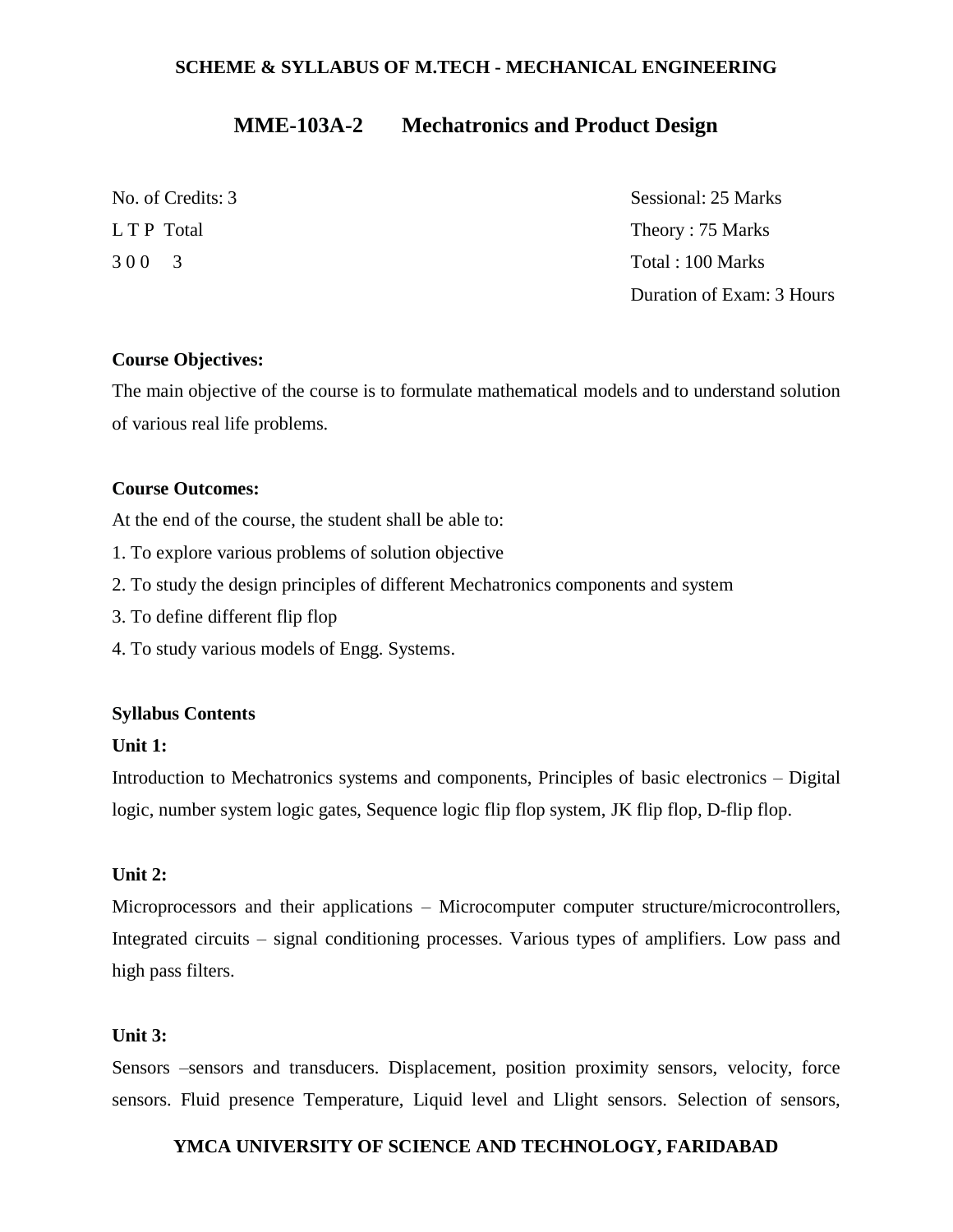Actuators: Pneumatic and hydraulic systems, Mechanical actuation system, Electrical actuation system. Other Electrical/Electronic hardware in Mechatronics system.

#### **Unit 4:**

Principles of Electronic system communication, Signal conditioning, Interfacing, A.D. and D.A. convertors, Software and hardware principles and tools to build mechatronic systems, Basic system models, Mathematical models, Mechanical and other system building blocks.

#### **Unit 5:**

System models – Engg. Systems, Rotational-translation, Electro- mechanical, Hydraulicmechanical system, System Transfer functions, First-second order system in series.

#### **Unit 6:**

Design and selection of Mechatronics components namely sensors line encoders and resolvers, stepper and servomotors, ball screws, solenoids, line actuators and controllers with application to CNC system. PLC and Ladder programming, Robots, Consumer electronics products, etc. Design of a Mechatronic Products using available software CAD packages MATLAB and SIMULINK.

#### **Reference Books:**

1. Mechatronics by W.Bolton, published by Pearson Education, 4th Ed.

2. Automation Production System and CIMS by Mikel P Groover, Prentice Hall of India New Delhi.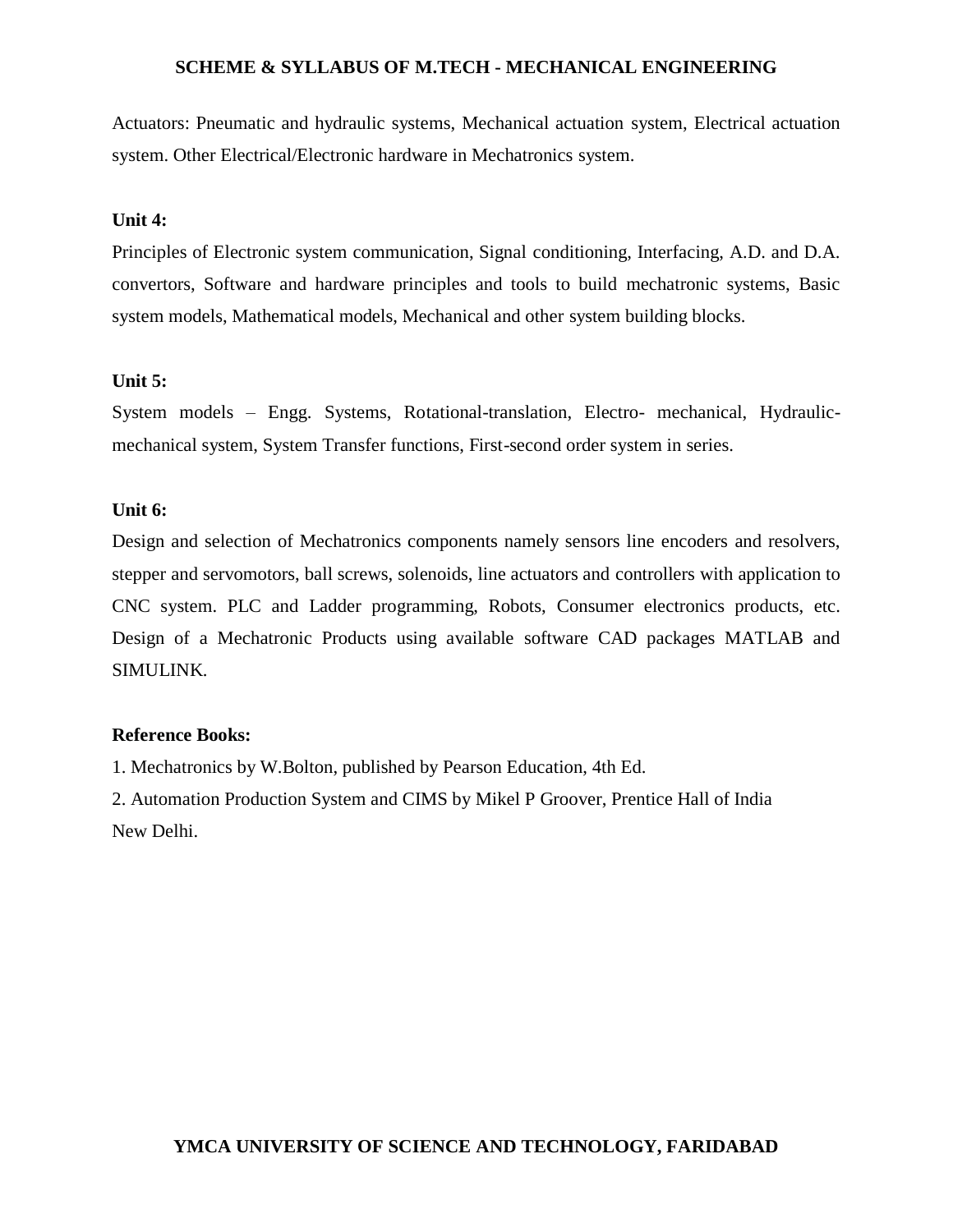## **MME-103A-3 Design, Planning & Control of Production Systems**

| No. of Credits: 3 | Sessional: 25 Marks       |
|-------------------|---------------------------|
| L T P Total       | Theory: 75 Marks          |
| 300 3             | Total : 100 Marks         |
|                   | Duration of Exam: 3 Hours |

#### **Course Objectives:**

To study life cycle approach both for production system and new product development & compare production system with service system. Clarify various MRP models in production planning & sequencing and scheduling of the job on the machines. Understand the utility of forecasting in planning of production system.

#### **Course Outcomes:**

At the end of the course, students will demonstrate their ability to:

1. Develop life cycle approach to new product development and production system.

2. Develop the concept of break-even analysis, line balancing and relate it with practical industrial work.

3. Understand and generate MRP-I, MRP-II and ERP models for a production system.

4. Estimating production requirement using various forecasting techniques.

5. Analyze the criteria for sequencing & accordingly schedule the job on machines.

#### **Syllabus Contents:**

#### **Unit 1:**

Introduction to production systems: Aim of production system, generalized model of Production systems, Types and characteristics of production and service systems, Life cycle approach to production management. Case studies of production and service systems.

#### **Unit 2:**

Product development and design: Product life cycle, New product development and process selection, stages in new product development, use of decision tree, Breakeven Analysis,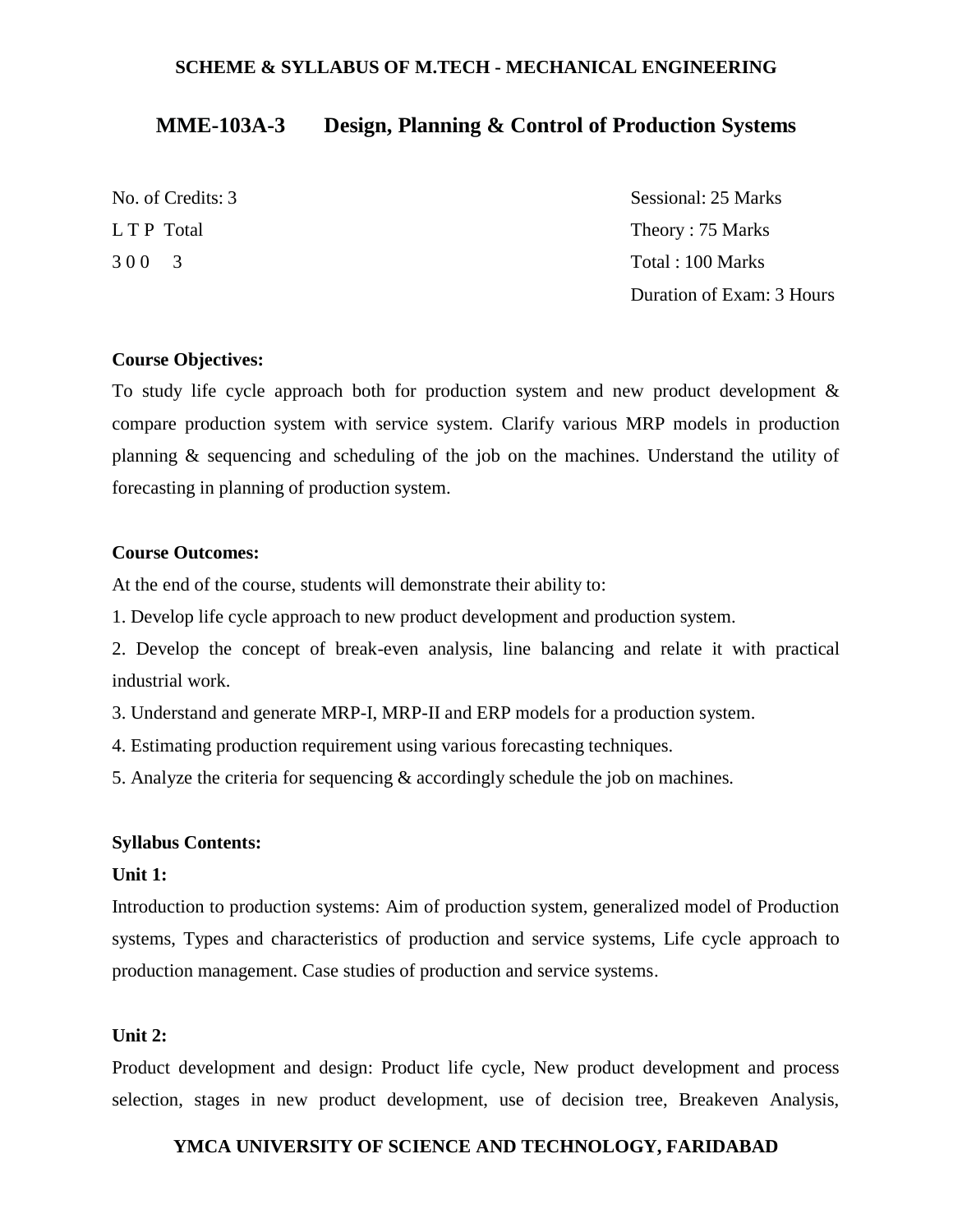Make/buy decision, Problems for Break-even Analysis Non-linearity in B.E. Analysis, selection of location among alternatives –A case study, systematic layout planning, objectives, types, comparison and application of different types of layouts. Assembly line balancing concept and problems for maximum line efficiency.

#### **Unit 3:**

Planning and control for production system: Importance, objectives and types of forecasting methods, Analysis and comparison standard error of estimate, Material Requirement Planning (MRP) objective, dependent demand, inputs to MRP, MRP-II, MRP model, ERP. Element of monitoring and follow up.

#### **Unit 4:**

Sequencing and scheduling: Criteria for sequencing, priority sequencing and rules, n job 2 machine, n job 3 machine, n job m machine problems. Scheduling of flow shops and job shops. Gantt chart.

#### **Reference Books:**

1. Modern Production / operations management 8th ed. - Buffa, Elwood and Sarin, Rakesh (Wiley)

2. Elements of Production, planning and control - Eilon Samuel (Macmillan)

- 3. Production control: A quantitative approach Biegel. J (Prentice Hall)
- 4. Industrial Engineering and production management Martand Telsang (S. Chand)
- 5. Operations Management Theory and Problems Joseph Monks (Mcgraw Hill))
- 6. Production and Operations Management Kanishka Bedi. (Oxford University Press)
- 7. Operations Management 2nd ed. B. Mahadevan. (Pearson)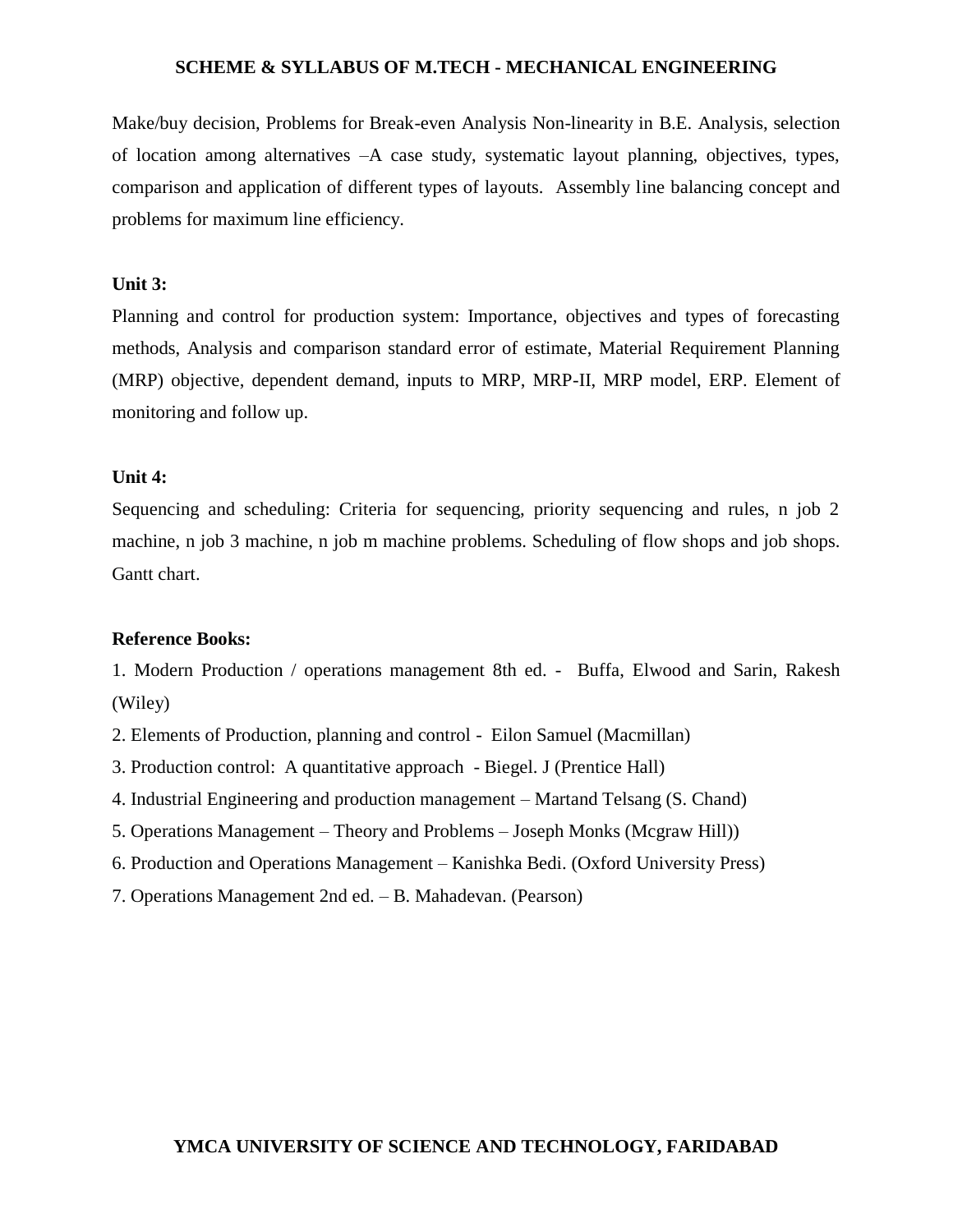## **MME-104A-1 IC Engine Combustion & Pollution**

No. of Credits: 3 Sessional: 25 Marks L T P Total Theory : 75 Marks 3 0 0 3 Total : 100 Marks Duration of Exam: 3 Hours

#### **Course Objectives:**

Make students familiar with the design and operating characteristics of modern internal combustion engines apply analytical techniques to the engineering problems and performance analysis of internal combustion engines , study the thermodynamics, combustion, heat transfer, friction and other factors affecting engine power, efficiency and emissions. To introduce students to the environmental and fuel economy challenges facing the internal combustion engine.

#### **Course Outcomes:**

At the end of the course, the student shall be able to:

1. To study different internal combustion engine designs.

2. To recognize and understand reasons for differences among operating characteristics of different engine types and designs.

3. To understand engine design specification, predict performance and fuel economy trends with good accuracy Based on an in-depth analysis of the combustion process.

4. To predict concentrations of primary exhaust pollutants.

5. Exposure to the engineering systems needed to set-up and run engines in controlled laboratory environments.

6. To explore the various pollution process.

#### **Syllabus Contents**

#### **Unit 1:**

Fuel air Cycles analysis, Thermodynamics of combustion, Chemical equilibrium, Dissociation, Combustion Charts and gas tables for air fuel mixtures and the products of Combustion. Types of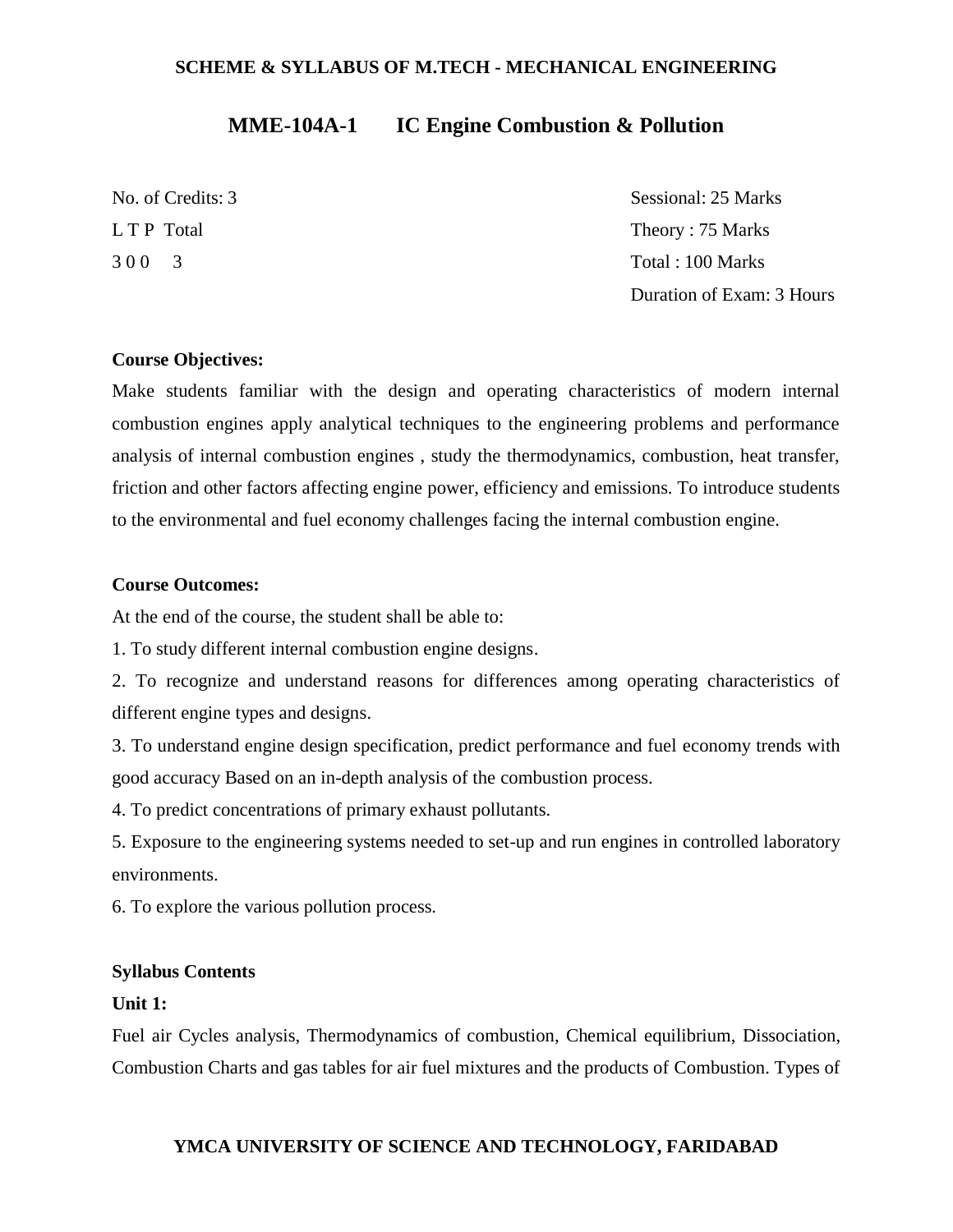Hydrocarbons in Petroleum fuels, Gasoline grades, required properties of SI and CI engine fuels. Rating of fuels.

#### **Unit 2:**

Definition of combustion, combustion modes and flame types, review of property relation, Law of thermodynamics, reactant and product mixtures adiabatic flame temperature, chemical equilibrium and product of combustion. Laminar premixed flame, definition principle characteristics, factors, Influencing flame velocity and thickness, flammability limit sand quenching of laminar flow, ignition, turbulent flames: turbulent flame propagation, flame stabilization.

#### **Unit 3:**

Burning of carbon, coal combustion, effect of pollutant emissions from premixed combustion and from non-premixed combustion. Detonation, principle, characteristics one-dimensional, detonation velocity, structure of detonation waves.

#### **Unit 4:**

Pollution: Exhaust gases and analysis, orset apparatus , infrared analyzer, determination of air fuel ratios, air pollution and engines.

#### **Text Books:**

- 1. I.C engine Vol. 1 & 2 by Taylor
- 2. Thermodynamics and Gas Dynamics of IC engines, Vol 1 & 2 by Horlockand Winterbone.

#### **Reference Books**:

- 1. I.C engine Vol 1 & 2 by Benson and Whitehouse.
- 2. Thermodynamics analysis of combustion engines, by Campbell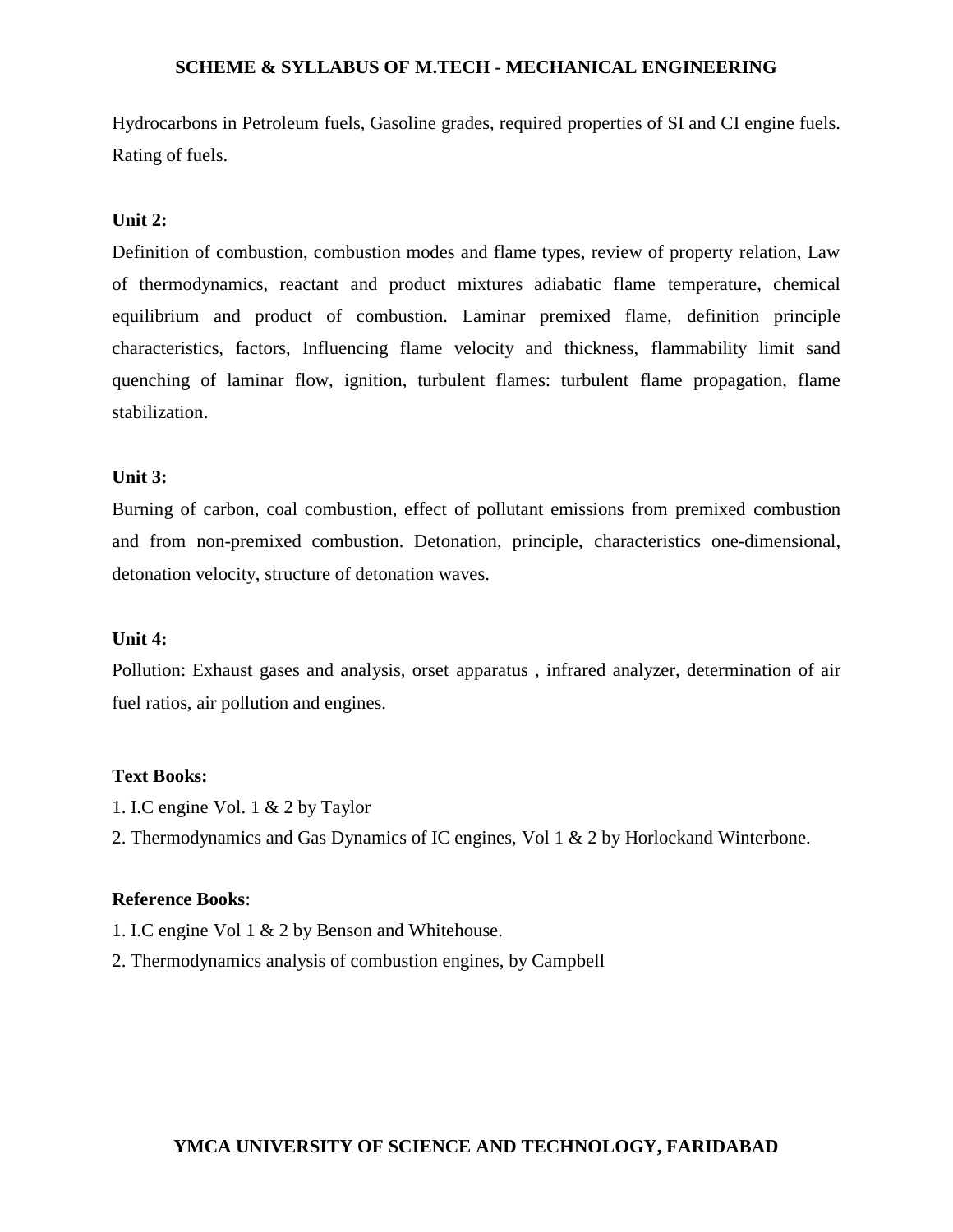## **MME-104A-2 Numerical Methods & Computing**

No. of Credits: 3 Sessional: 25 Marks L T P Total Theory : 75 Marks 3 0 0 3 Total : 100 Marks Duration of Exam: 3 Hours

#### **Course Objectives:**

Demonstrate understanding of common numerical methods and how they are used to obtain approximate solutions to otherwise intractable mathematical problems. Apply numerical methods to obtain approximate solutions to mathematical problems. Analyze and evaluate the accuracy of common numerical methods.

#### **Course Outcomes:**

At the end of the course, the student shall be able to:

1. To Demonstrate understanding of common numerical methods and how they are used to obtain approximate solutions to otherwise intractable mathematical problems.

2. To understand the numerical methods to obtain approximate solutions to mathematical problems.

3. To analyze and evaluate the accuracy of common numerical methods.

#### **Syllabus Contents**

#### **Unit 1:**

#### **Errors in numerical calculations**

Introduction. Numbers and their accuracy. Absolute. Relative and percentage errors and their analysis General error formula.

#### **Interpolation and curve fitting**

Taylor series and calculation of functions. Introduction to interpolation . Lagrange approximation .Newton polynomials. Chebyshev polynomials least squares fine. Curve fitting. Interpolation by spline function.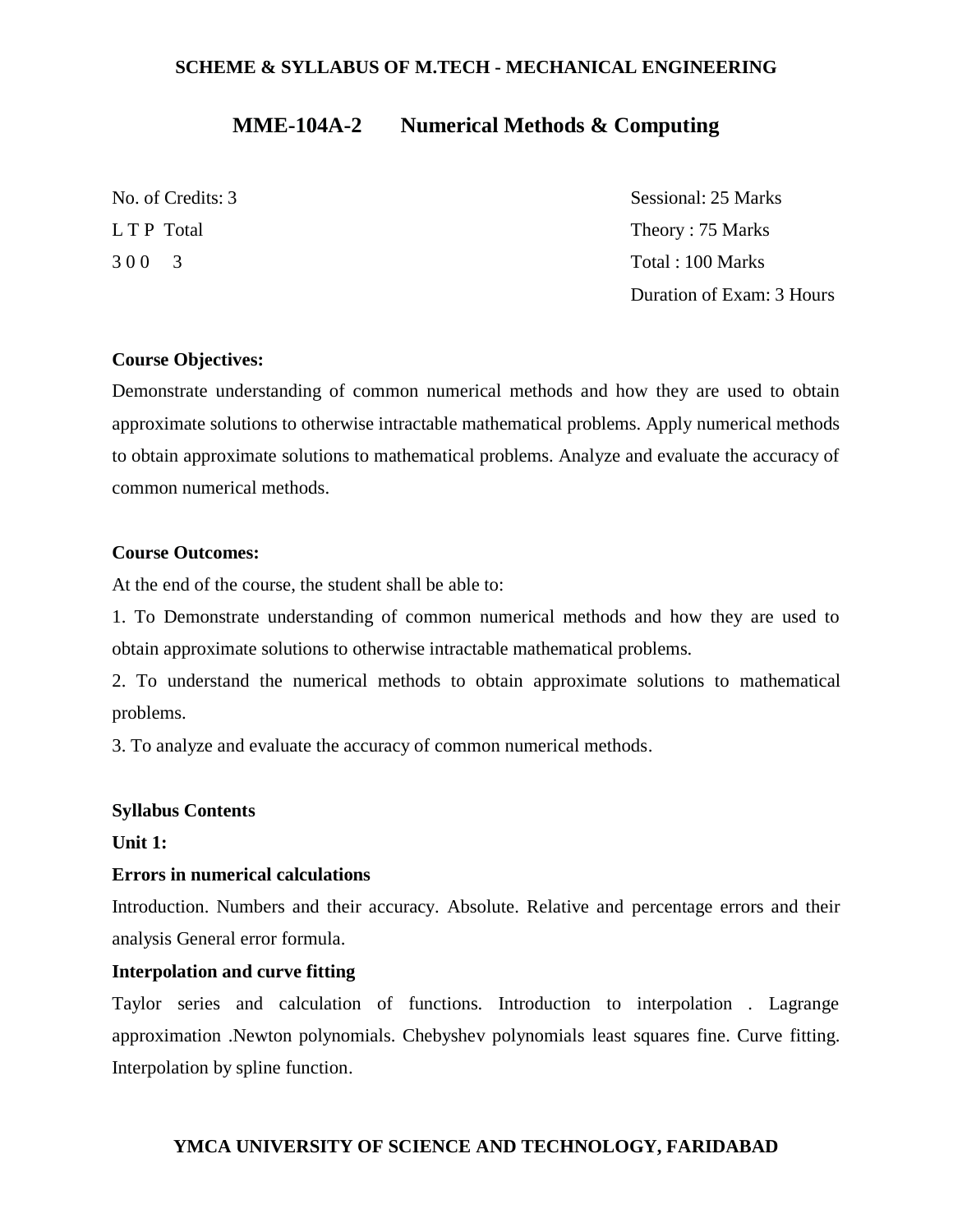#### **Unit 2:**

#### **Numerical differentiation and integration**

Approximating the derivative. Numerical differentiation formulas .Introduction to Numerical quadrature. Newton-cores formula. Gausion quadrature.

#### **Solution of nonlinear equations**

Bracketing methods for locating error. Initial approximations and convergence criteria. Newton-Raphsen and secant methods .Solution of problems through a structural programming language such as Cor pascal.

#### **Unit 3:**

#### **Solution of linear systems**

Direct Methods .Gaussian elimination and pivoting Matrix in version. UV factorization Iterative methods for linear problems through a structured programming language such as Cor Pascal.

### **Eigen value problems**

Jacobi. Given's and Householder's methods for symmetric matrices. Rutishauser method for general matrices, power and inverse power methods solution of problems through a structured programming language such as CorPascal.

#### **Unit 4:**

#### **Solution of differential equations**

Introduction to differential equations. Initial value problems. Euler's methods. Heun's method. Runge Kutta methods .Taylor series method. Predictor-corrector methods. Systems of differential equations. Boundary Valve problems. Finite-difference method. Solution of problems through a Structured programming language such as Cor Pascal.

#### **Partial differential equations**

Solution of hyperbolic .Parabolic and elliptic equations .The eigen value problem the power method and the Jacobi's method for eigen value problems. Solution of problems through a structured programming language such as CorPascal.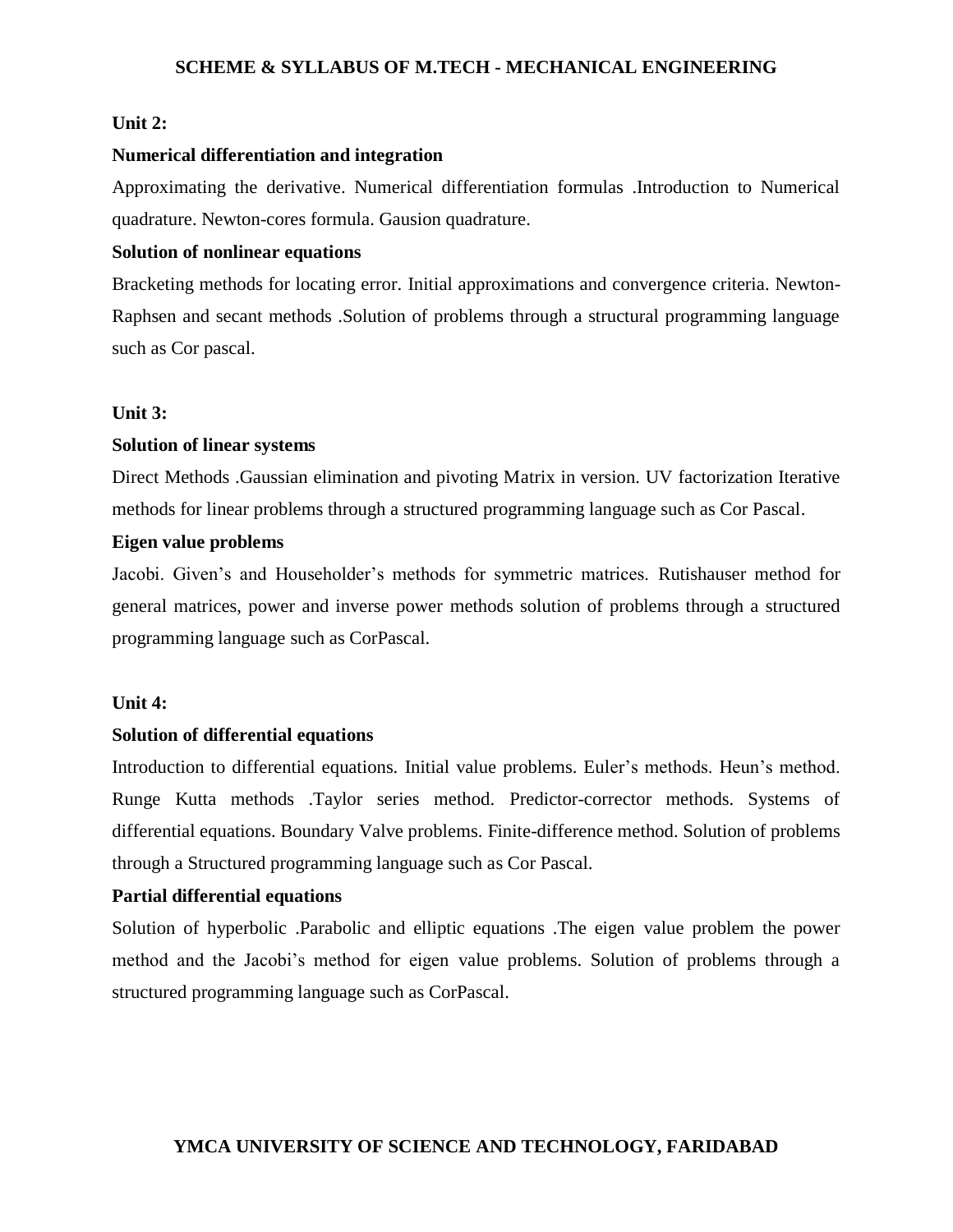#### **Text Books:**

1. Applied Numerical Analysis by Curtis E. Gerald and Patrick Q. Wheatley- published by Addition Wesley.

2. Applied Numerical Methods- Carnahan. B.H., Luthar. H.A. and Wilkes. J.O. Pub- j. Wiley. New York

#### **Reference Books:**

1. Numerical Solution of Differential Equations by M.K. Jain. Published by Wiley Eastern, New York.

2. Introductory Methods of Numerical Analysis by S.D. Sastry. Published by Prentice Hall of India.

3. Numerical Methods- Hornbeek. R.W. Pub- prentice Hall. Englewood Cliffs. N.J.

4. Numerical Methods for Mathematics. Science and Engineering by John H.Mathews. PHI New Delhi.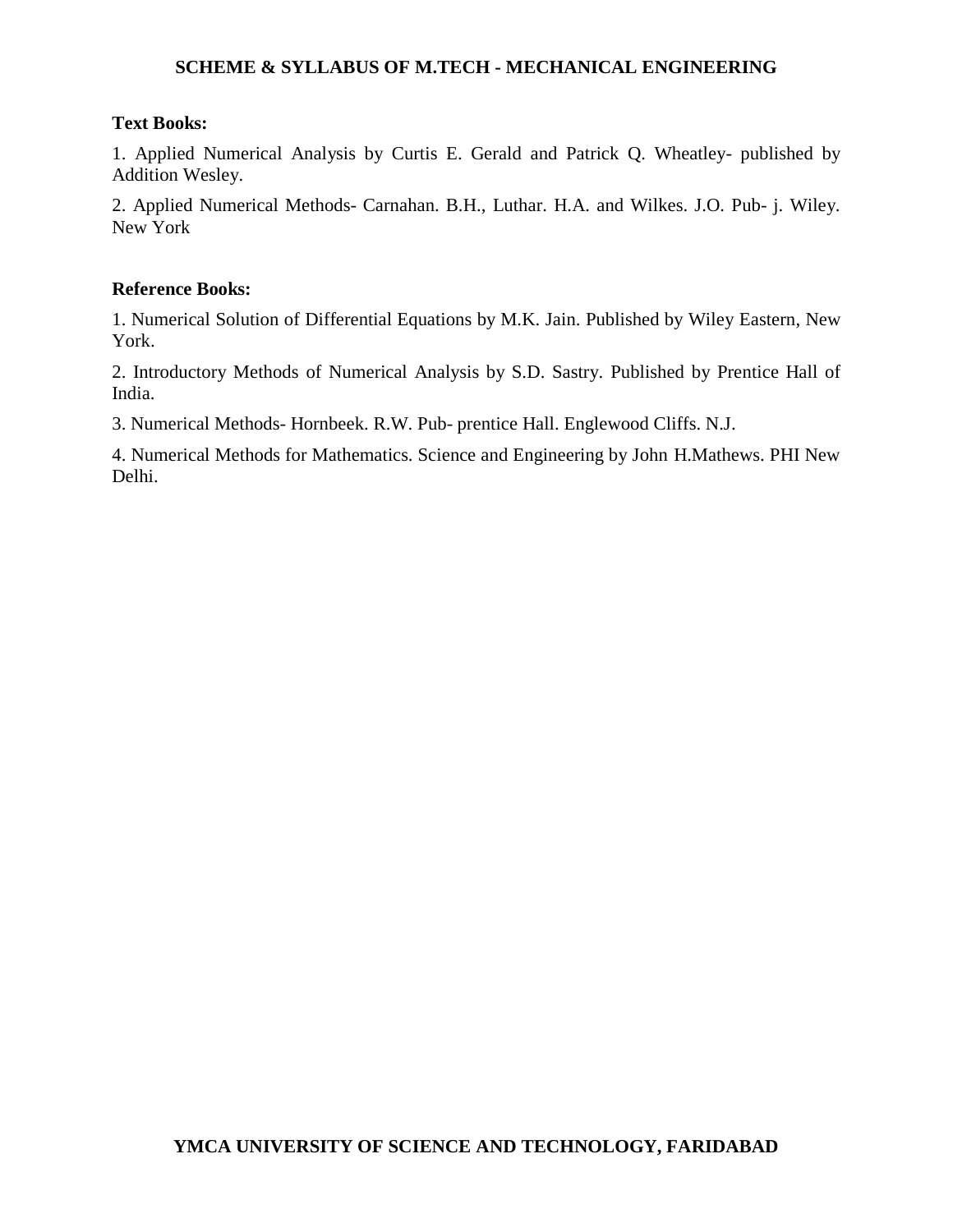## **MME-104A-3 Quality Management**

No. of Credits: 3 Sessional: 25 Marks L T P Total Theory : 75 Marks 3 0 0 3 Total : 100 Marks Duration of Exam: 3 Hours

#### **Course Objectives:**

Quality issues are of increasing importance in an increasing number of business sectors. The development of TQM started in the products industry; it then spread to the private service sectors and is today an issue also in the public sector. Improved quality in products and services is necessary to compete for the customers in a globalized market and it is also a venue to better profitability for most industries and service companies.

#### **Course Outcomes:**

1. With this course the students should be able to not only participate in all kind of TQM activates in their own company or institution,

2. To understand the TQM development in selected areas.

3. The course draws heavily on practical cases and the professors own industrial

4. To analyse the theories taught.

#### **Syllabus Contents**

#### **Unit 1:**

Quality, Chain Reaction, Dimensions of Quality, Evolution of Quality, Quality Control, Quality Assurance, Quality Planning, Quality Improvement, Quality Management, Cost of Quality, Juran's Model of Optimum Quality Costs.

#### **Unit 2:**

Total Quality Management Elements of TQM, Leadership for TQM, Demings 14 Points For Top Management, TQM Tools And Techniques, PDSA, Barriers For TQM Implementation.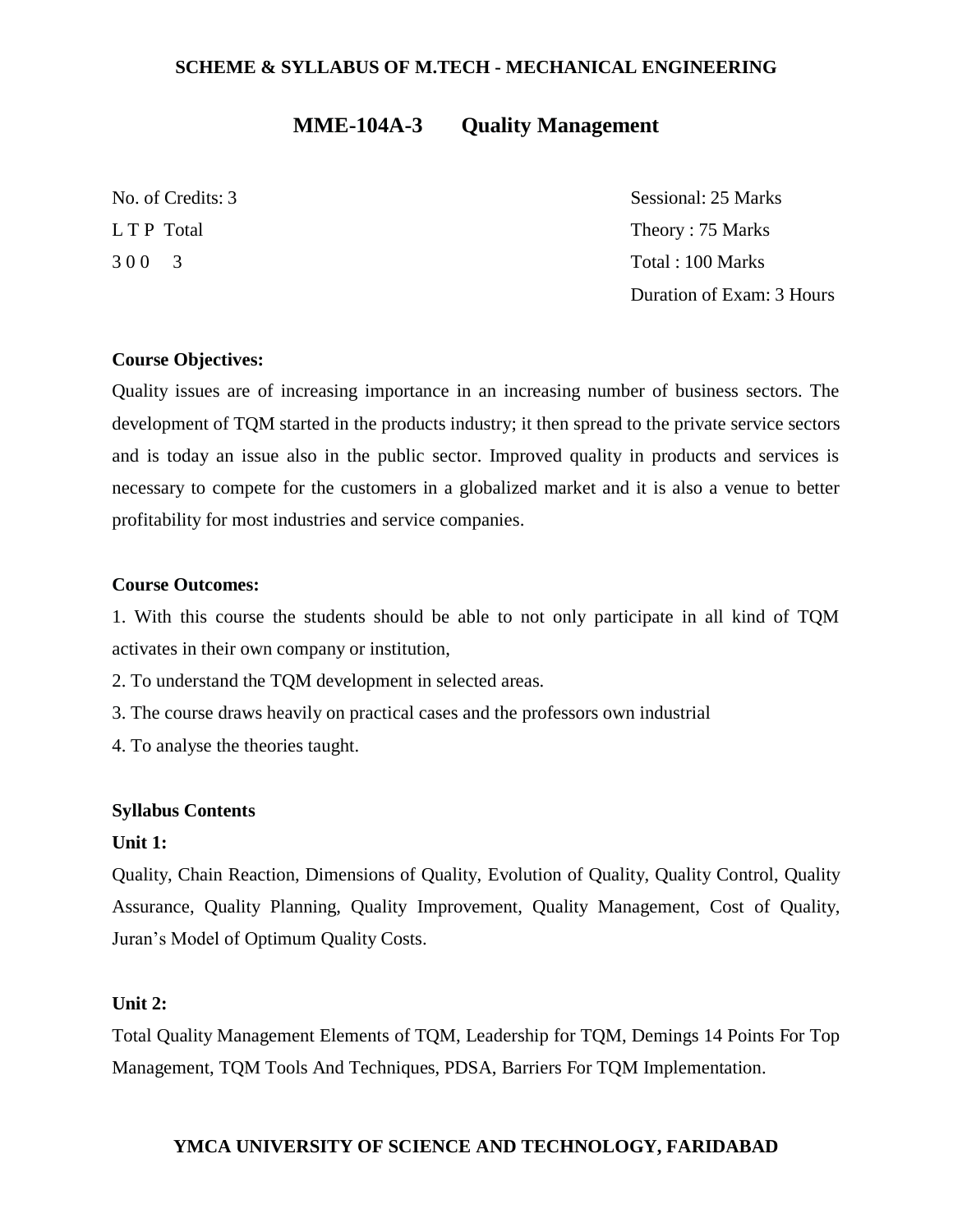#### **Unit 3:**

Service Quality, Features of Services, Kano Model, Employee Motivation, Motivation Theory of Individual Employees, Effective Communications, Training and Mentoring, Recognition and Reward.

#### **Unit 4:**

Statistical Process Control & TQM Tools: Seven Quality Control Tools, Seven Management Tools, Benchmarking, QFD, TPM, FMEA.

#### **Unit 5:**

ISO 9000 standard, EMS 14001, Quality Awards.

## **Unit 6:**

Supplier Partnership and Performance Measures: Importance o Suppliers, Selection and Standards, Quality Audit, Product Audit, Vendor Rating System, PDCA for Measurements, Performance Measure Design, BSC.

#### **Reference Books:**

- 1. Total Quality Management by Oakland (Butter worth- HeinamannLtd.)
- 2. Managing for total quality from Deming to Taguchi and SPC by Logothetis N. (PHI)
- 3. Total Quality Control by Feigenbaum A.V (MGH)
- 4. Total Quality Management by Besterfield Dale H (Pearson Education)
- 5. A slice by slice guide to TQM by John Gilbert (Affiliated East West Press).

6. The TQM tool kit-a guide to practical techniques for TQM by Waller Jenny, Allen Derek and Burna Andrew (Kogan Page)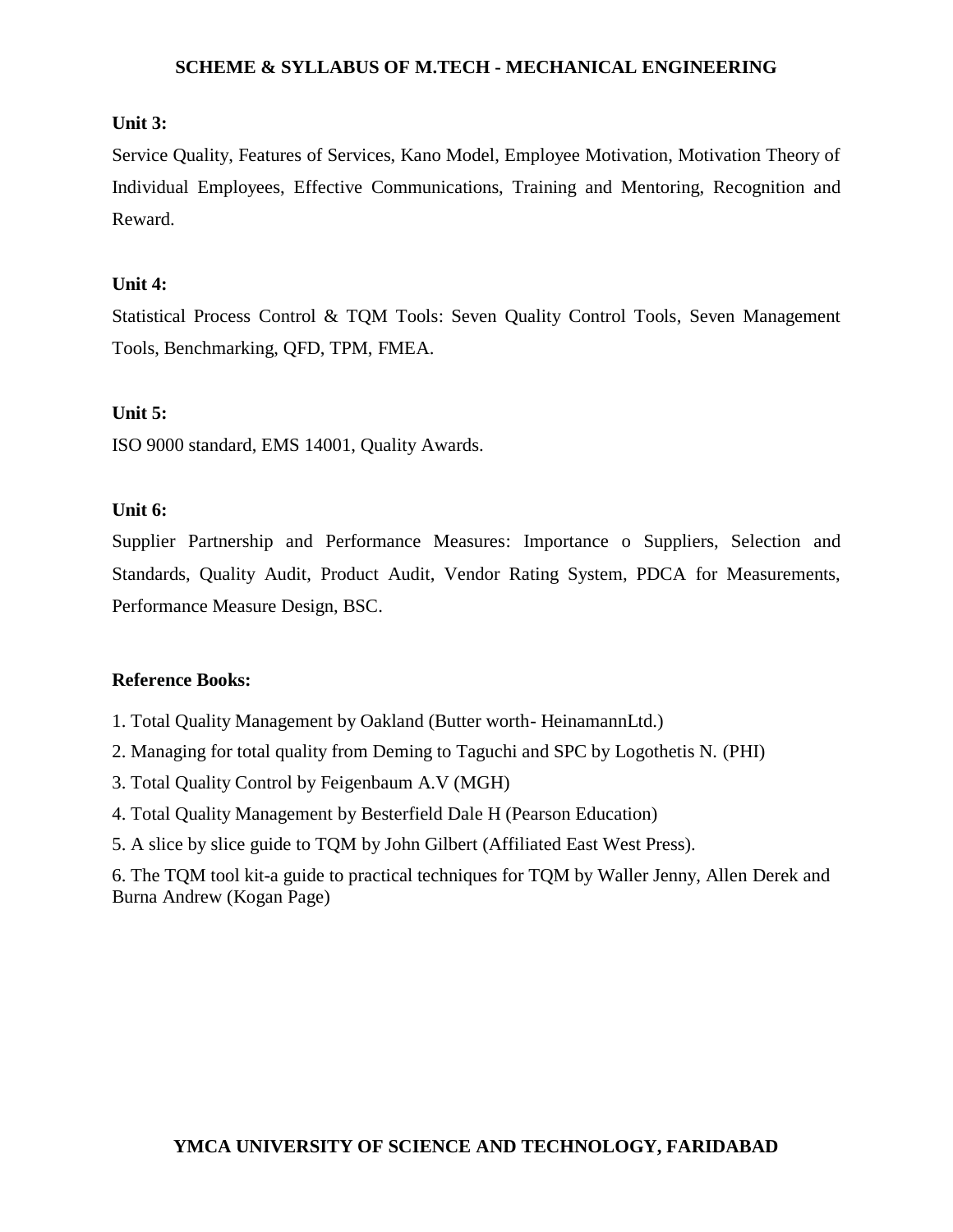## **MME-105A Mechanical Engineering Lab-I**

| No. of Credits: 2 | Sessional: 15 Marks |
|-------------------|---------------------|
| L T P Total       | Theory: 35 Marks    |
| $004 - 4$         | Total: 50 Marks     |

#### **Course Objectives:**

All major manufacturing companies and their suppliers use CAD software to design parts and evaluate them with respect to fit, form and function. This course introduces students to CAD software in general and SolidWorks 2016 software in particular. Students will learn theory and practice related to solid modeling, assembly modeling, drafting, parametric modeling, free form surface modeling, and use of CAD models for some downstream engineering activities such as motion simulation and manufacturing.

#### **Course Outcomes:**

At the end of the course, students will demonstrate their ability to:

- 1. To Design and drafting of Part Modelling and Assembling Modellings in 2D and 3D models.
- 2. To Understand the working of CNC Machines, Robots, Machine Vision Design and machine.
- 3. To Study the Various CAD/CAM packages like Master CAM and Surface
- 4. To Design and Machining using Master CAM

#### **Syllabus Contents:**

- 1. To create a 2-Dimensional Sketch with the help of all geometrical Shapes.
- 2. To list the coordinate of given diagram
- 3. To prepare a part programme for facing & turning operation on a CNC Lathe.

4. Prepare part programme for facing & taper turning operation on CNC Lathe in single cut programming in word address format.

- 5. To create a solid with all of all solid entities of basic solid modelling commands.
- 6. Practice Boolean operation on solids.
- 7. Create surface with help of ruled & the tabulated surfaces.
- 8. Create a surface with the help of a surface of revolution & edge surface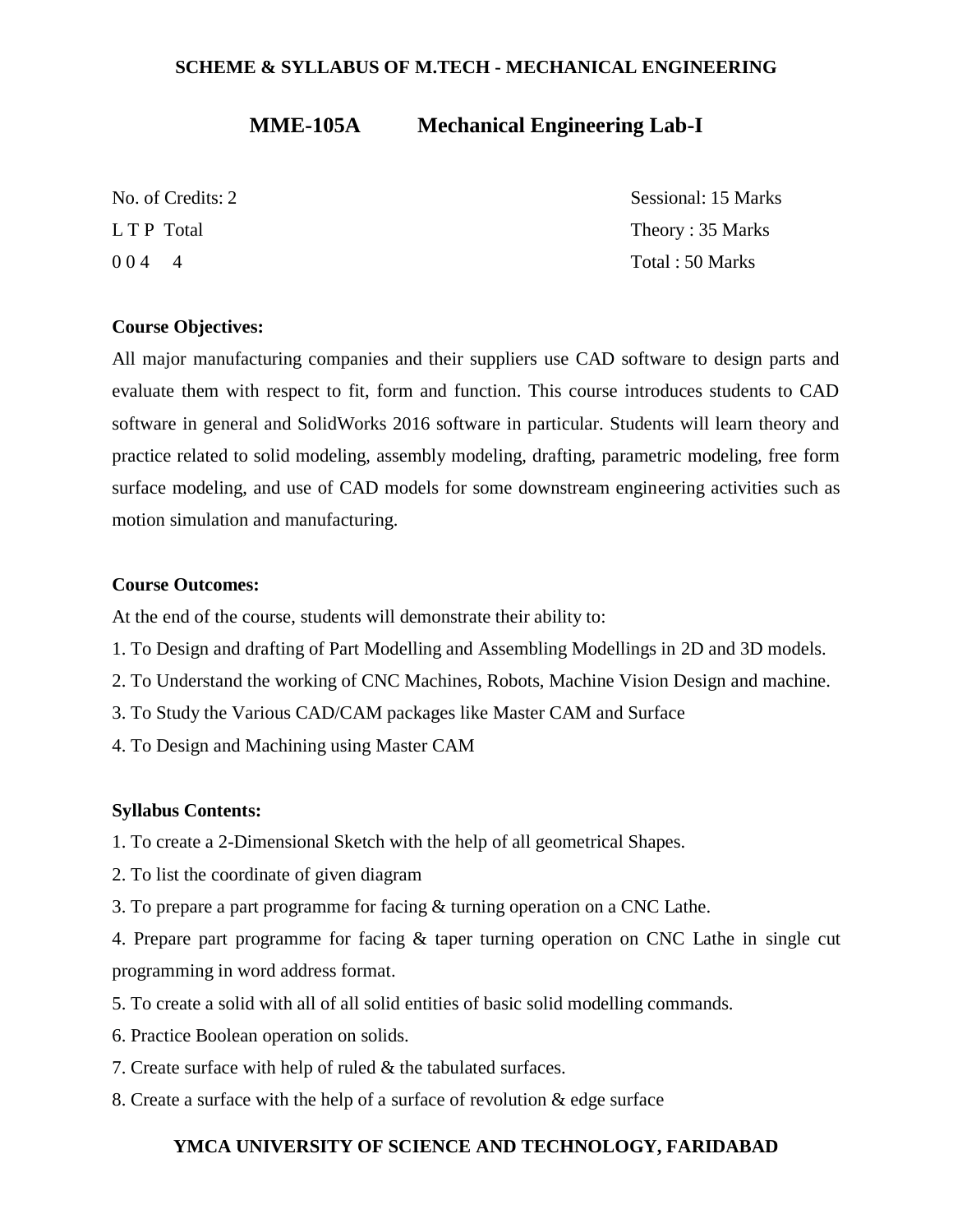## **MME-106A Mechanical Engineering Lab-II**

| No. of Credits: 2     | Sessional: 15 Marks |
|-----------------------|---------------------|
| L T P Total           | Theory: 35 Marks    |
| 004<br>$\overline{4}$ | Total: 50 Marks     |

#### **Course Objectives:**

The course should enable the students to understand effect of vehicle population and emitted pollutants on human health and environment and various types of emissions. Understand the formation mechanism of various types of pollutants from SI and CI engines. Conceive the significance of emission control methods.

#### **Course Outcomes:**

At the end of the course, students will demonstrate their ability to:

1. To analyze the impact of vehicle population on pollution and the effects HC, CO, CO2, NOX, smoke,

2. To study particulates, lead and aldehydes on health and environment.

3. To describe the effects of transient operation of vehicle on emissions and types of emissions.

4. To describe the formation mechanism of HC, CO, CO2, NOX, smoke, particulates and aldehydes in SI and CI engines.

5. To Study the Comprehend the factors that lead to global warming and the issues. Analyze the design and operating parameters on emissions.

6. To Describe about noise pollution, measurement and control.

#### **Syllabus Contents:**

1. To study the constructional detail & working of two-stroke/ four stroke diesel engine.

2. Analysis of exhaust gases from single cylinder/multi cylinder diesel/petrol engine by Orsat Apparatus.

3. To prepare heat balance sheet on multi-cylinder diesel engine/petrol engine.

4. To find the indicated horse power (IHP ) on multi-cylinder petrol engine/diesel engine by Morse Test.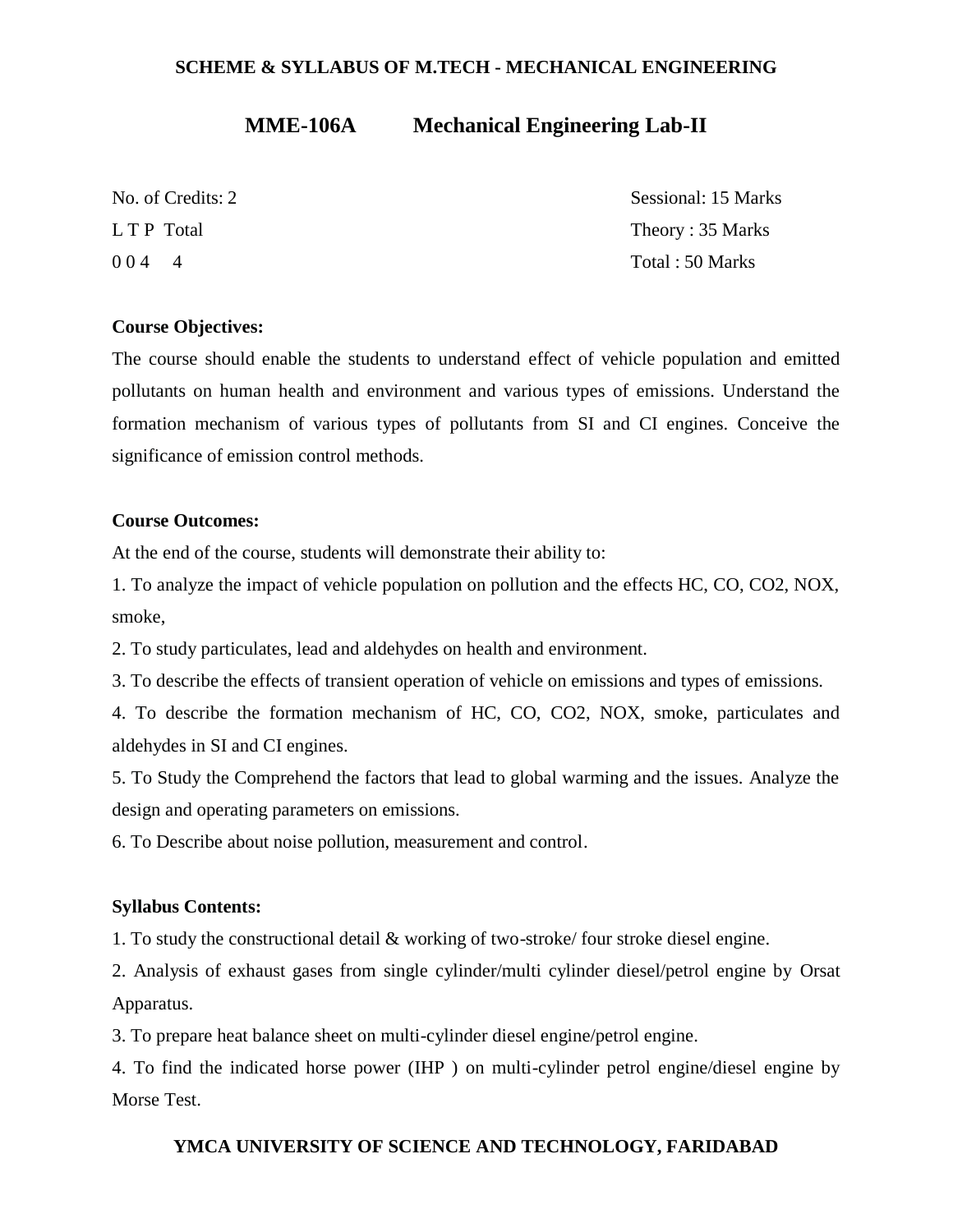5. To prepare variable speed performance test of a multi-cylinder/single cylinder petrol engine/diesel engine and prepare the curves (i) bhp, ihp,fhp, vs speed ( ii) volumetric efficiency & indicated specific specific fuel consumption vs speed.

6. To find fhp of a multi-cylinder diesel engine/petrol engine by Willian's line method & by motoring method petrol engine.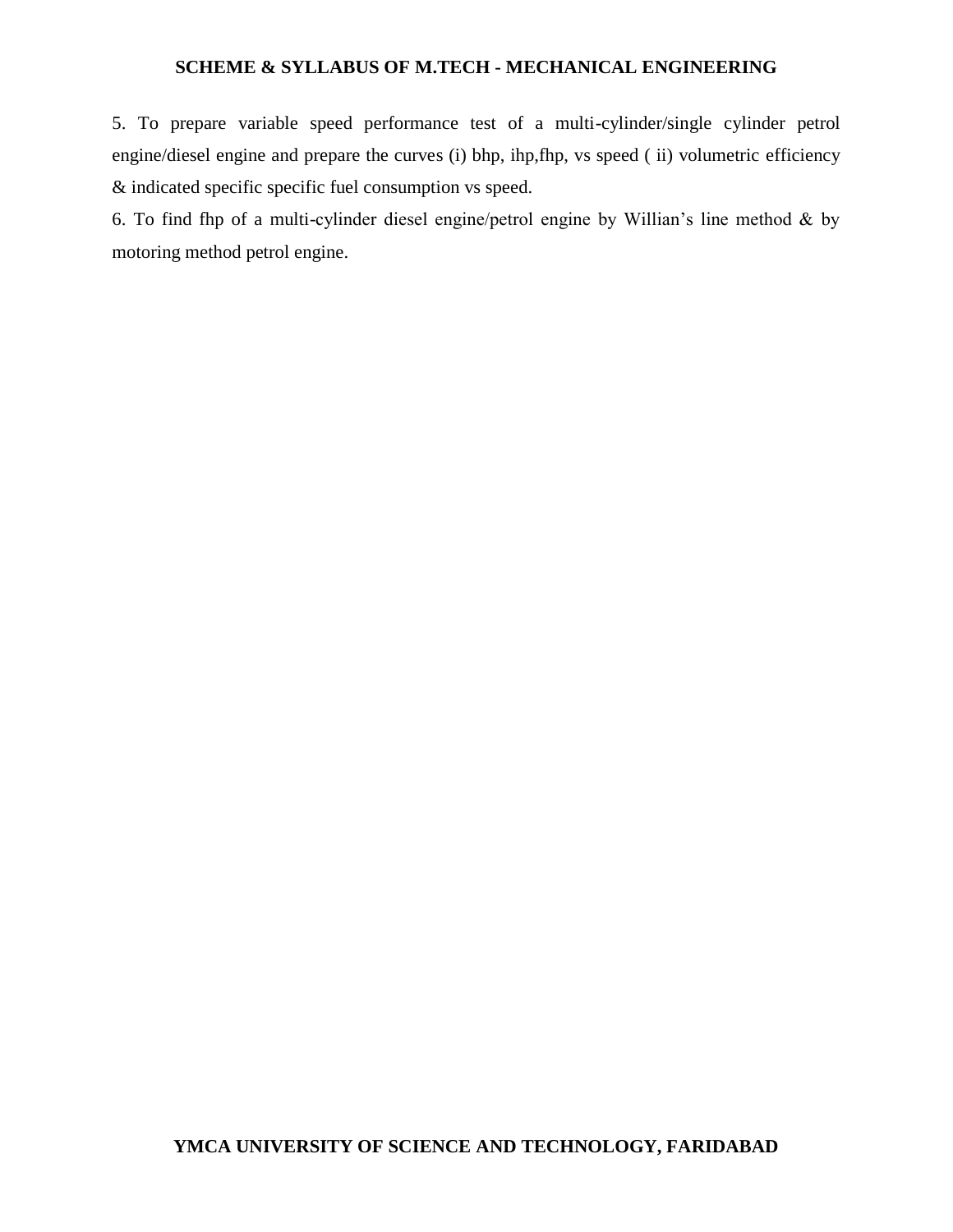## **RMI-101 Research Methodology and IPR**

No. of Credits: 3 Sessional: 25 Marks L T P Total Theory : 75 Marks 3 0 0 3 Total : 100 Marks Duration of Exam: 3 Hours

#### **Course Objectives:**

The course has been developed with orientation towards research related activities and recognizing the ensuing knowledge as property. It will create consciousness for Intellectual Property Rights and its constituents. Learners will be able to perform documentation and administrative procedures relating to IPR in India as well as abroad.

#### **Course Outcomes:**

At the end of the course, students will demonstrate their ability to:

- 1. Understanding and formulation of research problem.
- 2. Analyze research related information.
- 3. Understand plagiarism and follow research ethics

4. Understand that today's world is controlled by Computer, Information Technology, but tomorrow world will be ruled by ideas, concept, and creativity.

5. Understanding that when IPR would take such important place in growth of individuals & nation, it is needless to emphasis the need of information about Intellectual Property Right to be promoted among students in general & engineering in particular.

6. Understand that IPR protection provides an incentive to inventors for further research work and investment in R & D, which leads to creation of new and better products, and in turn brings about, economic growth and social benefits.

#### **Syllabus Contents:**

**Unit 1:** Meaning of research problem, Sources of research problem, Criteria Characteristics of a good research problem, Errors in selecting a research problem, Scope and objectives of research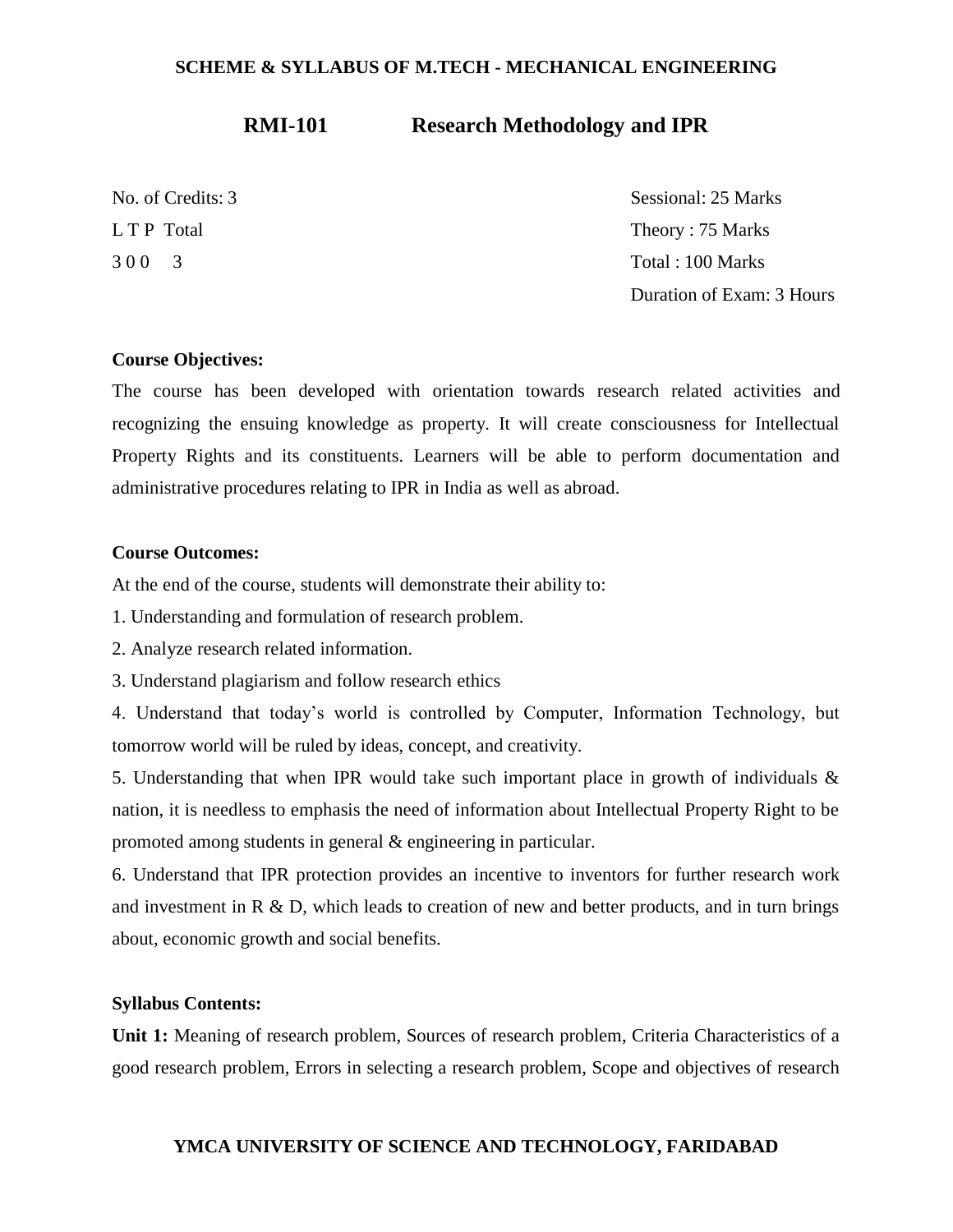problem. Approaches of investigation of solutions for research problem, data collection, analysis, interpretation, Necessary instrumentations.

**Unit 2:** Effective literature studies approaches, analysis Plagiarism, Research ethics.

**Unit 3:** Effective technical writing, how to write report, Paper Developing a Research Proposal, Format of research proposal, a presentation and assessment by a review committee. **Unit 4:** Nature of Intellectual Property: Patents, Designs, Trade and Copyright. Process of Patenting and Development: technological research, innovation, patenting, development. International Scenario: International cooperation on Intellectual Property. Procedure for grants of patents, Patenting under PCT.

**Unit 5:** Patent Rights: Scope of Patent Rights. Licensing and transfer of technology. Patent information and databases. Geographical Indications.

**Unit 6:** New Developments in IPR: Administration of Patent System. New developments in IPR; IPR of Biological Systems, Computer Software etc. Traditional knowledge Case Studies, IPR and IITs.

#### **Reference Books:**

1. Stuart Melville and Wayne Goddard, "Research methodology: an introduction for science & engineering students'"

- 2. Wayne Goddard and Stuart Melville, "Research Methodology: An Introduction"
- 3. Ranjit Kumar, 2nd Edition, "Research Methodology: A Step by Step Guide for beginners"
- 4. Halbert, "Resisting Intellectual Property", Taylor & Francis Ltd ,2007.
- 5. Mayall , "Industrial Design", McGraw Hill, 1992.
- 6. Niebel , "Product Design", McGraw Hill, 1974.
- 7. Asimov , "Introduction to Design", Prentice Hall, 1962.
- 8. Robert P. Merges, Peter S. Menell, Mark A. Lemley, " Intellectual Property in New Technological Age", 2016.
- 9. T. Ramappa, "Intellectual Property Rights Under WTO", S. Chand, 2008.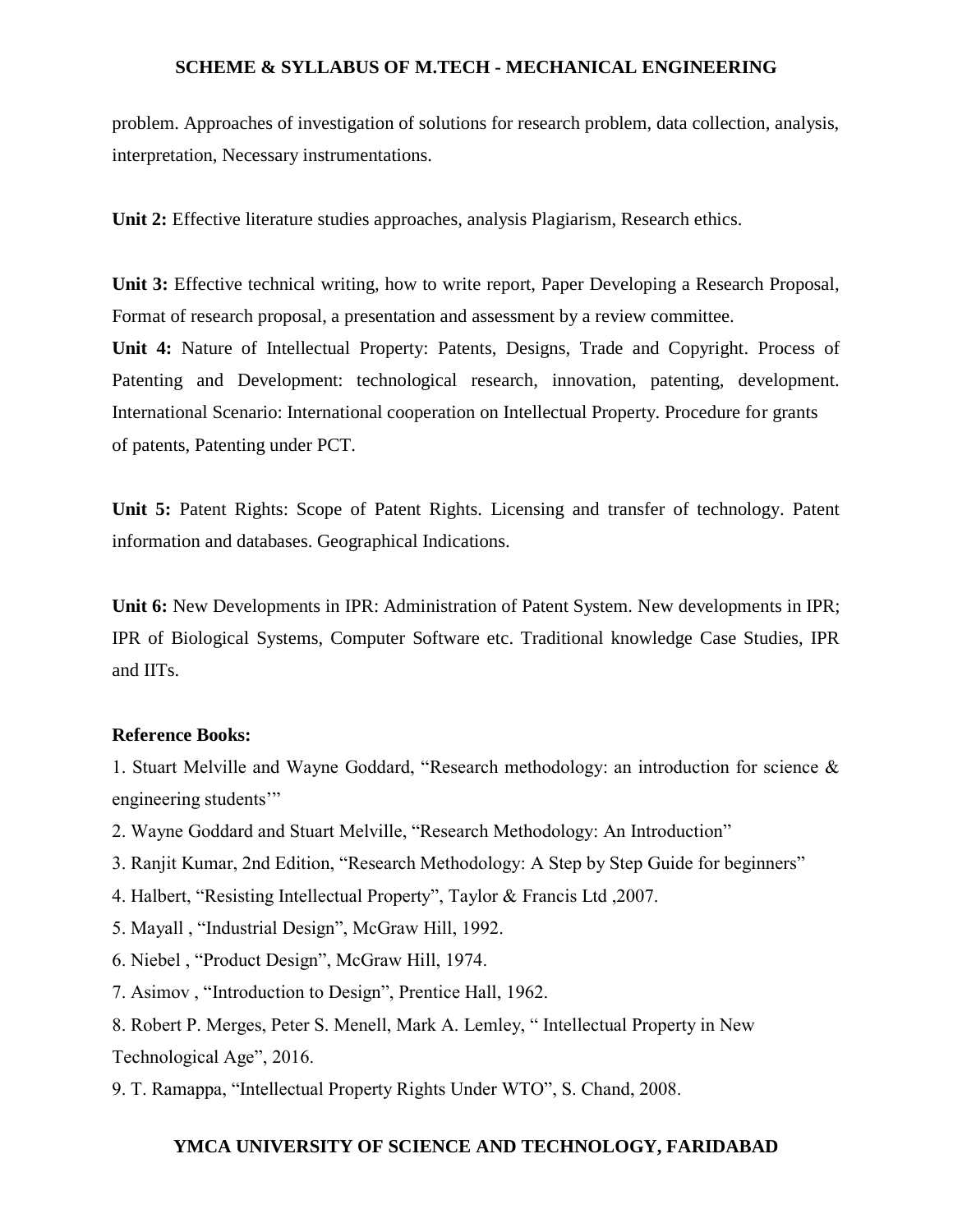## **Semester II**

## **MME-201A Machine Tool Design**

| No. of Credits: 3 | Sessional: 25 Marks       |
|-------------------|---------------------------|
| L T P Total       | Theory: 75 Marks          |
| 300 3             | Total : 100 Marks         |
|                   | Duration of Exam: 3 Hours |

#### **Course Objectives:**

The course provides students with fundamental knowledge and principles in material removal processes. To demonstrate the fundamentals of machining processes and machine tools. To develop knowledge and importance of metal cutting parameters. To develop fundamental knowledge on tool materials, cutting fluids and tool wear mechanisms. To apply knowledge of basic mathematics to calculate the machining parameters for different machining processes.

#### **Course Outcomes:**

At the end of the course, students will demonstrate their ability to:

1. To understand cutting mechanics to metal machining based on cutting force and power consumption.

2. To analysis lathe, milling machines, drill press, grinding machines, etc.

3. To develop the cutting tool materials and tool geometries for different metals.

4. To explore the appropriate machining processes and conditions for different metals. Learn machine tool structures and machining economics.

5. To design the various machine tool.

#### **Syllabus Contents:**

#### **Unit 1:**

Introduction to Machine Tools and Mechanisms: General principles of machine tool design, working and auxiliary motions, machine tool drives hydraulic and mechanical transmission and its elements, general requirements of machine tool design, layout of machine tools. Regulation of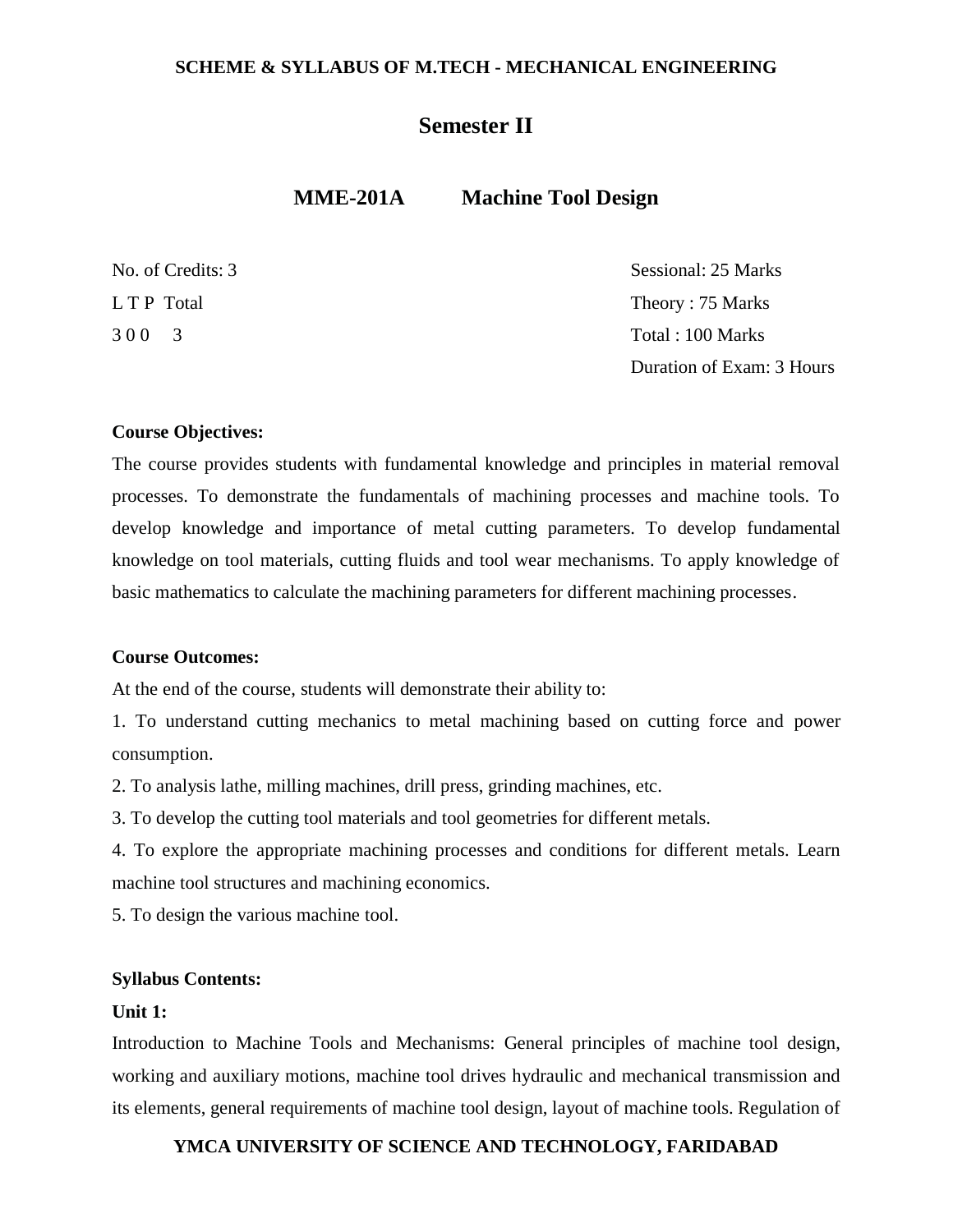Speed and Feed Rates: Purpose, stepped regulation of speed-design of speed box, machine tool drives using multiple speed motors, developing the gearing diagram, step-less regulation of speed and feed rates.

#### **Unit 2:**

Machine Tool Structure: Functions and requirements, design criteria, materials used and their properties, static and dynamic stiffness, cross-sectional shapes used for machine tool structures and basic design procedure for the design of beds, columns and other structural elements, model techniques used in design, introduction to Finite Element Method (FEM).

#### **Unit 3:**

Guide ways and Power Screws: Function and types, design considerations & procedure for slide ways, design of power screws.

#### **Unit 4:**

Spindles and Spindle Supports: Functions and requirements, materials, effect of machine tool compliance on machining accuracy, design of spindles, bearings design/selection.

#### **Unit 5:**

Control Systems: Functions, requirements and classification, control systems for speeds, feeds & auxiliary motions, manual control systems, automatic control systems, adaptive control systems, criteria and economics election of machine tools, future trends in development of machine tools.

#### **Reference Books:**

- 1. Machine tool design By N.K. Mehta
- 2. Design of Machine Tool By S.K. Basu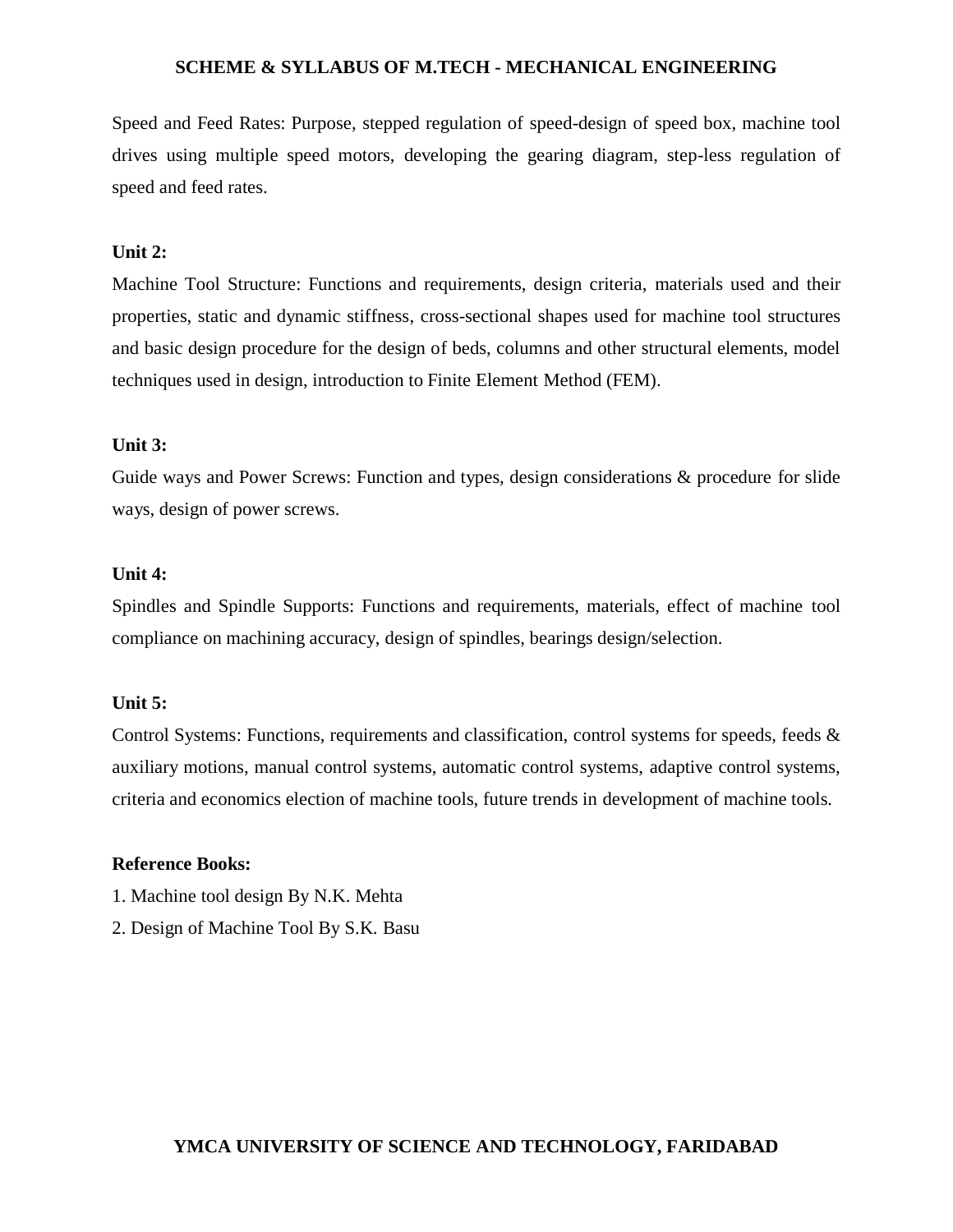## **MME-202A Tribology & Maintenance Engineering**

No. of Credits: 3 Sessional: 25 Marks L T P Total Theory : 75 Marks 3 0 0 3 Total : 100 Marks Duration of Exam: 3 Hours

#### **Course Objectives:**

Tribology studies combine issues of friction, wear and lubrication into a framework for designing and maintaining the machine world. Until recently, "the design of the shape and material" was being done on the basis of machine dynamics and strength of materials but the predominant part of failure i.e. wear remained neglected.

#### **Course Outcomes:**

At the end of the course the students should be able to:

1. Understand the various tribological processes and tribological relevant properties of materials.

2. Study the Various engineering materials having potential for tribological application.

3. Explore the various characterization and evaluation of ferrous materials for tribological requirements/applications.

4. To study the various Selection of ferrous materials for rolling element bearings, gears, crank shafts, piston rings, cylinder liners, etc.

5. Understand the various Non-ferrous materials and their applications such as sliding bearings, piston rings, cylinder liners, etc., materials for dry friction materials.

#### **Syllabus Contents:**

#### **Unit 1:**

Engineering Tribology: Tribological system, Tribology in industries, friction and wear, lubricants and lubrication, fundamental of bearings, nano Tribology, Introduction part of friction, theories of friction, adhesion theory of friction and its drawbacks, stick-slip theory of friction, friction measurement methods.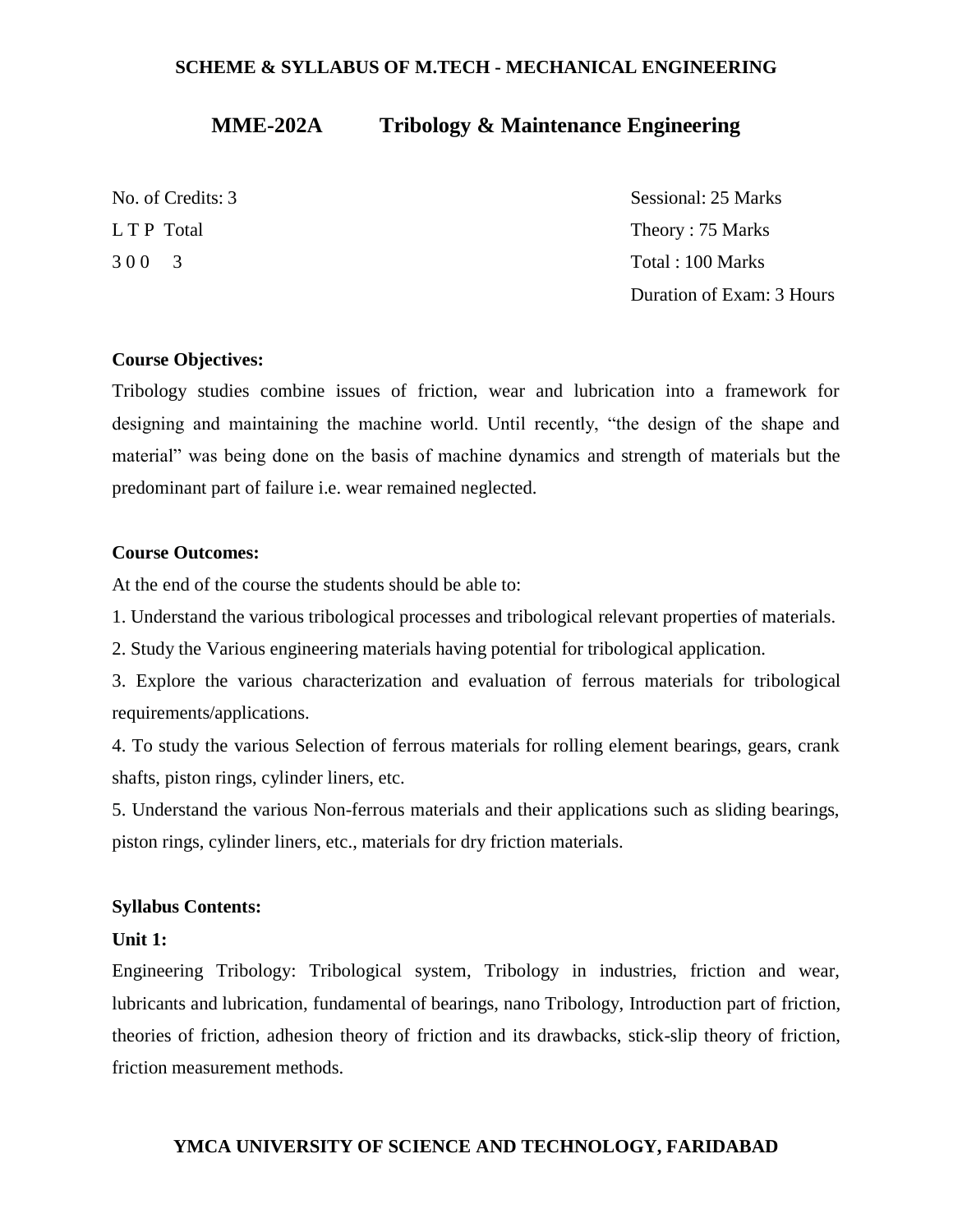#### **Unit 2:**

Wear, lubricants and bearings: Cause, effect, classification and mechanism of wear, quantitative laws of wear, wear and wear rate, objective and properties of lubricants, synthetic lubricants, reasons of degradation of lubricating oils, lubricant additives, boundary lubrication, hydrodynamic lubrication, mechanism of elastohydrodynamic lubrication, classification of bearings, hydrostatic bearings, hydrodynamic bearings.

#### **Unit 3:**

Maintenance Management: Relevance of maintenance, maintenance: an over view, maintenance services, problems of the plant manager, automation and maintenance, maintenance objectives and costs, quality and quality circle in maintenance, Engineering reliability, maintainability. Maintenance Types/sytems: Planned and unplanned maintenance, breakdown, corrective, opportunistic, routine, preventive, predictive, CBM, Design out maintenance.

#### **Unit 4:**

#### Condition monitoring

NDT concepts, visual and temperarture monitoring, leakage monitoring, vibration monitoring, lubricant monitoring-methods, equipments, ferrography, spectroscopy, cracks monitoring, thickness monitoring, corrosion monitoing.

#### **Reference Books:**

- 1. Engineering Tribology by Choudhary
- 2. Maintenance planning and control- Kelly, A. Buttersworth & Co. 1984
- 3. Maintenance and spare parts Management Krishanan G, Prentice Hall 1991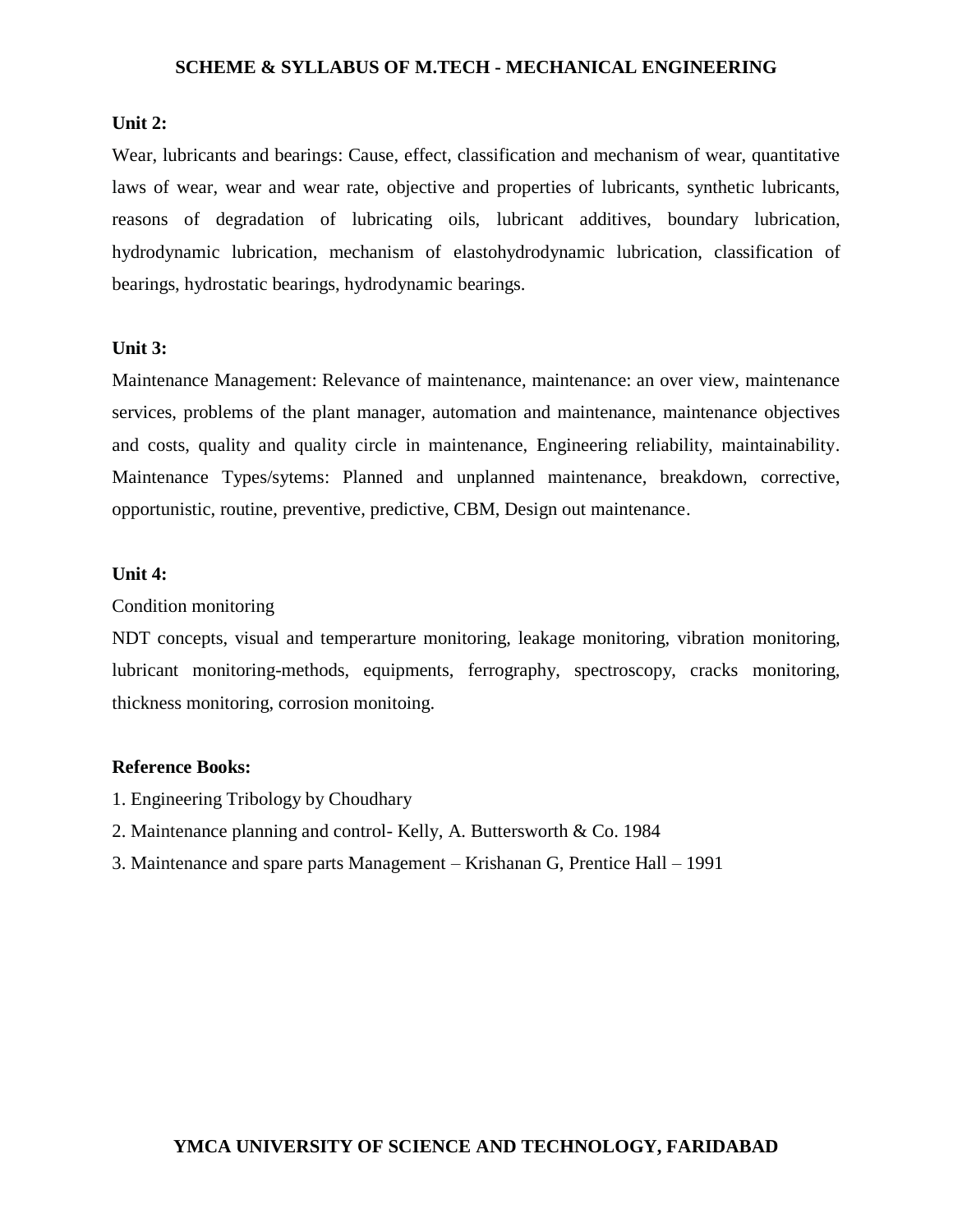## **MME-203A-1 Principles of metal casting**

No. of Credits: 3 Sessional: 25 Marks L T P Total Theory : 75 Marks 3 0 0 3 Total : 100 Marks Duration of Exam: 3 Hours

#### **Course Objectives:**

To study the basic concepts regarding design and manufacture of a component by various casting methods. To provide knowledge to the students, on the principles that guides production of sound engineering castings.

#### **Course Outcomes:**

At the end of the course the students should be able to:

- 1. Distinguish the different metals, their melting furnaces and applications in foundry technology
- 2. Design the pattern and gating system for preparing the mould
- 3. Describe the basic concepts of core and mould
- 4. Explain the different types of special casting methods

5. Discuss the various processes for improving or controlling the quality of casted product and environment of foundry shop.

#### **Syllabus Contents:**

#### **Unit 1:**

Introduction to casting process, Domestic and Engineering items made by casting process, Advantage and limitations of casting process over the other manufacturing processes.

#### **Unit 2:**

Ferrous and Non-ferrous casting metals & their alloys and items made of them. Melting furnaces for cast iron, cast steels, aluminium and copper. Pattern: Pattern material, Types of patterns, Pattern allowances, Colour coding system for patterns, Numerical on pattern allowances.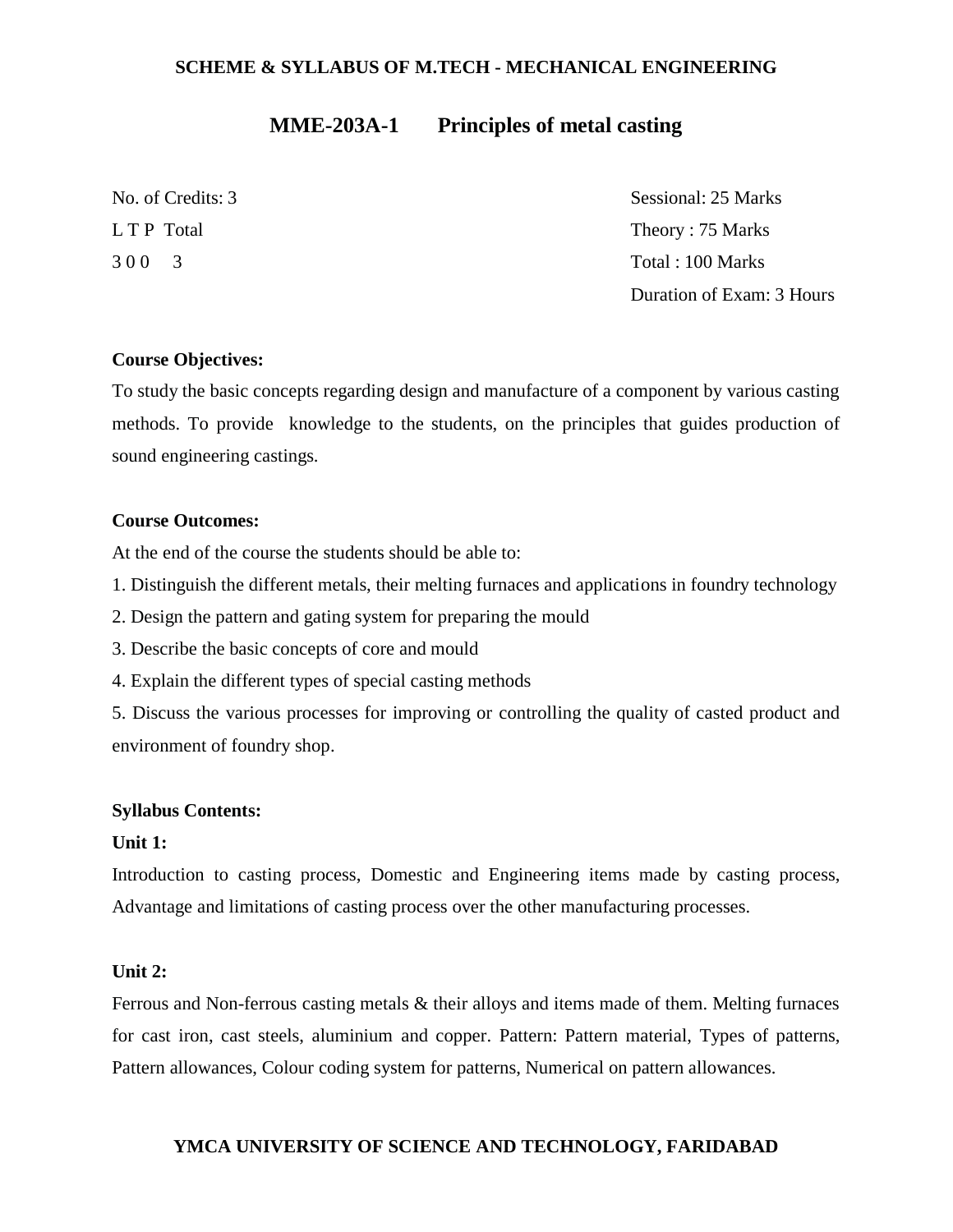#### **Unit 3:**

Moulding: Mould material, properties of moulding sand, Main constituents of moulding sand, Classification of moulding sand, Preparation of moulding sand, Testing of moulding sand. Core: Introduction, Characteristics of core, Types of core, Core making, Core chaplets, Core print.

#### **Unit 4:**

Gating system: Requirements of gating system, elements of gating system, Types of gates, Types of risers, Calculation of pouring time and solidification time, Casting design considerations, Chills.

#### **Unit 5:**

Special casting methods: Gravity die casting, Cold chamber die casting, Hot chamber die casting, Investment casting, Centrifugal casting, Shell mould casting, Continuous casting

#### **Unit 6:**

Fettling of castings, Casting inspection, Heat treatment of castings, Quality control of castings, Pollution control in foundry, Modernization of foundry.

#### **Reference Books:**

1. Principles of Metal Casting - Richard W. Heine , Carl R. Hoper, Philip C. Rosenthal, Tata McGraw Hill Education

2. Principles of Foundry Technology - P. L. Jain, Tata McGraw-Hill Education

- 3. Foundry practice W.H. Salmon and E.N. Simons, Pitman
- 4. Principles of manufacturing materials and processes J. S. Campbell, McGraw Hill

5. Materials and processes in manufacturing - E. Paul DeGarmo, J. T. Black, Ronald A. Kohser, John Wiley & Sons

6. A Textbook of Production Technology: Manufacturing Processes - P. C. Sharma, S. Chand publications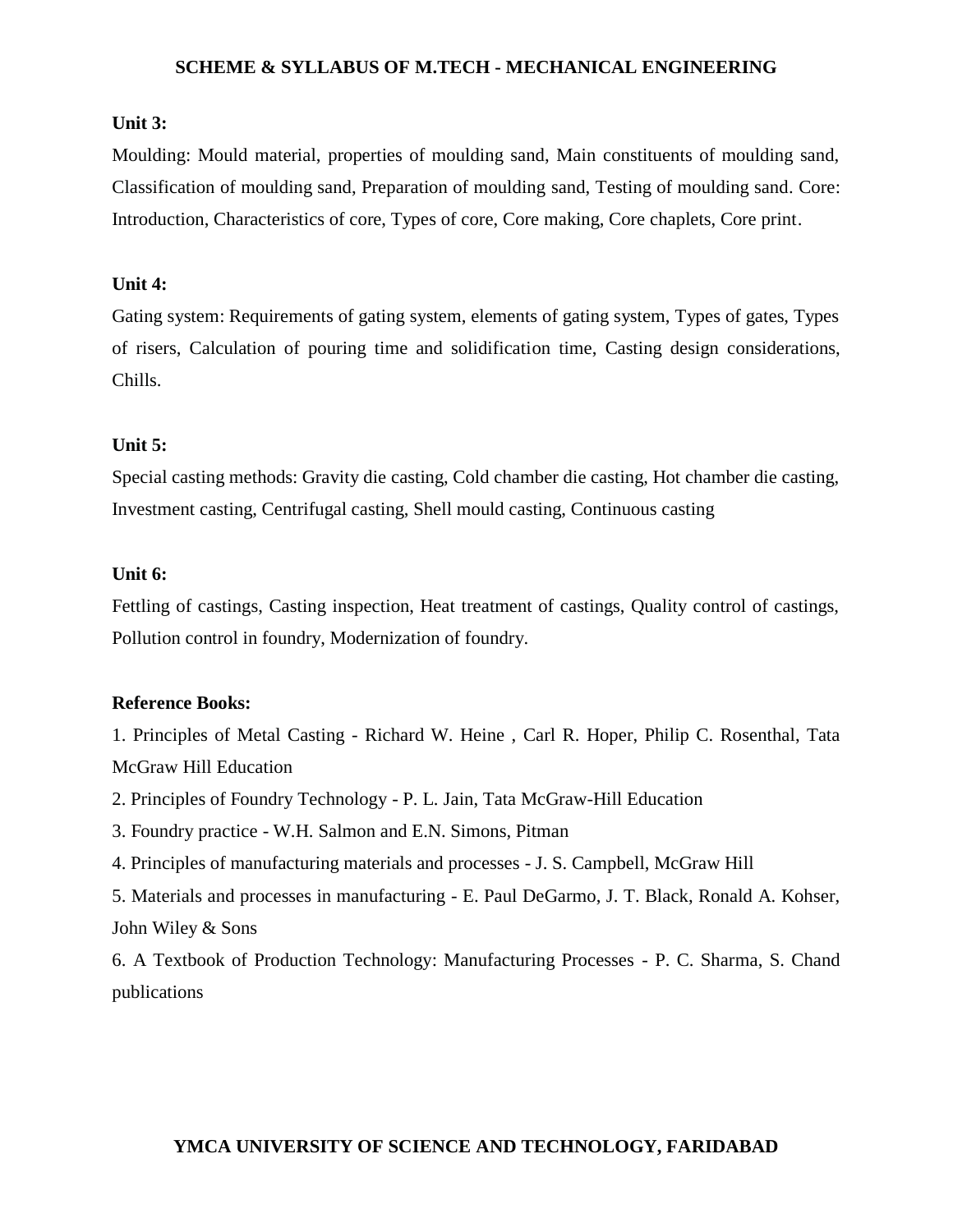# **MME-203A-2 Jigs & Fixture**

No. of Credits: 3 Sessional: 25 Marks L T P Total Theory : 75 Marks 3 0 0 3 Total : 100 Marks Duration of Exam: 3 Hours

### **Course Objectives:**

This subject enables the student to learn and apply the design of different tools, both technical and economical aspects, with reference to various production equipment and components, such as jigs and fixtures, press tools for sheet metal working, molds for plastic injection molding, and die casting.

### **Course Outcomes:**

At the end of the course, students will demonstrate their ability to:

- 1. Study the basic principles in designing general jigs and fixtures, as well as molds and dies.
- 2. Assess the performance of a given tool design for meeting the specific design criteria.
- 3. Evaluate the effects of a given tool design on work quality.
- 4. Design the jig and fixture.

#### **Syllabus Contents:**

#### **Unit 1:**

Degree of freedom & Restrain, Location methods, Design of guide pins & dowel pins, Location of irregular geometrical product, Calculation of forces & Torque exerted by machining methods.

#### **Unit 2:**

Purpose types and functions of jigs and fixtures, Tool design objectives-Production devices-Inspection devices-Materials used in Jigs and Fixtures–Types of Jigs-Types of Fixtures-Mechanical actuation-pneumatic and hydraulic actuation-Analysis of clamping force-Tolerance and error analysis.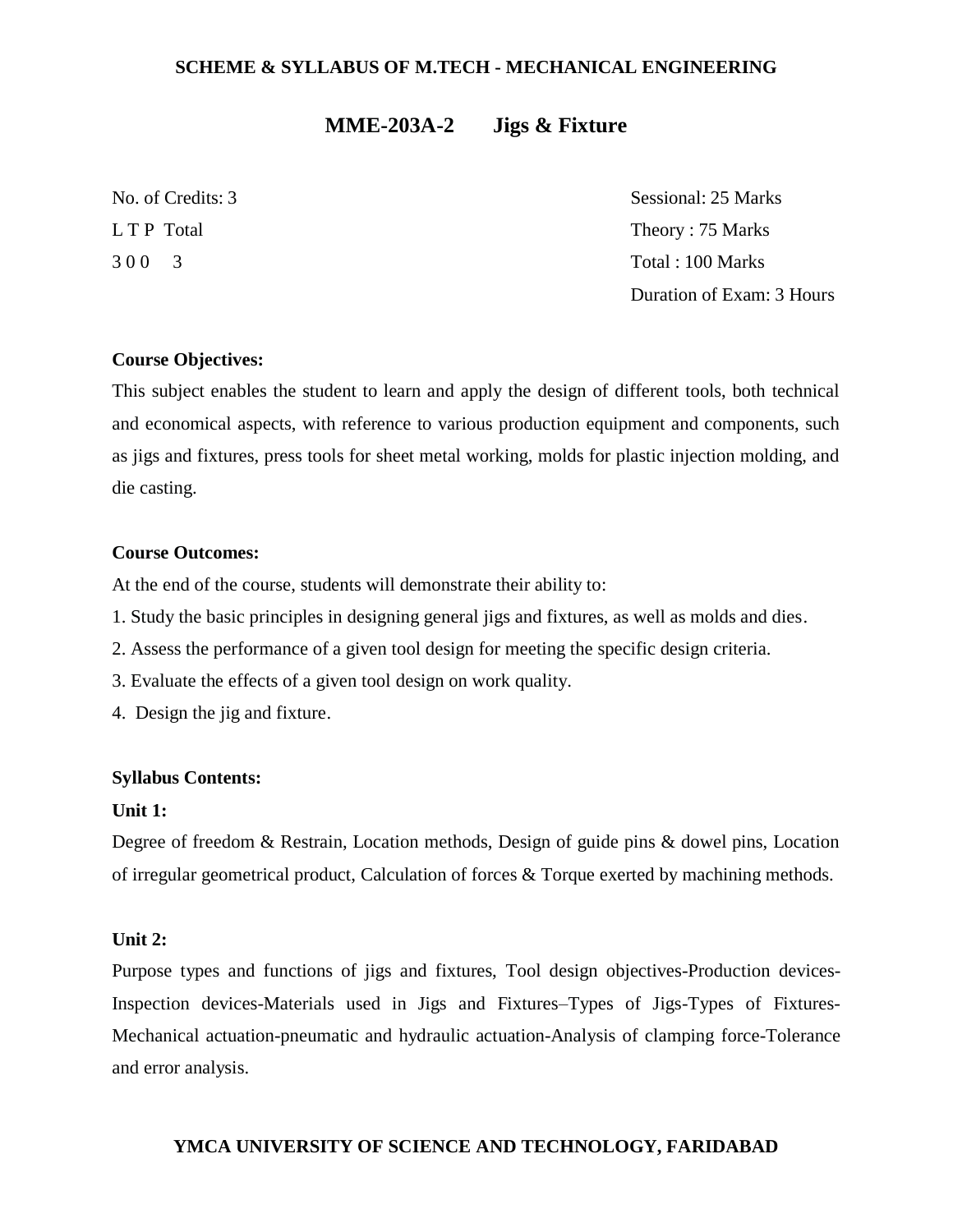### **Unit 3:**

Jigs, Drill bushes –different types of jigs –plate latch, channel, box post, angle plate, angular post, pot jigs-Automatic drill jigs-Rack and pinion operated. Air operated Jigs components. Design and development of jigs forgiven components.

### **Unit 4:**

Fixtures for machining and inspection, General principles of boring, lathe, milling and broaching fixtures-Grinding, planning and Shaping fixtures, assembly, Inspection and welding fixtures-Modular fixtures. Design and development of fixtures for given component.

### **Text Books:**

- 1. Edward G Hoffman, "Jigs& Fixture Design", Thomson Delmar Learning, 5004
- 2. Donaldson. C, "Tool Design", Tata McGraw-Hill, 1986

### **Reference Books:**

- 1. Kempster,"Jigs &Fixtures Design", The English Language Book Society, 1978.
- 2. Joshi, P.H., "Jigs &Fixtures", 2<sup>nd</sup> Edition, Tata McGraw-Hill Publishing Company Limited.
- 3. Hiram E Grant, "Jigs and Fixture", Tata McGraw-Hill.
- 4. "Fundamentals of Tool Design", CEEE Edition, ASTME, 1983
- 5. PSG College of Technology, Coimbatore Design Data Handbook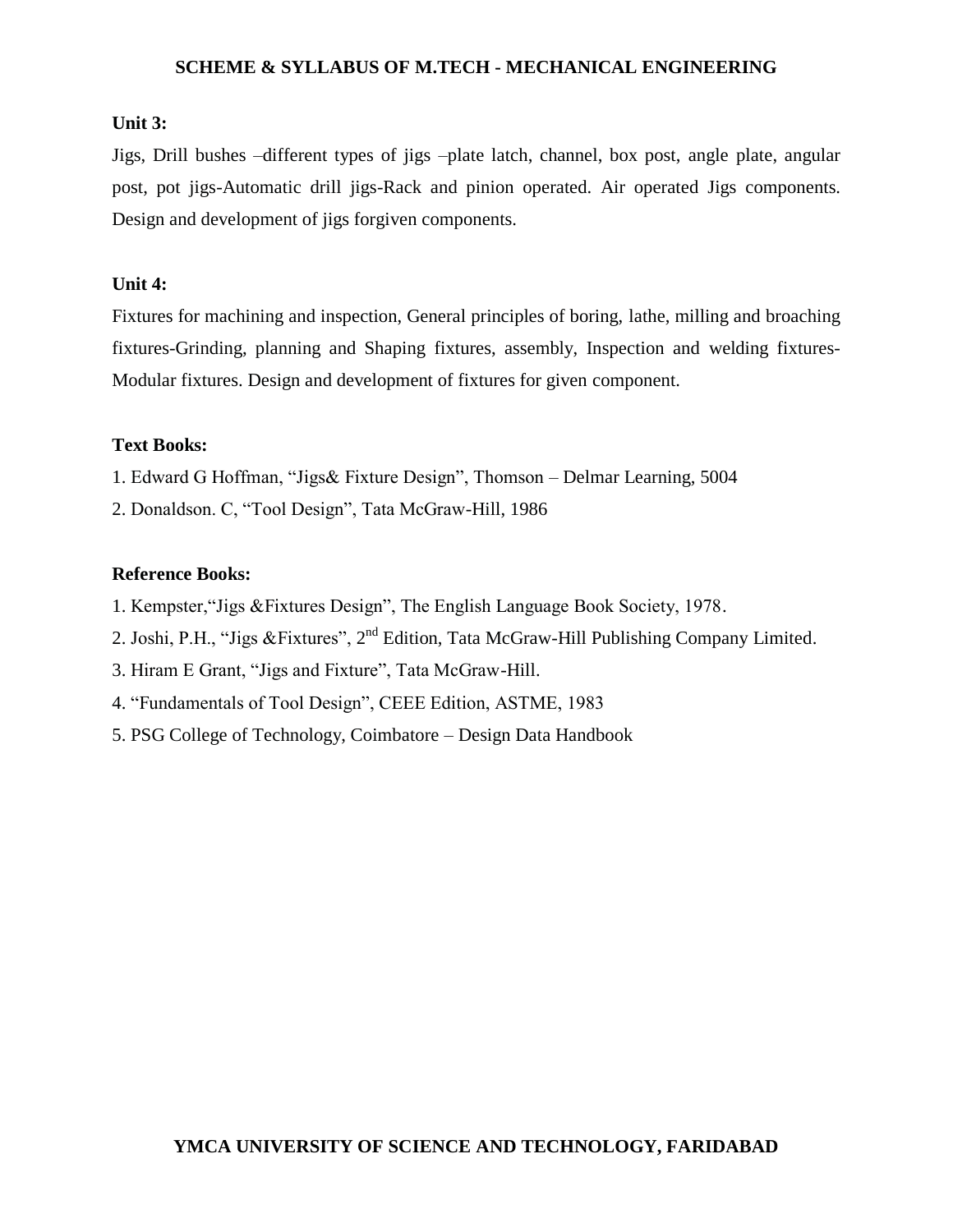# **MME-203A-3 Computational Fluid Dynamics**

No. of Credits: 3 Sessional: 25 Marks L T P Total Theory : 75 Marks 3 0 0 3 Total : 100 Marks Duration of Exam: 3 Hours

### **Course Objectives:**

To provide the knowledge base essential for application of computational fluid dynamics to engineering flow problems Provide the essential numerical background for solving the partial differential equations governing the fluid flow Develop students' skills of using a commercial software package.

#### **Course Outcomes:**

At the end of the course, students will demonstrate their ability to:

1. To Understand solution of aerodynamic flows.

2. To Study the CFD software and its application. Simplify flow problems and them exactly Define and setup flow problem properly within CFD context, performing solid modeling.

3. To Understand CAD package and producing grids via meshing tool.

4. To Understand both flow physics and mathematical properties of governing.

#### **Syllabus Contents:**

### **Unit 1:**

History of CFD: Comparison of the three basic approaches in engineering problems solving analytical .Experimental and computational methods. Beam advance in computational techniques.

### **Unit 2:**

Problem formulation: The standard procedure for formulating a problem physical and mathematical classification of problems, types of governing differential equations.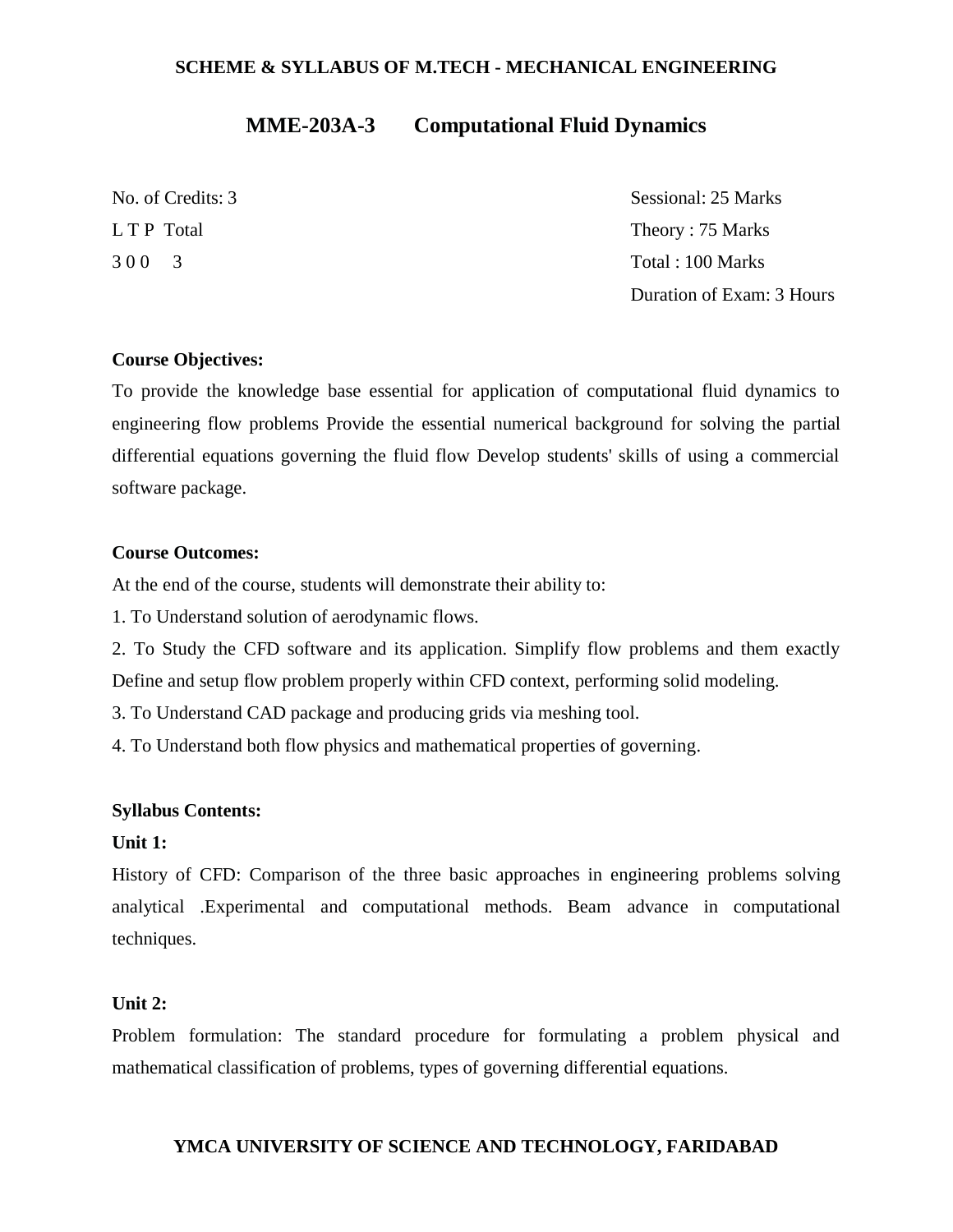### **Unit 3:**

Methods of Discretisation: Basic of finite difference method: Finite element method. Finite volume method and spectral method. Treatment of boundary conditions.

### **Unit 4:**

Numerical solution of Heat conduction problems: Steady-state problems: (i) One dimensional heat conduction transfer through a pinfin- din, two dimensional conduction through a plate unsteady state problem: One dimensional transient at conduction. Explicit and implicit methods. Stability of numerical methods.

### **Unit 5:**

Numerical solution of fluid flow problems: Types of fluid flow and their governing equation : Viscous incompressible flows calculation of flow field using the stream function-vorticity method: calculation of boundary layer over a flat plate: Numerical algorithm for solving complete Navier-Stokes equation-MAC method SIMPLE algorithm: Project Problem.

#### **Reference Books:**

- 1. Numerical heat transfer and fluid flow by Suhas V.Patankar, taylor and francis.
- 2. Computational fluid dynamics by J.Anderson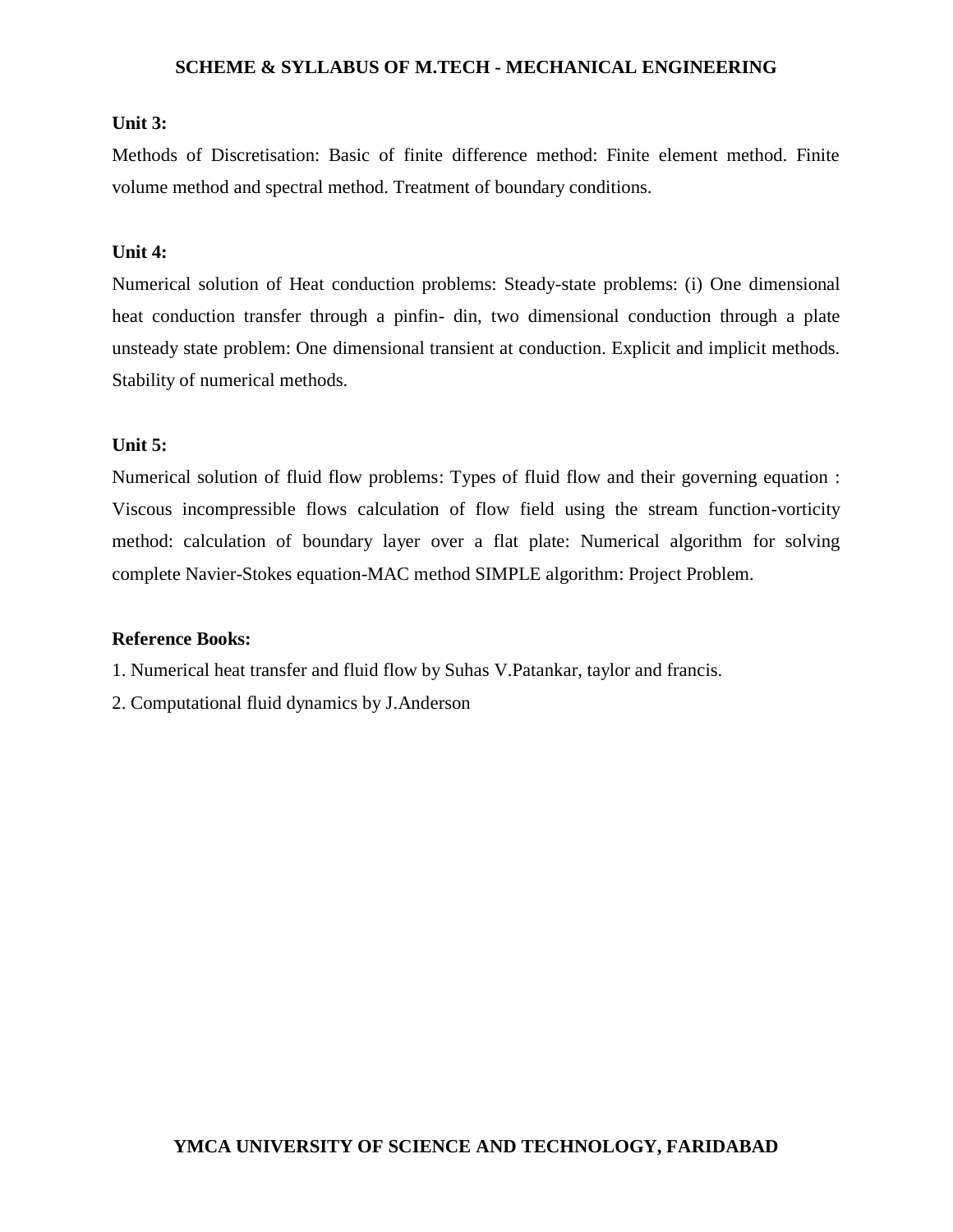# **MME-204A-1 Modeling & Simulation**

| No. of Credits: 3 | Sessional: 25 Marks       |
|-------------------|---------------------------|
| L T P Total       | Theory: 75 Marks          |
| 300 3             | Total: 100 Marks          |
|                   | Duration of Exam: 3 Hours |

### **Course Objectives:**

Learn to develop mathematical models of phenomena involved in various chemical engineering processes and solutions for these models.

### **Course Outcomes:**

At the end of the course, students will demonstrate their ability to:

- 1. Understand the important physical phenomena from the problem statement
- 2. Develop model equations for the given system,
- 3. Demonstrate the model solving ability for various processes/unit operations
- 4. Demonstrate the ability to use a process simulation.

### **Syllabus Contents:**

### **Unit 1:**

Concept of system system environment, elements of system, system modelling, types of models, Monte Carlo method .System simulation-a management laboratory, advantages &limitations of system simulation, continuous & discrete systems.

### **Unit 2:**

Simulation of Continuous systems: Characteristics of a continuous system, comparison of numerical integration with continuous simulation system. Simulation of an integration formation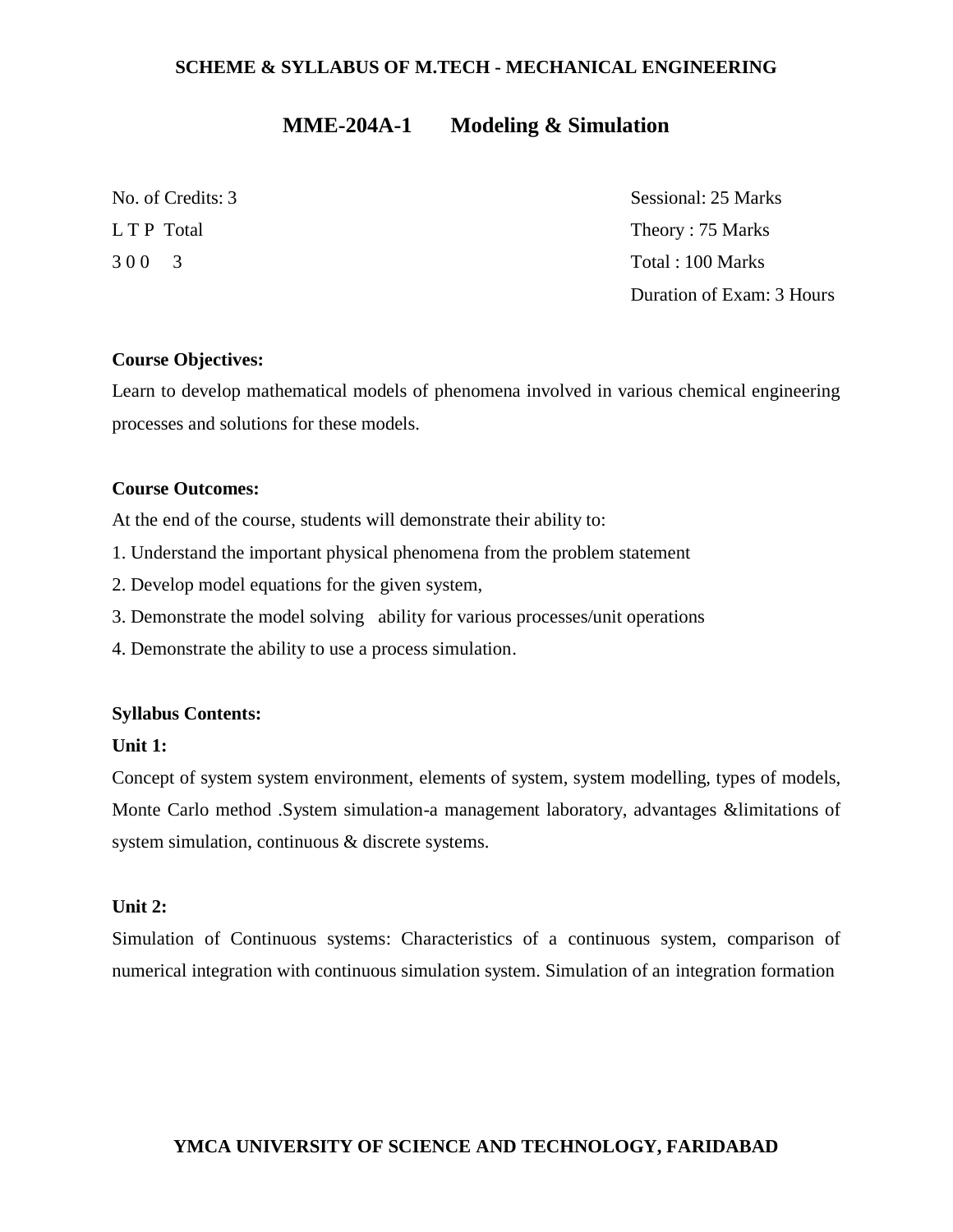### **Unit 3:**

Simulation of discrete systems: Time flow mechanisms, discrete and continuous probability density functions, Generation of and from numbers, testing for and omnes sand for auto correlation, generation of random variants for discrete distribution.

### **Unit 4:**

Simulation of Queuing system: Concept of queuing theory, characteristics of queues, stationary &time dependent queues, Queue discipline, time series analysis, measure of system performance, kendal' s notation, simulation of singles ever queues multi-server queues.

### **Unit 5:**

Simulation of inventory systems: Rudiments of inventory theory, MRP, in process inventory, necessity of simulation I inventory problems, forecasting & regression analysis, forecasting through simulation.

### **Unit 6:**

Design of simulation experiments: Length of run, elimination of initial bias, variance reduction techniques, stratified sampling ,antipathetic sampling, common random numbers.

#### **Unit 6:**

Simulation languages: Continuous & discrete simulation languages, block structure, continuous languages, special purpose simulation languages, SIMSCRIPT, GPSS, SIMULA, importance & limitation of special purpose languages.

#### **Reference Books:**

- 1. System simulation by Gordon
- 2. System simulation by Hira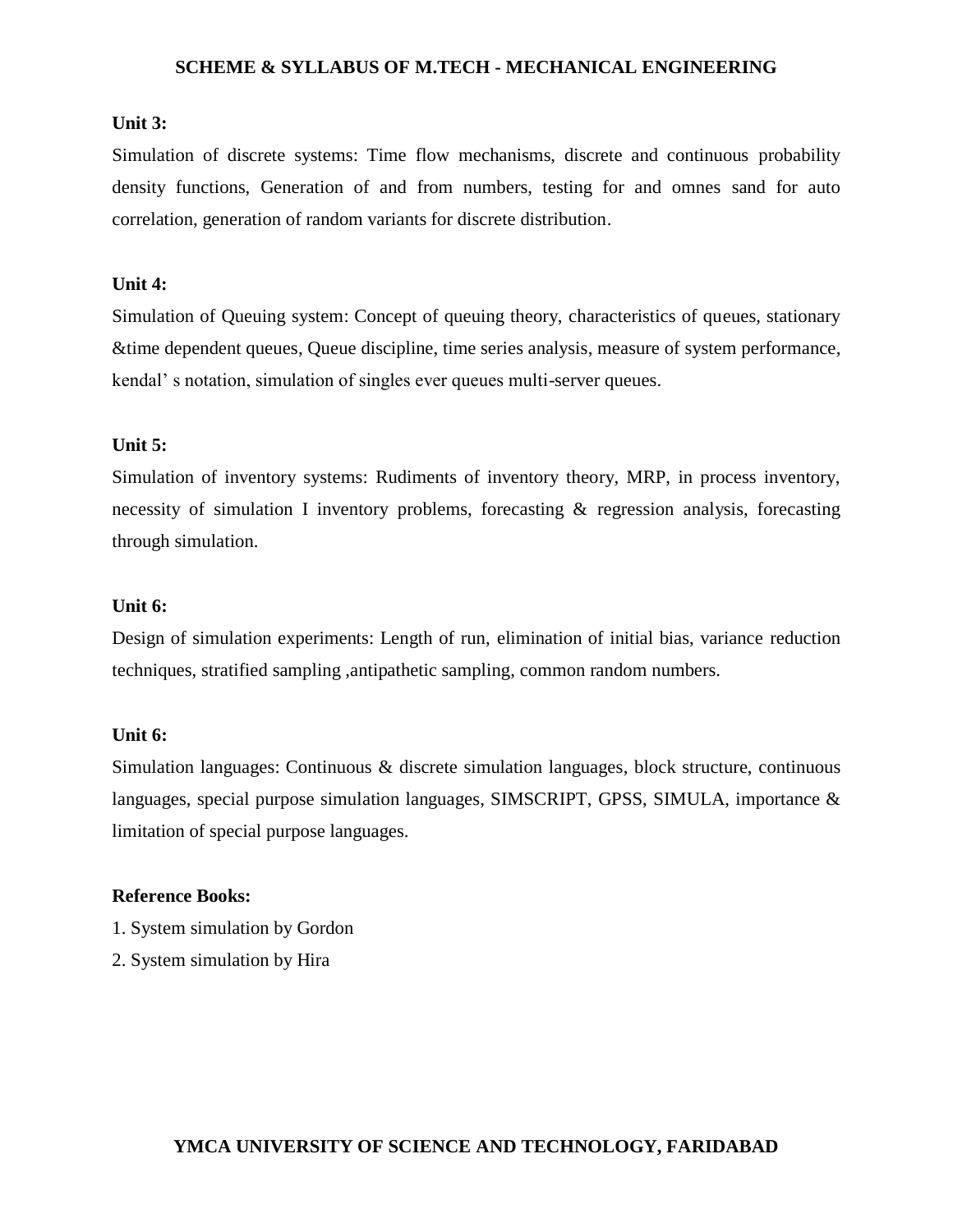# **MME-204A-2 Industrial Inspection**

| No. of Credits: 3 | Sessional: 25 Marks       |
|-------------------|---------------------------|
| L T P Total       | Theory: 75 Marks          |
| 300 3             | Total: 100 Marks          |
|                   | Duration of Exam: 3 Hours |

### **Course Objectives:**

To study industrial process of inspection, design consideration for gauges and measuring instruments. To study Indian and international standards for limits, fits, tolerances. To identify geometrical and physical limitations in measuring devices. To study surface texture of components.

#### **Course Outcomes:**

At the end of the course, the student should be able to

- 1. Understand about various types of gauges.
- 2. Design the gauges.
- 3. Analyze the surface texture.
- 4. Understand tolerances and their positioning with geometry.
- 5. Understand geometrical and physical limitations in measuring devices.

#### **Syllabus Contents:**

### **Unit 1:**

Design consideration for Gauges and measuring instruments: material selection for gauges, NAS per Indian and international standards, design of plug gauge, snap gauge, center distance gauge.

#### **Unit 2:**

Inspection of threads and gears: thread gauge design; thread size measurement by two wire and three wire methods, vernier gear tooth gauge design.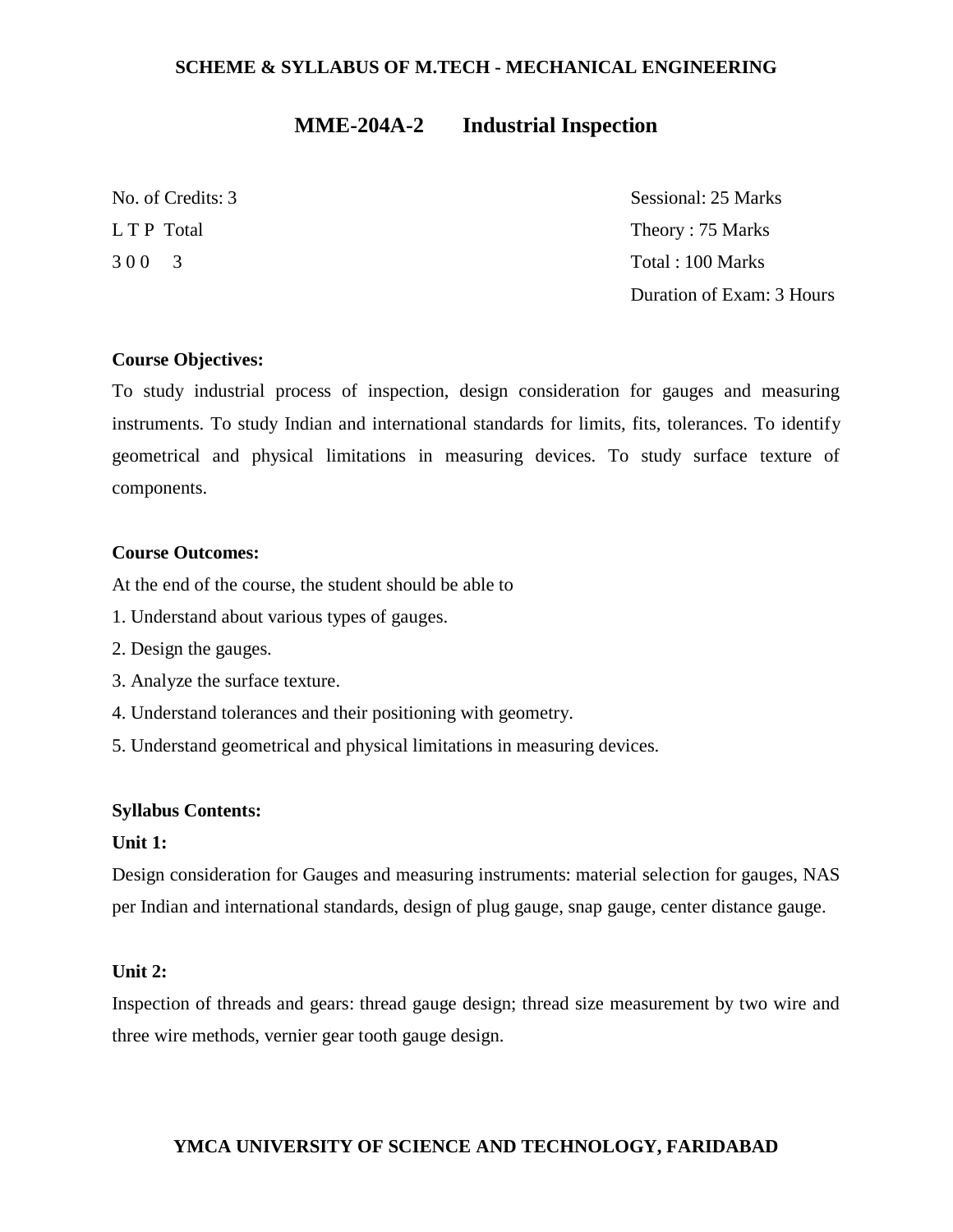### **Unit 3:**

Surface textures: components of machined surface texture, specification of surface texture, surface roughness measuring device and techniques, design of pneumatic gauges in process gauging methods.

### **Unit 4:**

Geometrical and positional tolerances.

### **Unit 5:**

Geometrical and physical limitations in measuring devices.

### **Reference Books:**

- 1. Metrology:- I .C. Gupta (Dhanpat Rai Pub.)
- 2. Engg. Metrology :- R. K. Rajput (S. K. Kataria and sons)
- 3. Metrology :- R. K. Jain
- 4. PSG design data book for Gauge design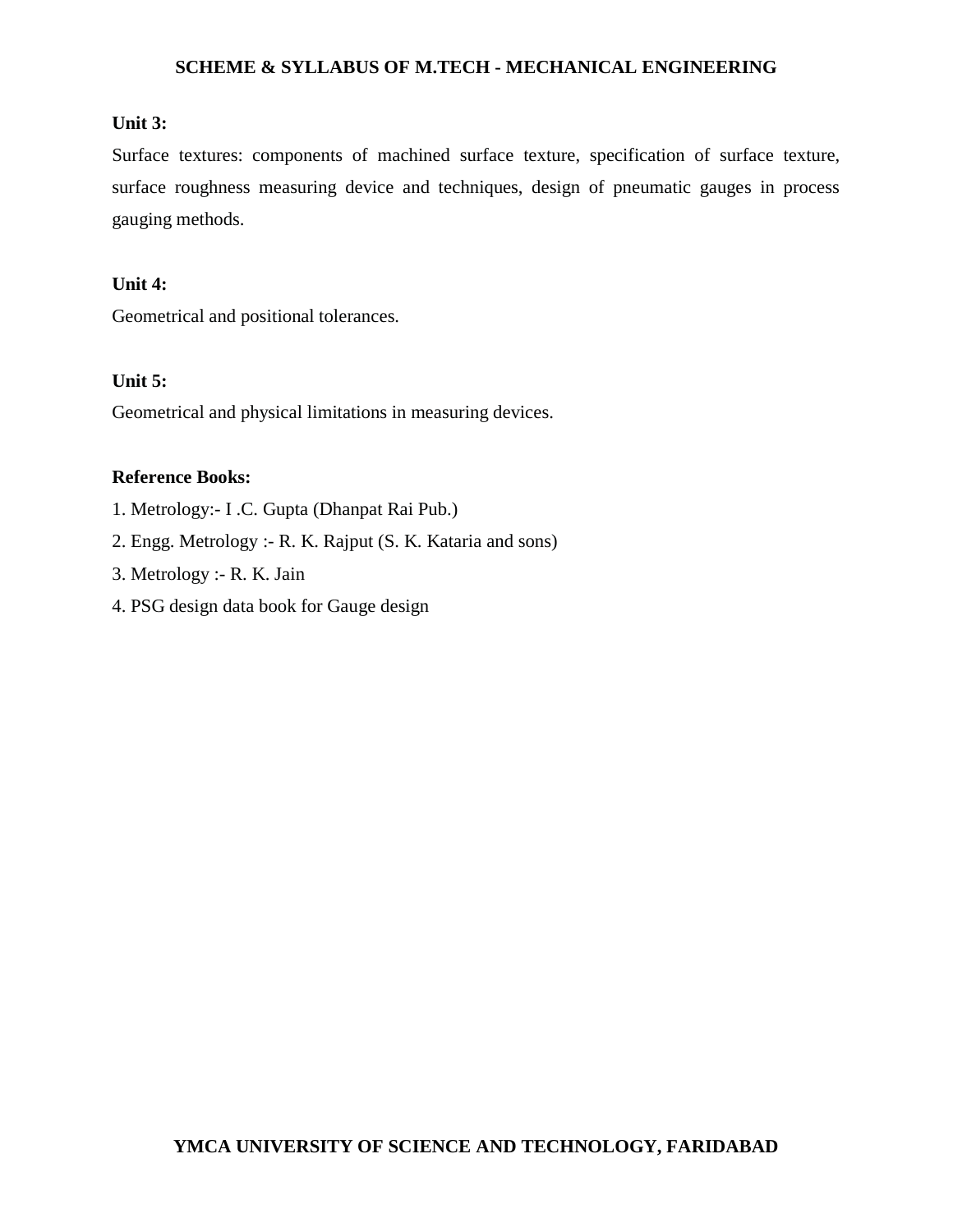**MME-204A-3 Robotics and Automation**

No. of Credits: 3 Sessional: 25 Marks L T P Total Theory : 75 Marks 3 0 0 3 Total : 100 Marks Duration of Exam: 3 Hours

#### **Course Objectives:**

The Robotics and Mechanisms area seeks to promote research and develop technologies that enable systems to exhibit intelligent, goal-oriented behavior, and developing innovative instruments to monitor, manipulate, and control systems. Overall, our research spans the following areas: humanoid robots, intelligent control systems, flexible manipulators, mechanism theory, micro sensors and actuators, and compliant mechanism. We focus on enabling technologies that necessitate novel design solutions in terms of development of new methods of synthesis, analysis & optimization of novel robots and mechanisms.

### **Course Outcomes:**

At the end of the course, the student should be able to

1. Study the Robotics and Mechanisms area seeks to promote research and develop technologies that enable systems to exhibit intelligent, goal-oriented behavior, and developing innovative instruments to monitor,

2. Manipulate, and control systems. Overall, our research spans the following areas: humanoid robots, intelligent control systems,

3. Study the various flexible manipulators, mechanism theory, micro sensors and actuators, and compliant mechanism.

4. Understand the various technologies that necessitate novel design solutions in terms of development of new methods of synthesis, analysis & optimization of novel robots and mechanisms.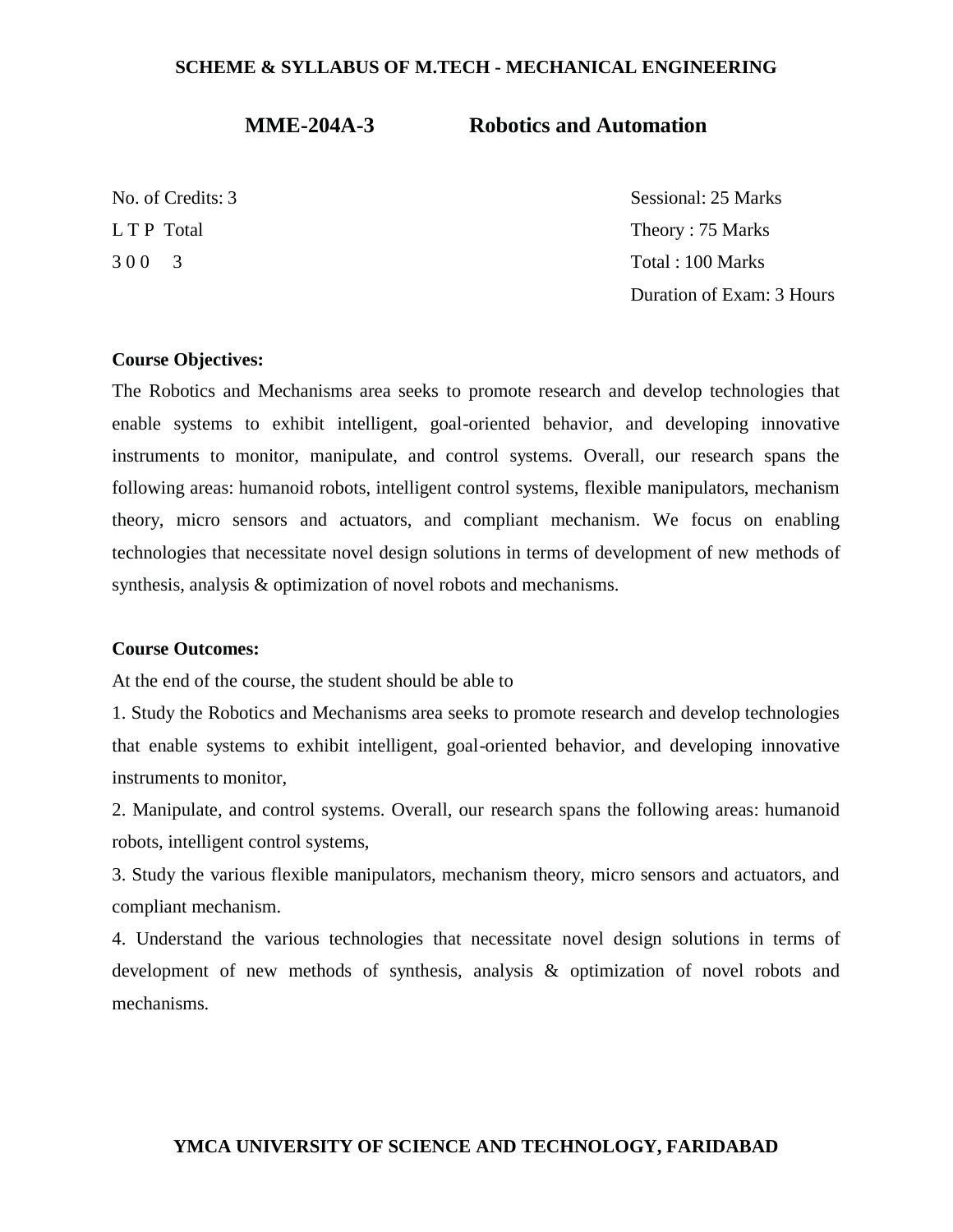#### **Syllabus Contents:**

#### **Unit 1:**

Introduction to Robot Technology: Robot Physical configuration, basic Robot motions. Types of Manipulators: Constructional features, advantages and disadvantages of various kinematic structures, servo and Non- servo manipulator. Actuators and Transmission System: Pneumatic, Hydraulic and Electrical actuators and their characteristics and control systems. Feed Back Systems and Sensors: Encoders and other feed back systems, vision, ranging systems, textile sensors.

#### **Unit 2:**

Programming Languages: Description of VAN, RAII and other Languages. Artificial Intelligence: Logged Locomotion, Export system. Concept of spatial description and transformations, manipulator Kinematics; Inverse manipulator, Kinematics Jacobians; velocities and static forces; manipulator dynamics, position control of manipulators, force control of manipulators, robot programming languages and systems. Concept of automation in Industry, mechanisation and automation classification of automation systems.

### **Unit 3:**

Air Cylinders- their design and mountings, pneumatic and hydraulic valves, flow control valves metering valves, direction control valves, hydraulic servo systems, pneumatic safety and remote control circuits.

### **Unit 4:**

Basis of Automated work piece handling: Working principles and techniques, job orienting and feeding devices. Transfer mechanisms automated feed out of components, performance analysis. Assembly automation, automatic packaging and automatic Inspection.

### **Reference Books:**

1. CAD/CAM by Groover and Elimmers (Jr.) CAD/CAM Handbook, Bed ford Masschusettes.

2. Automation Production Systems & Computer Aided Manufacturing. Robotics for Engineers by Royen MIT Press.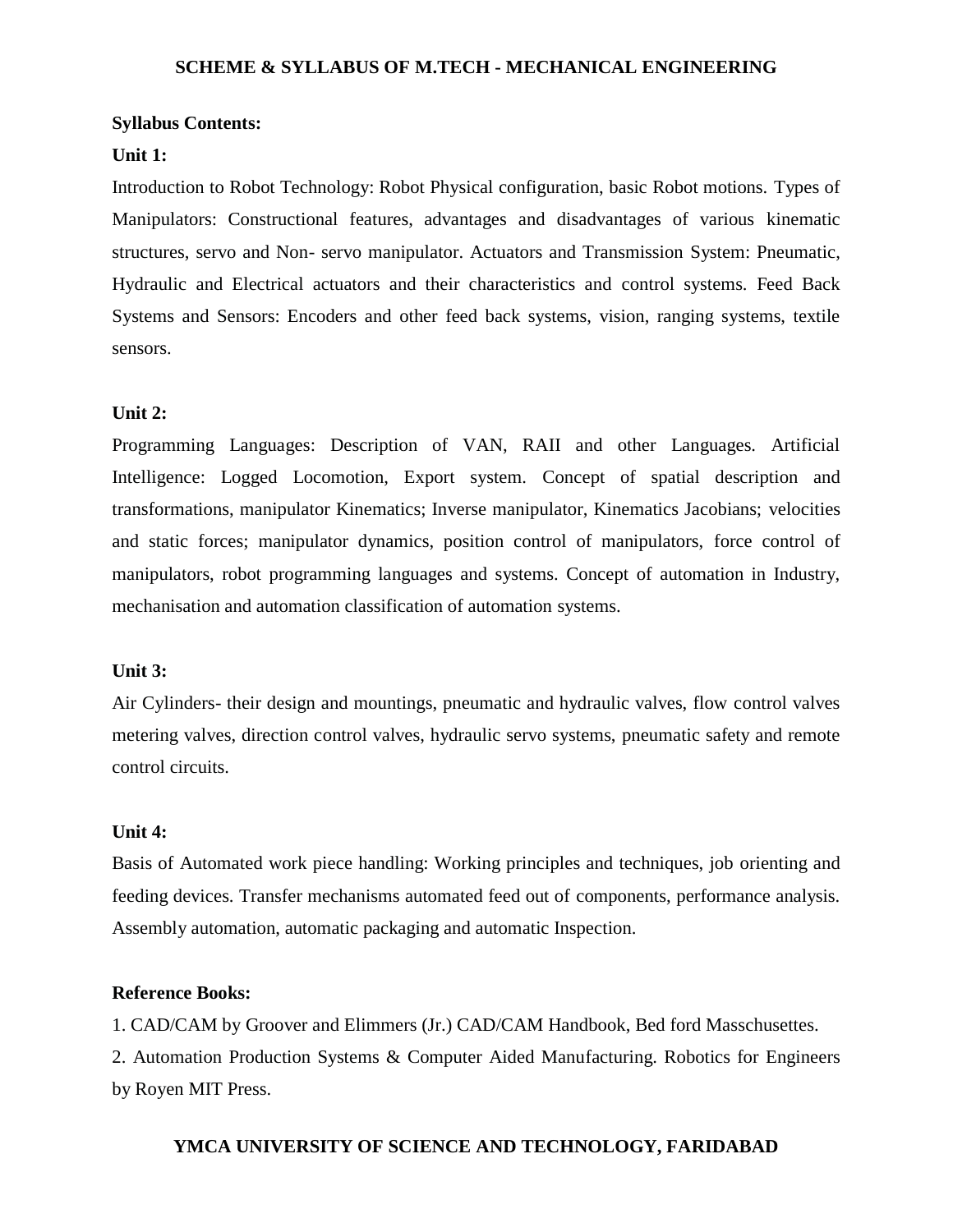3. Robot Manipulators by Paul MIT Press. Robotics by Hall & Hall. Robot Motion by Brady MIT Press.

4. Numerical Controlled Computer Aided manufacturing by Press man and Elimmers, John Wiley & sons. New York.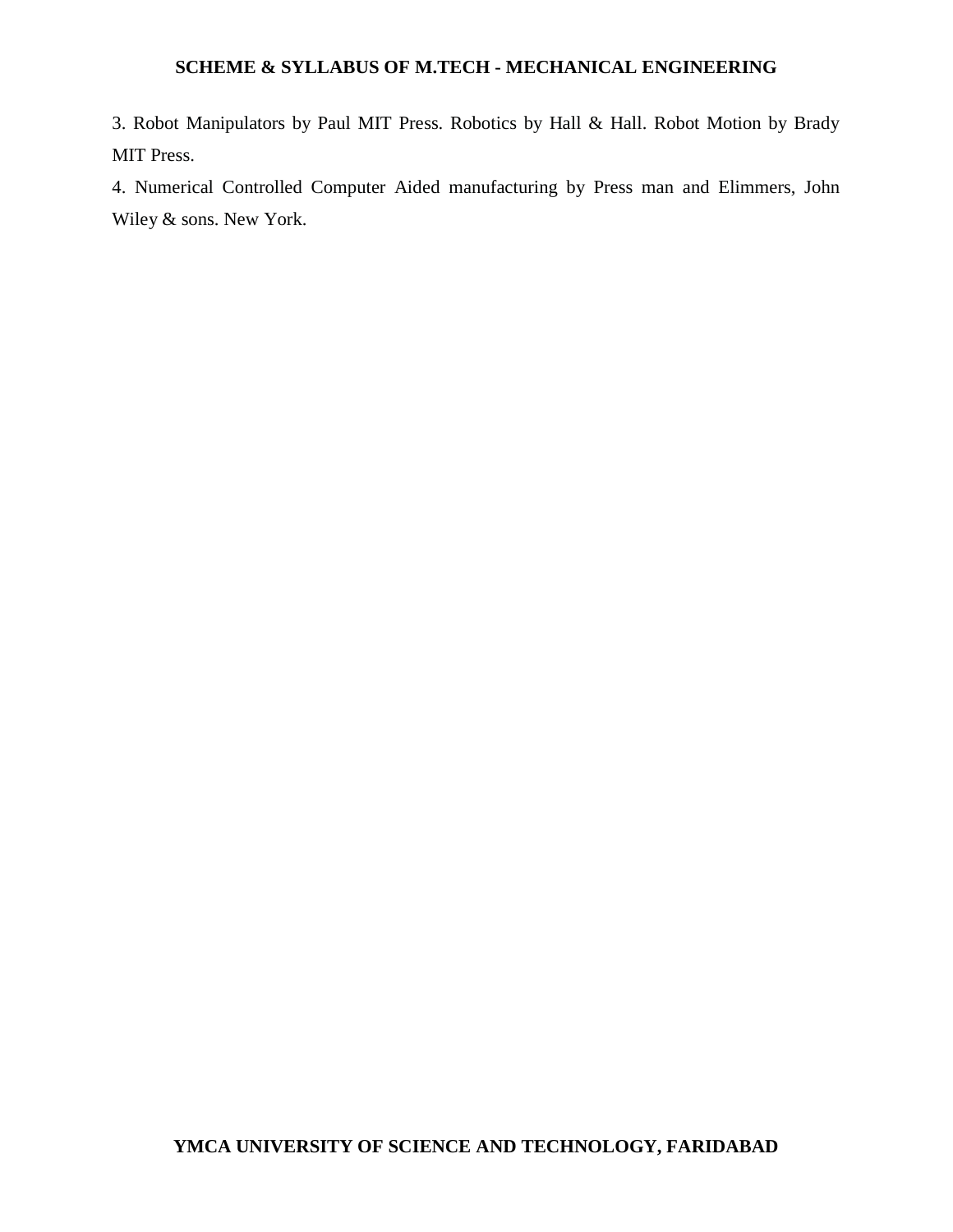# **MME-204A-4 Quality control techniques**

| No. of Credits: 3 | Sessional: 25 Marks       |
|-------------------|---------------------------|
| L T P Total       | Theory: 75 Marks          |
| 300 3             | Total: 100 Marks          |
|                   | Duration of Exam: 3 Hours |

### **Course Objectives:**

To study about statistical concepts in quality control, quality control techniques, various control charts. Study about variables inspection and attributes inspection, relative merits and demerits. To study about special control charts for variables, group control chart total quality control.

### **Course Outcomes:**

At the end of this course, the students will be able to:

- 1. Understand about the Concept of Quality control system and process capability study.
- 2. Analyze about process control charts and Errors.
- 3. Understand about the Inspection control methods.
- 4. Understanding about the probability theory, binomial and Poisson distribution .
- 5. Analyze product control, chance and assignable causes of Quality variation .

### **Syllabus Contents**

#### **Unit 1:**

Statistical concepts in Quality Control, Graphical Representation of Grouped Data, Continuous and Discrete Probability Distributions, control limit Theorem,

#### **Unit 2:**

Introduction to Quality Control, process Control and Product Control, Chance and Assignable causes of Quality variation, Advantages of shewhart control charts, Process Control charts for variables, X, R and  $\sigma$  charts, fixation of control limits, Type I and Type II Errors, Theory of runs, Interpretation of Out of Control points, Probability limits, Initiation of control charts, Trial control limits, Determination of aimed at value of Process Setting, Rational method of sub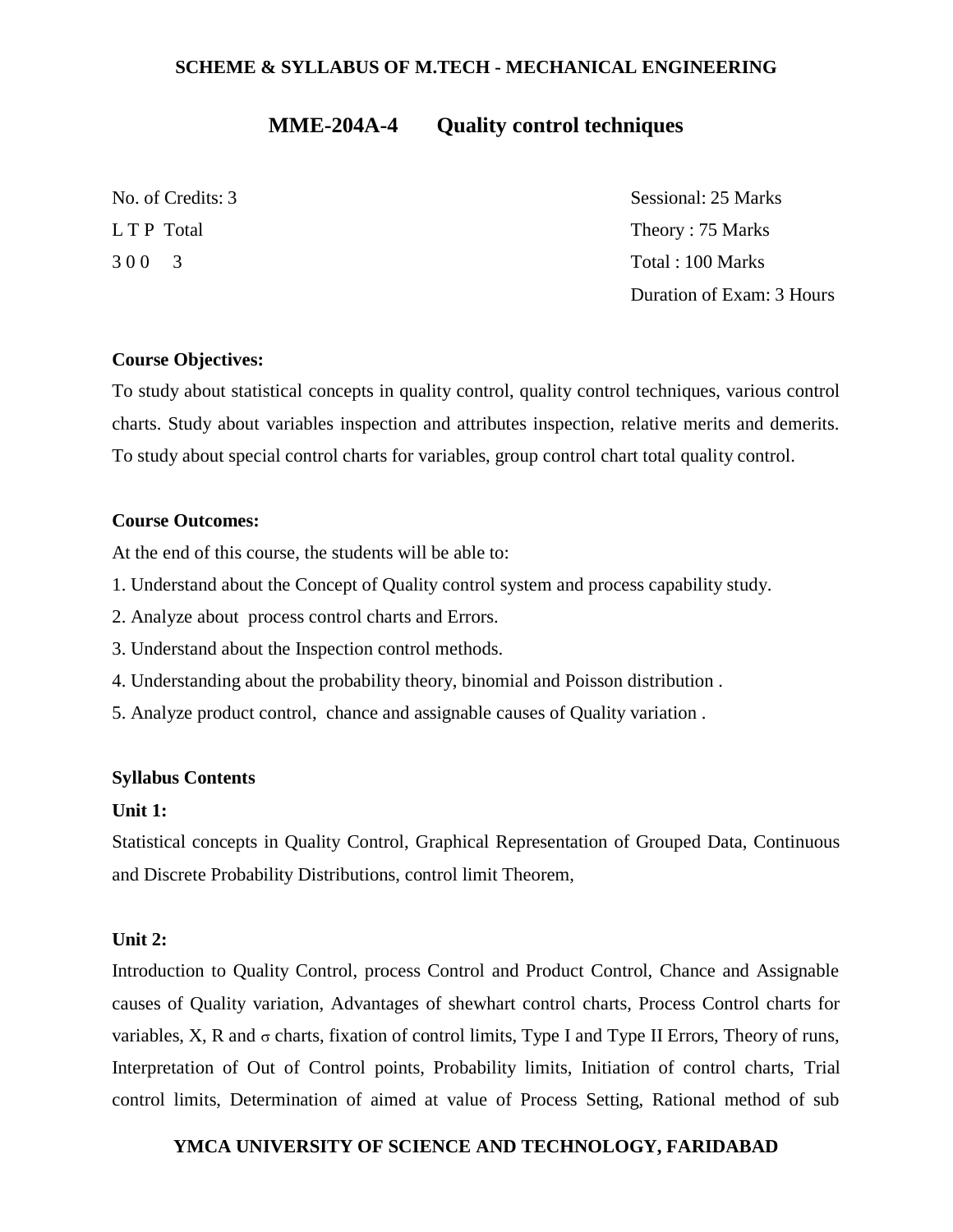grouping, control chart parameters, control limits and specification limits, Natural tolerance limits, Relationship of a process in Control to upper and lower specification limits, process capability studies.

### **Unit 3:**

Special control charts for variables, group control chart, arithmetic moving  $X$  and  $R$  charts, Geometric moving chart, control chart with reject limits, steady trend in Process average with constant dispersion, trend chart with sloping limits, variable subgroup size.

#### **Unit 4:**

Variables inspection and Attributes inspection, Relative merits and demerits, Control charts for Attributes, p chart and np chart, varying control limits, high defectives and low defectives, special severe test limits, C chart, U chart, Dodge demerit chart, Quality rating, CUSUM or Cumulative sum control chart, Average run length (ARL) Relative efficiency or sensitivity of control chart.

#### **Unit 5:**

Probability theory, binomial and Poisson distribution, Acceptance Inspection, 100% Inspection, No Inspection and sampling Inspection, operating characteristic curve (O.C. curve). Effect of sample size and Acceptance number, type A and type B O.C. curves, Single, Double and Multiple sampling Plans, SS Plan. Acceptance/Rejection and Acceptance/Rectification Plans, Producers Risk and Consumer's Risk, Indifference Quality level, Average Outgoing quality (AOQ) curve, AOQL, quality protection offered by a sampling Plan, Average sample Number (ASN) curve, Average Total Inspection (ATI) curve.

#### **Reference Books:**

- 1. Statistical Quality control by E.L. Grant
- 2. Quality control and Industrial Statistics, by A.J. Duncan
- 3. Quality control by Dale H. Bestefield
- 4. Total Quality Control by A.Y. Feigenboum
- 5. Elementary S.O.L. by I.W.Burr, M. Dekkar.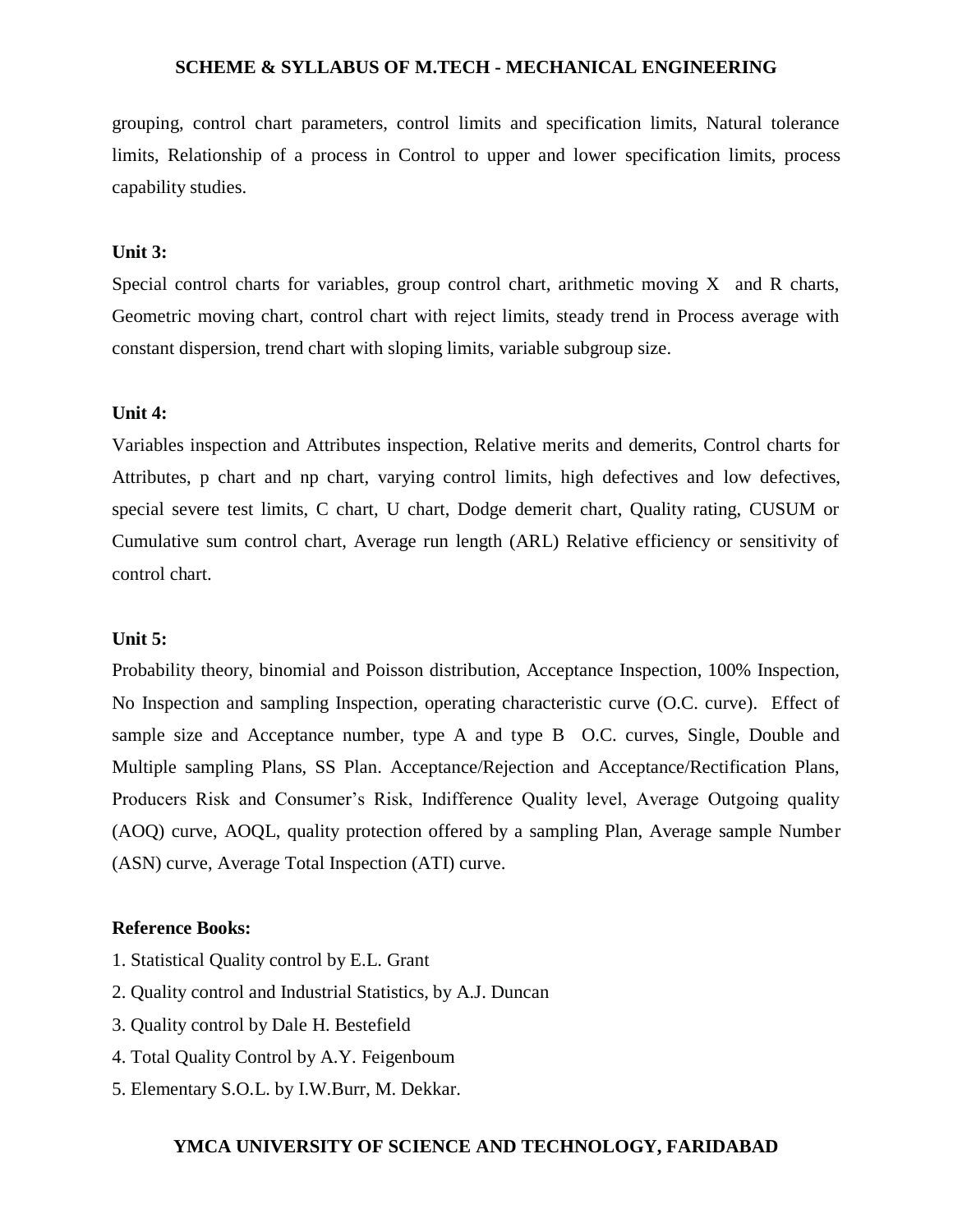# **MME-205A Mechanical Engineering Lab-III**

| No. of Credits: 2 | Sessional: 15 Marks |
|-------------------|---------------------|
| L T P Total       | Theory: 35 Marks    |
| $004 - 4$         | Total: 50 Marks     |

### **Course Objectives:**

To develop domain knowledge in the field of mechatronics product design and select various equipment's for mechatronics applications. To run a variety of mechanical equipment's with the help of computer.

### **Course Outcomes:**

At the end of the course, students will demonstrate their ability to:

- 1. Understand the various practical demonstrations of mechatronics.
- 2. Utilize the theories for designing digital system.
- 3. Selection of equipment's and practical demonstration.
- 4. Prepare computer programme based on mathematical model.

### **Syllabus Contents:**

- 1. To verify truth table of various gates such as AND, OR, NOR, NOT, etc.
- 2. To realize a logic equation Y=AB+CD.
- 3. Selection of sensor for a particular application from Catalogue/Internet.
- 4. Design a mechatronics product/system and incorporate application of mechatronics for enhancing product values
- 5. To study the hardwares and softwares of mechatronics kit.
- 6. To move a table in X-direction and Y-direction within the range of proximity sensors using Control-X software.
- 7. To rotate a table using DAC system.
- 8. To run a motor with PLC.
- 9. To run a conveyor with computer.
- 10. To study the movement of actuating cylinders and sensors.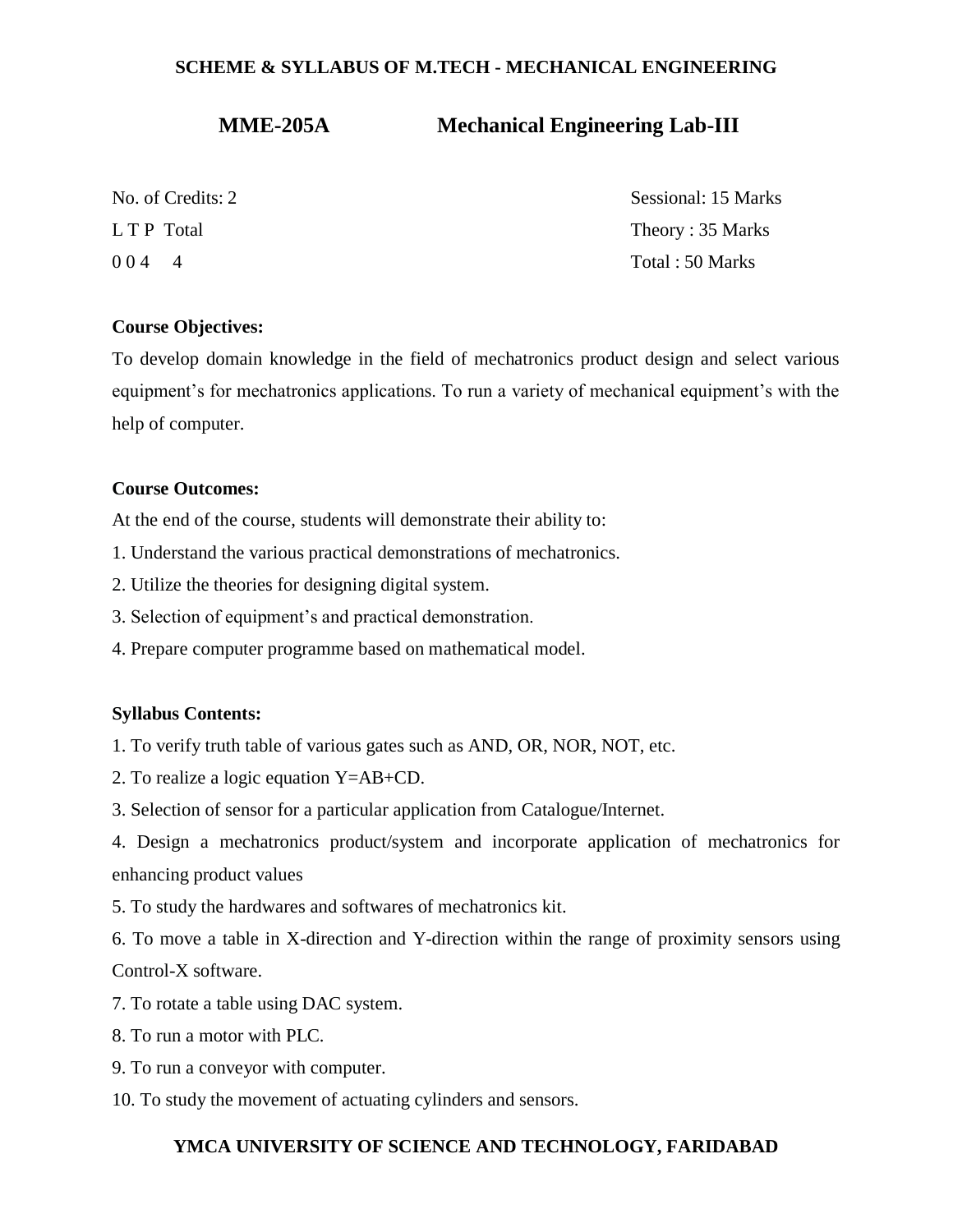- 11 To study mechatronics and their interfacing in a CNC machine.
- 12. Life prediction from computer programme based on mathematical model.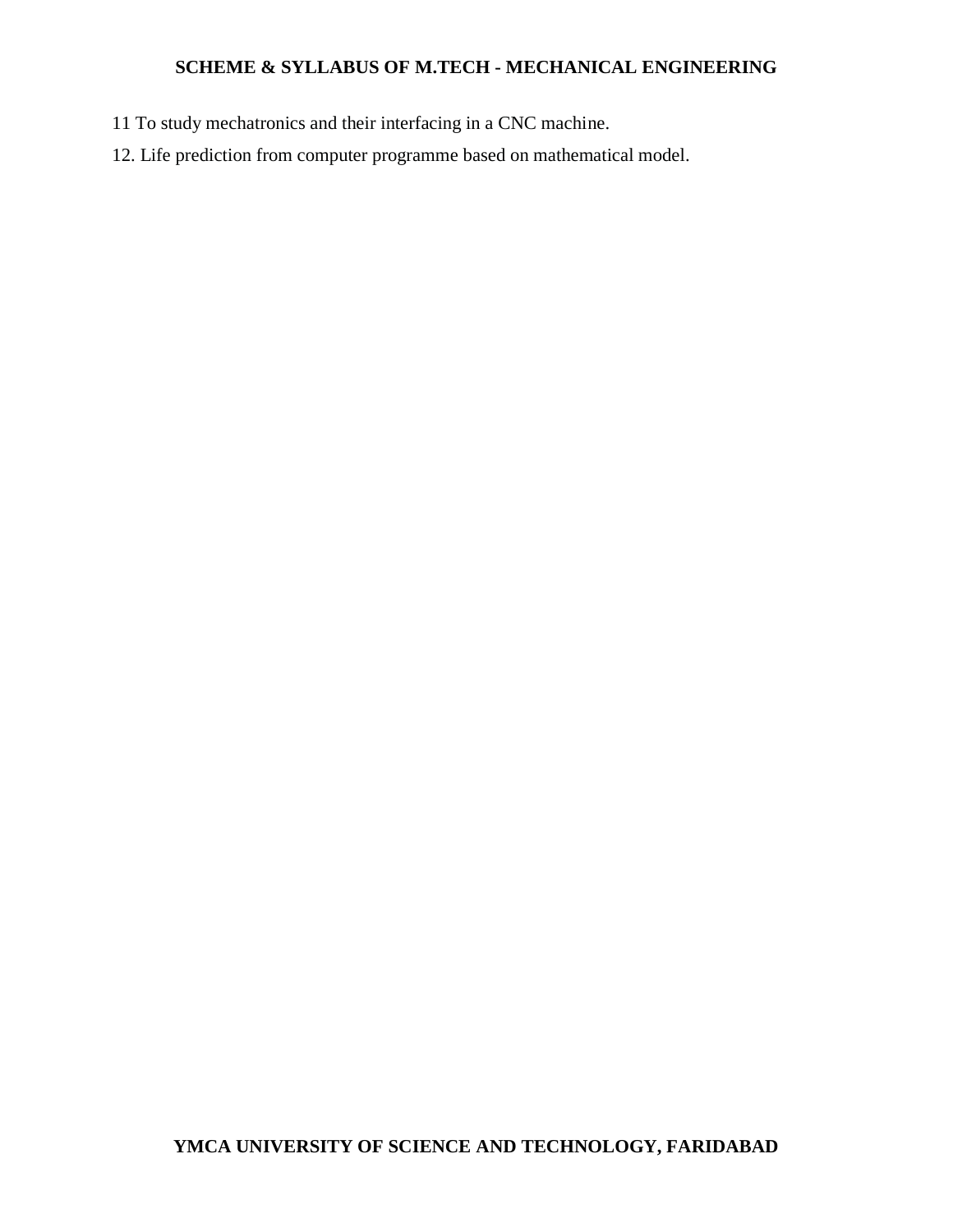# **MME-206A Mechanical Engineering Lab-IV**

| No. of Credits: 2 | Sessional: 15 Marks |
|-------------------|---------------------|
| L T P Total       | Theory: 35 Marks    |
| 0044              | Total: 50 Marks     |

### **Course Objectives:**

Tribology studies combines issues of friction, wear and lubrication into a framework for designing and maintaining the machine world. Until recently, "the design of the shape and material" was being done on the basis of machine dynamics and strength of materials but the predominant part of failure i.e. wear remained neglected.

### **Course Outcomes:**

At the end of the course, students will demonstrate their ability to:

1. To Study the various tribological processes and tribological relevant properties of materials.

2. To determine the various engineering materials having potential for tribological application.

3. To verify the Characterization and evaluation of Ferrous materials for tribological requirements/applications,

4. To Understand the Selection of ferrous materials for rolling element bearings, gears, crank shafts, piston rings, cylinder liners, etc.

### **Syllabus Contents:**

1. To study the introduction to maintenance techniques. preventive and predictive Maintenance

2. To study and perform Non-Destructive Testing techniques, liquid dye penetrant and leak testing.

3. To study and perform Eddy current testing & Ultrasonic testing.

4. To study and perform Magnetic particle detection and Particle counter.

5. To study wear Analysis through thermography and Ferrography.

6. To study and perform Pin on wear disc apparatus

7. To study wear, lubricants and bearings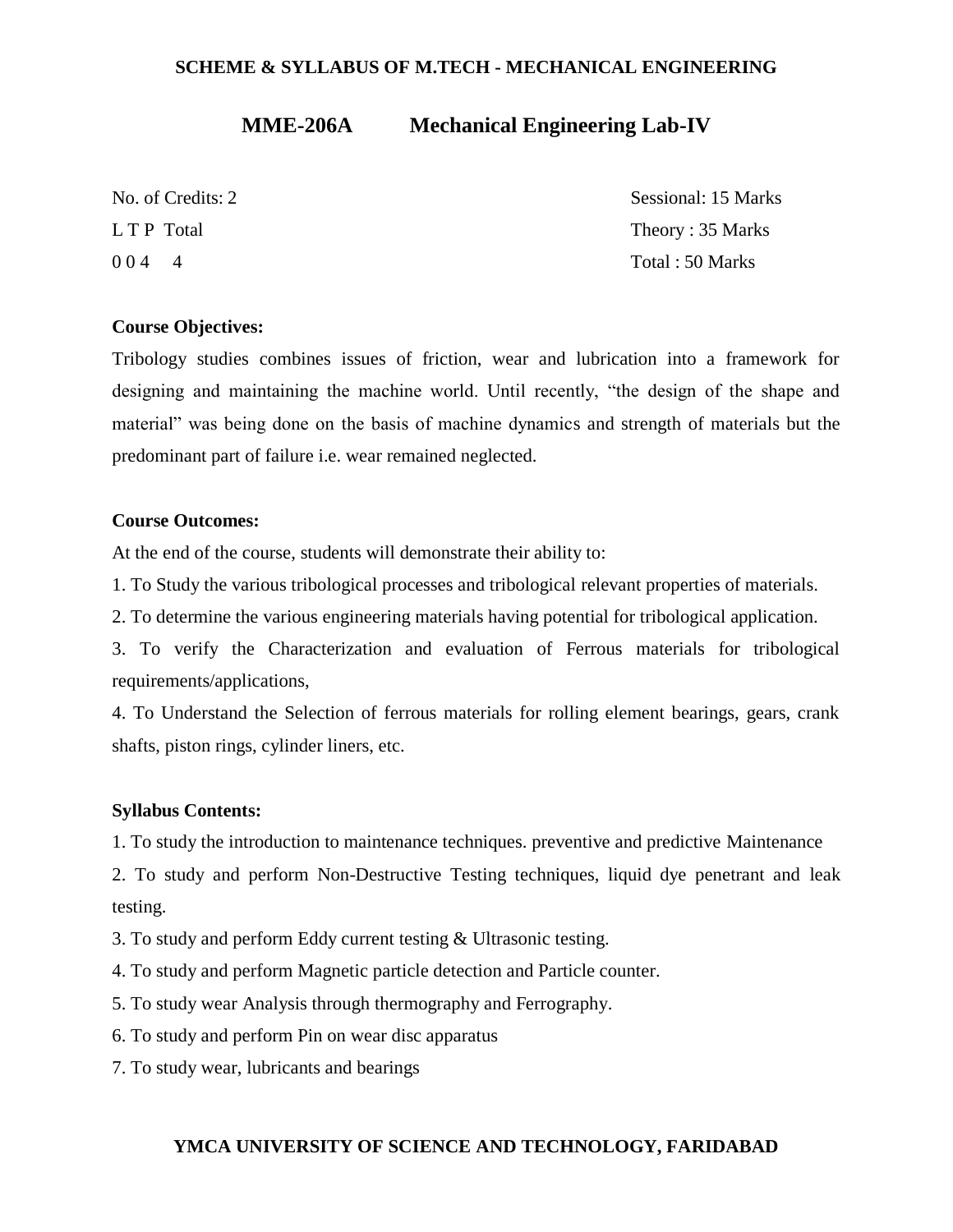8. To study and perform on Journal bearing apparatus, hydrodynamic and hydrostatic bearing apparatus.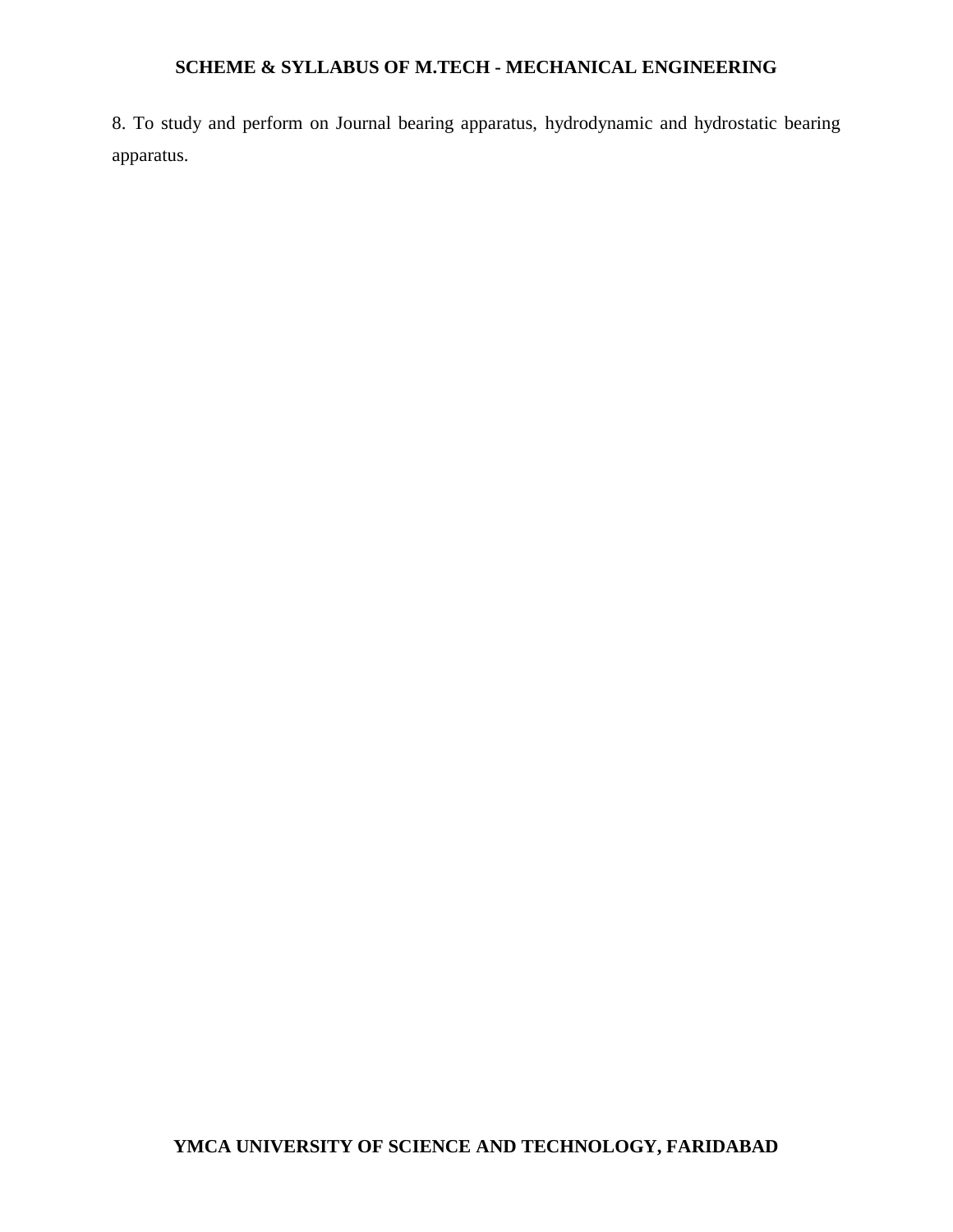# **MME-207A Mini-Project**

No. of Credits: 2 Sessional: 25 Marks L T P Total Theory : 75 Marks 0 0 4 4 Total : 100 Marks

### **Course Outcomes:**

At the end of the course:

1. Students will get an opportunity to work in actual industrial environment if they opt for internship.

2. In case of mini project, they will solve a live problem using software/analytical/computational tools.

3. Students will learn to write technical reports.

4. Students will develop skills to present and defend their work in front of technically qualified audience.

### **Syllabus Contents:**

Students can take up small problems in the field of design engineering as mini project. It can be related to solution to an engineering problem, verification and analysis of experimental data available, conducting experiments on various engineering subjects, material characterization, studying a software tool for the solution of an engineering problem etc.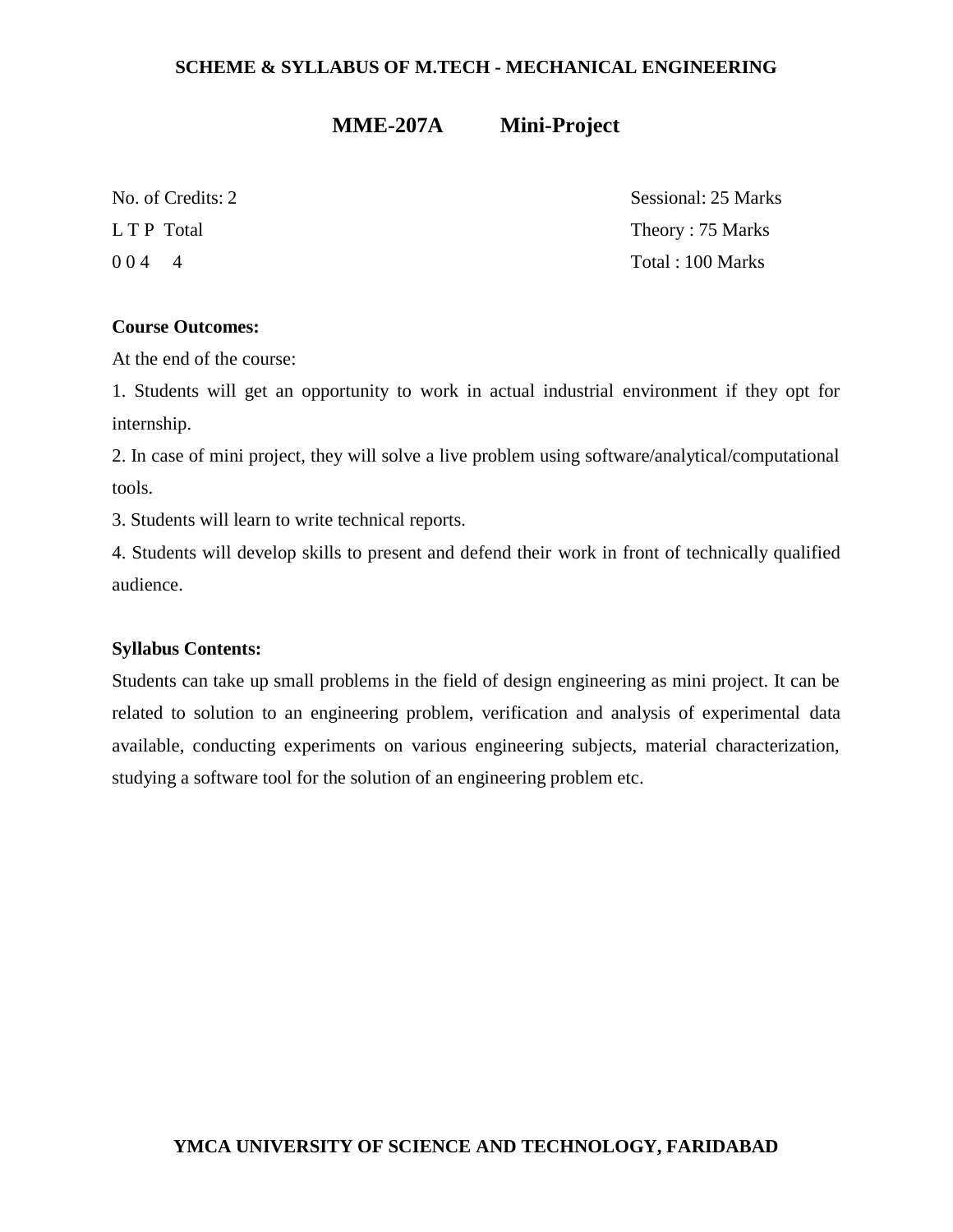### **Semester –III**

# **MME-301A-1 Tool & Die Design**

| No. of Credits: 3 | Sessional: 25 Marks       |
|-------------------|---------------------------|
| L T P Total       | Theory: 75 Marks          |
| 300 3             | Total: 100 Marks          |
|                   | Duration of Exam: 3 Hours |

### **Course Objectives:**

This subject enables the student to learn and apply the design of different tools, both technical and economical aspects, with reference to various production equipment and components.

### **Course Outcomes:**

At the end of the course, students will demonstrate their ability to:

1. Understand the basic principles in designing general jigs and fixtures, as well as molds and dies.

2. Assess the performance of a given tool design for meeting the specific design criteria.

3. Analysis the effects of a given tool design on work quality

4. Design the dies.

#### **Syllabus Contents**

### **Unit 1:**

Tools Materials and their heat treatment, Mechanism and geometry of chip formation, effect of large and small shear angles on chip thickness and length of shear planes study of cutting forces, friction forces, mean shear strength coefficient of for cutting,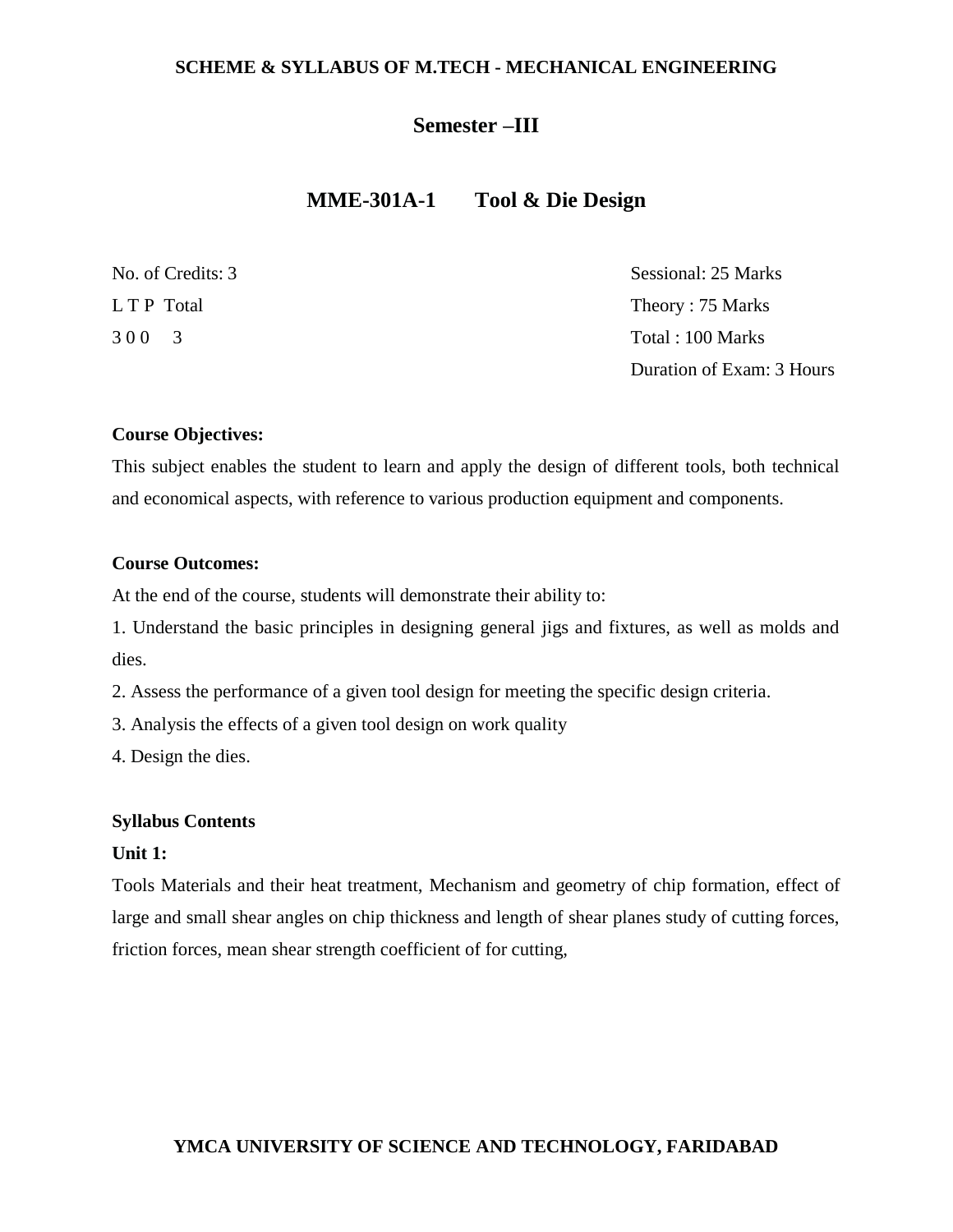### **Unit 2:**

Method of calculating the metal remove rate. Influence of rake angle side cutting edge & nose radius on cutting forces. Relationship between temperature and hardness of cutting tool materials, Tool geometry of single point and Multipoint Cutting Tool.

### **Unit 3:**

Press working terminologies and elements of dies and strip lay out, Press working terminology-Presses and press accessories-Computation of capacities and tonnage requirements.

### **Unit 4:**

Design and development of dies, Design and development of progressive and compound dies for Blanking and piercing, operations. Bending dies – development of bending dies- forming and drawing dies- Development of drawing dies. Design considerationsin forging, extrusion, casting and plastic dies.

### **Unit 5:**

Plastic as a tooling material, commonly used plastic for tooling material, application of epoxy plastic tools, Construction methods of plastic tooling, Metal forming operation with Urethane dies. Calculating forces for Urethane pressure pads.

#### **Text Books:**

- 1. Tool Design by Cyril Donation, George H. Lecain, V C Goold.
- 2. Edward G Hoffman, "Jigs& Fixture Design", Thomson Delmar Learning, 5004
- 3. Donaldson.C, "Tool Design", Tata McGraw-Hill, 1986

#### **Reference Books:**

1. Kempster, "Jigs & Fixtures Design", The English Language Book Society, 1978

2. Joshi, P.H., "Jigs &Fixtures", Second Edition, Tata McGraw-Hill Publishing Company Limited, 5004

- 3. Hiram E Grant, "Jigs and Fixture", Tata McGraw-Hill, 5003
- 4. "Fundamentals of Tool Design", CEEE Edition, ASTME, 1983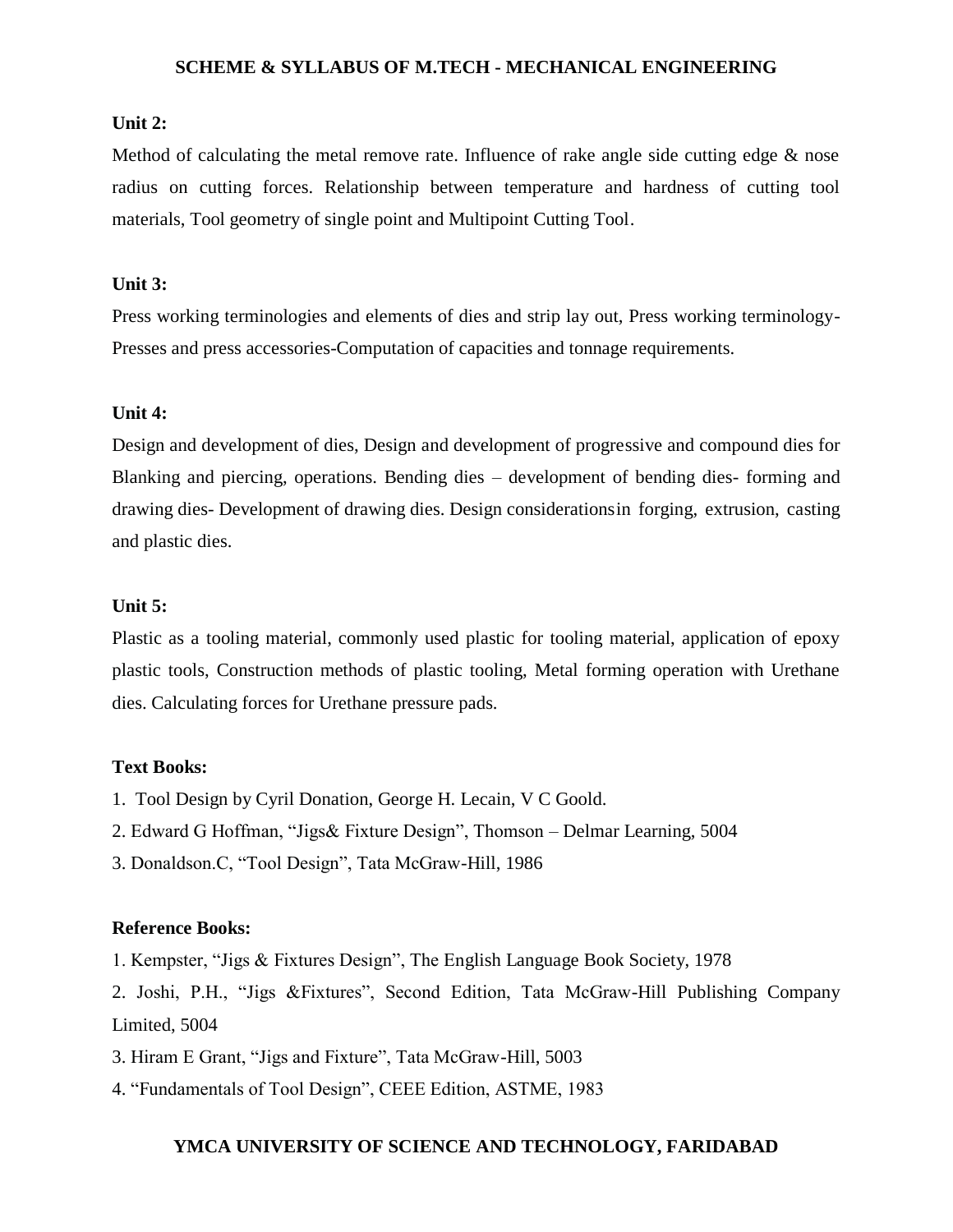5. PSG College of Technology, Coimbatore - Design Data Handbook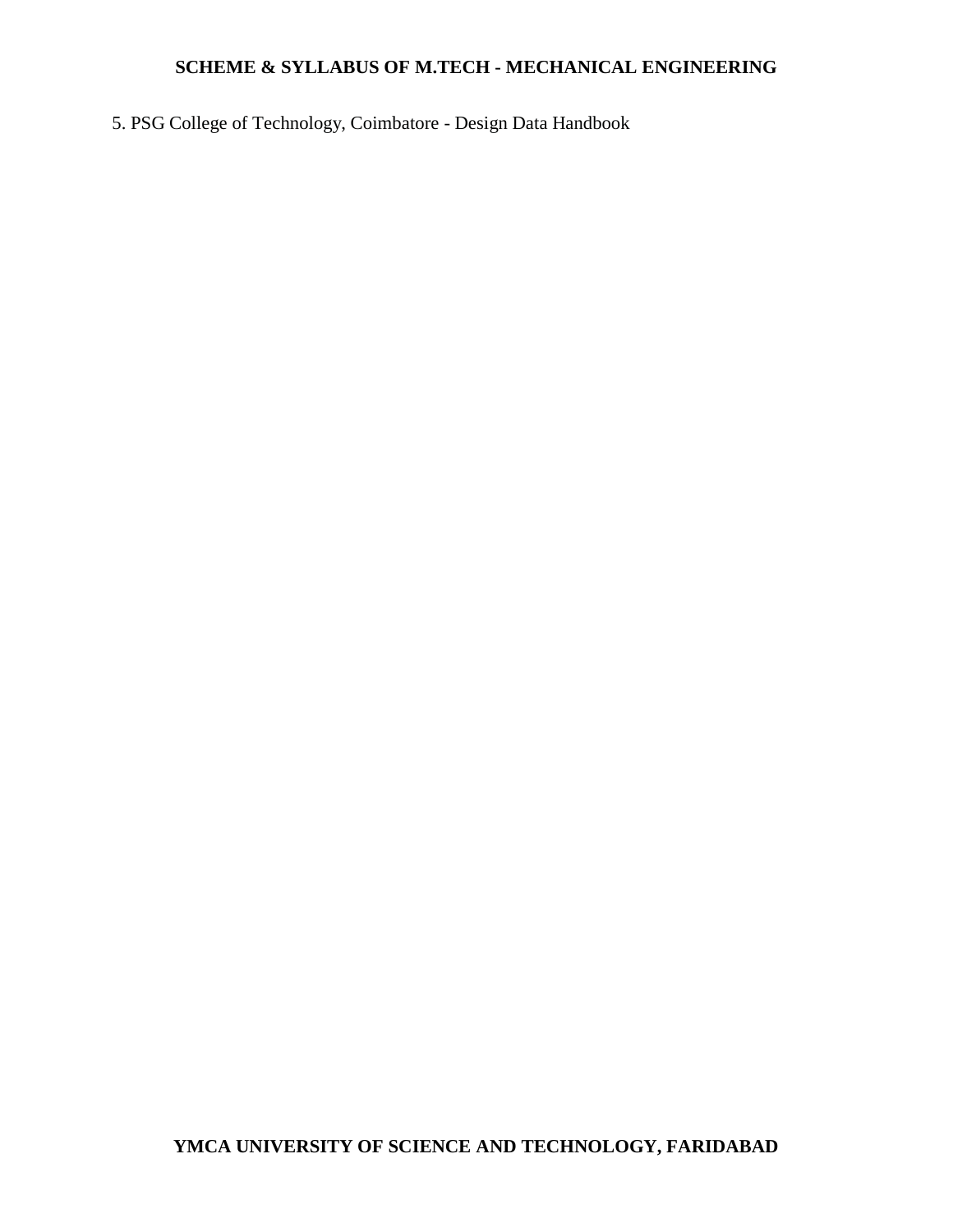# **MME-301A-2 Method Engineering & Ergonomics**

No. of Credits: 3 Sessional: 25 Marks L T P Total Theory : 75 Marks 3 0 0 3 Total : 100 Marks Duration of Exam: 3 Hours

### **Course Objectives:**

To provide knowledge necessary to either initiate a new or improve an existing ergonomics program for controlling health and performance problems; to educate and convince management of the cost benefits of an ergonomically sound workplace; to proactively identify potential risks and determine cost effective and sustainable jobsite modifications.

### **Course Outcomes:**

At the end of the course, students will demonstrate their ability to:

1. Understand ergonomics and its three major components. Outline the components of an ergonomics program.

2. Describe the components of office and shop floor ergonomic evaluations.

3. Study the common risk factors and areas for ergonomic improvement within foundries.

4. Describe how to evaluate, select and implement ergonomic solutions.

5. Describe the essential elements for an effective ergonomics business case.

#### **Syllabus Contents**

#### **Unit 1:**

Introduction to industrial engineering and productivity, measurement of productivity, Introduction to work study, methods study principles and motion economy, Filming Techniques and micro-motion analysis, Introduction to work measurement. Time study, performance allowances, works sampling.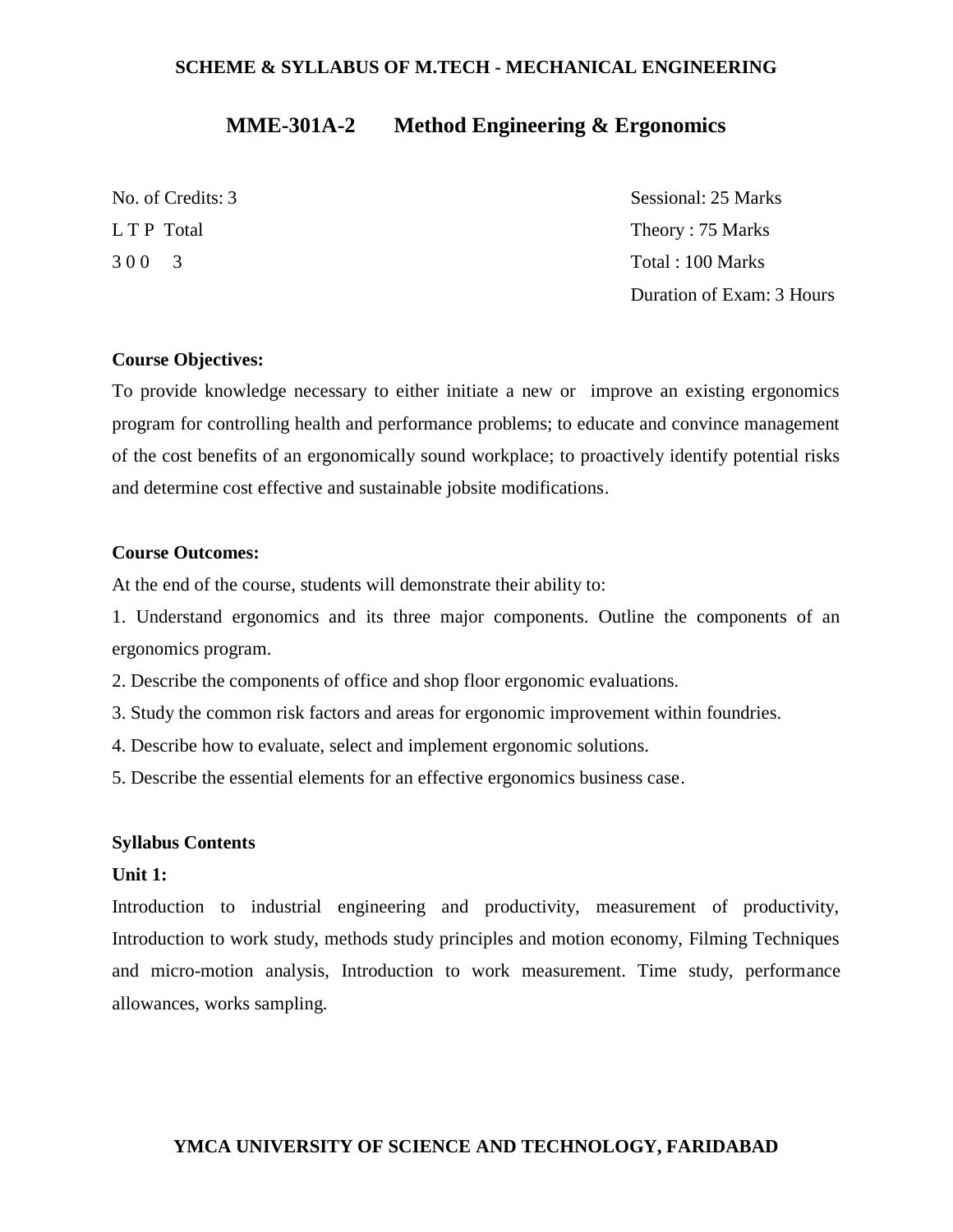### **Unit 2:**

Introduction of Ergonomics, system approach to ergonomic model, .Area of study covered under ergonomics, man/machine systems, characteristics of man machine system, limitation of man & machine with respect to each other. Design approach: Work Design consideration, General principles for carrying out the physical activities, Design of workplace, machine at workplace, seat for workplace.

#### **Unit 3:**

Controls: Criteria for control design, Hand controls and foot controls, Relationship between controls and display instruments, Controls for high precision work (Push Buttons, switches, knobs etc.), Layout of panels and machine

Displays:-Types of displays, Design recommendation for quantitative displays.

### **Unit 4:**

Climates:-Heat Humidity-Fundamentals of human thermal regulation, measuring the thermal environment, work in hot climate, work in cold climate protection against climatic extremes, effect to climate on performance.

### **Unit 5:**

Noise:- Terminology, physiological effects of noise, annoyance of noise, speed interference, hearing loss, temporary and permanent threshold shift, effect of noise on performance reduction of noise, personal noise protection.

### **Text Books:**

- 1. Method Engineering study-Krick,S.V.
- 2. Work study and Ergonomics-Suresh Dalela, Saurabh.

#### **Reference books:**

- 1. Introduction of Ergonomics- Bridger Tata McGraw Hill
- 2. Work Study-Khanna-Dhanpat Rai & Sons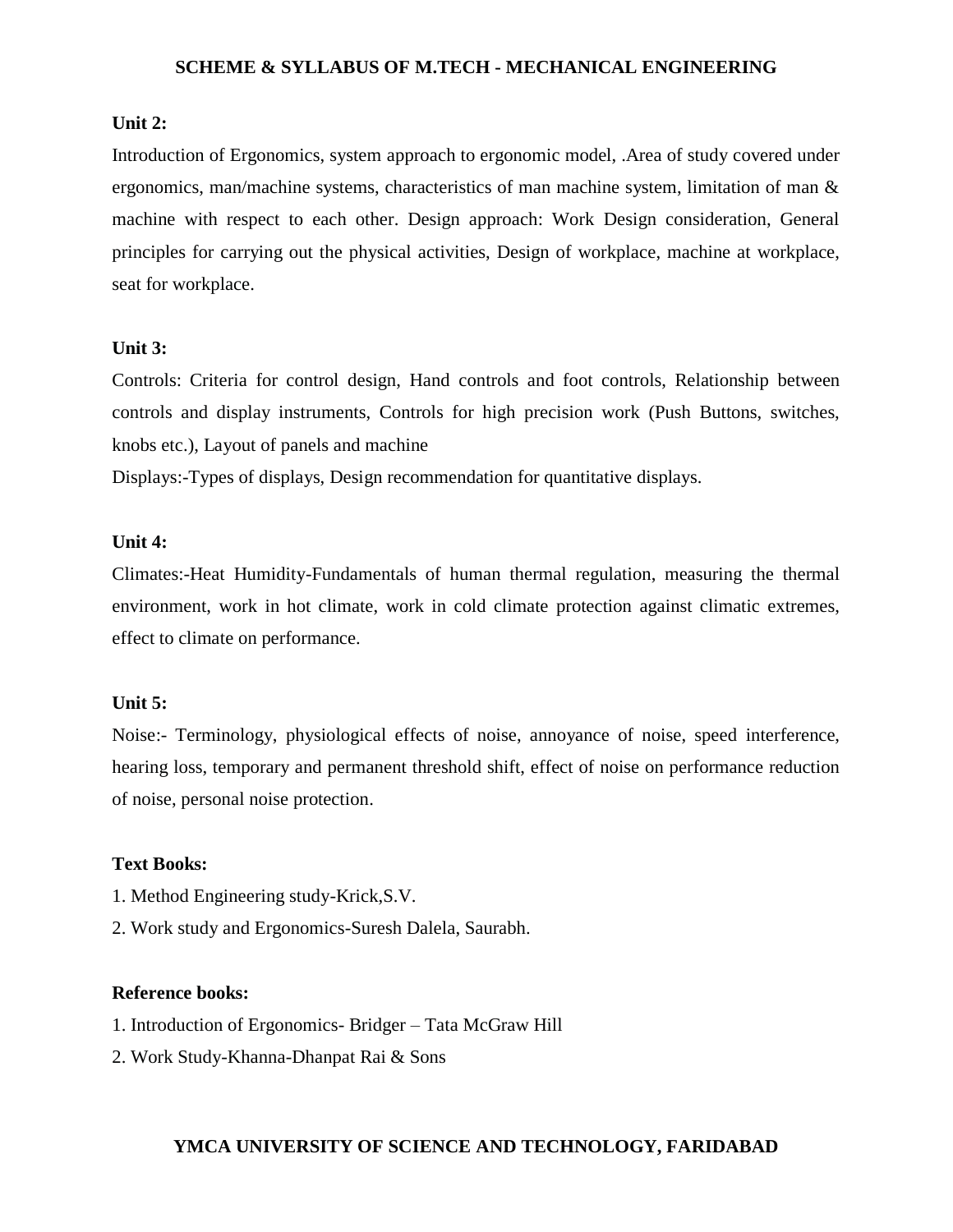# **MME-301A-3 Computer Integrated Manufacturing**

| No. of Credits: 3 | Sessional: 25 Marks       |
|-------------------|---------------------------|
| L T P Total       | Theory: 75 Marks          |
| 300 3             | Total : 100 Marks         |
|                   | Duration of Exam: 3 Hours |

### **Course Objectives:**

Study the basic concepts of computer integrated manufacturing, NC,CNC and DNC system. Illustrate the numerical control and part programming. Study the concept of computer aided quality control and material handling.

### **Course Outcomes:**

At the end of the course the students should be able to:

- 1. Apply robotic control and sensors for quality improvement.
- 2. Understand the role of CAD/CAM in improving product life cycle.
- 3. Understand different concepts of FMS.
- 4. Prepare and analyse numerical control programming.
- 5. Understand computer aided testing to various equipments.

### **Syllabus Contents:**

### **Unit 1:**

Introduction to CIM. Applications of computers in CIM. Numerical Control: basic components of NC system, NC motion control, system, applications of NC, advantages and disadvantages of NC.

### **Unit 2:**

Conventional Numerical Control: Problems with conventional NC, NC controller technology, computer Numerical control, advantages of CNC, functions of CNC, Direct Numerical Control, components of a DNC system, functions of DNC, advantages of DNC.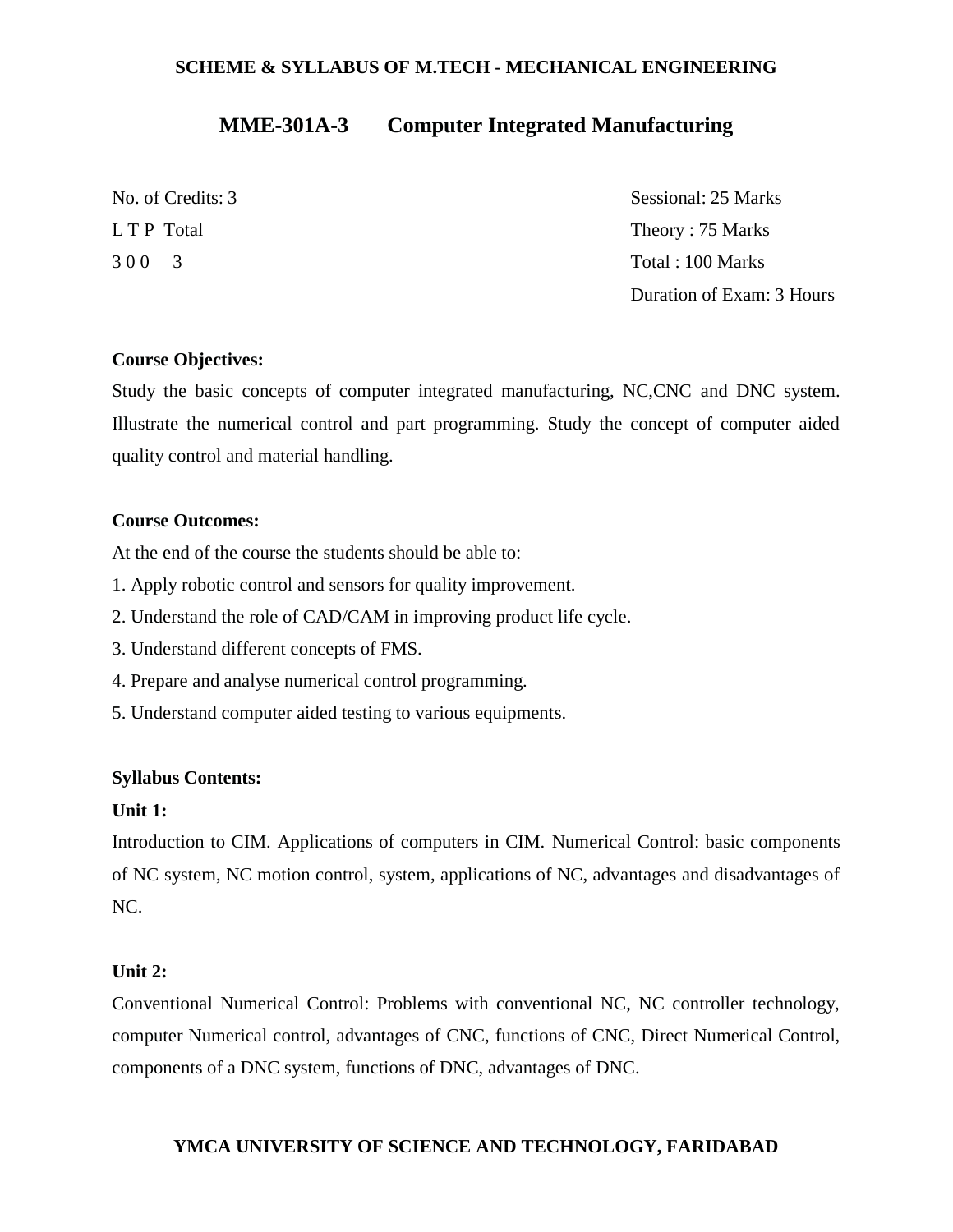### **Unit 3:**

NC part programming: introduction, punched tapes in NC, tape coding and format, NC words, manual part programming, computer assisted part programming, APT language.

### **Unit 4:**

Industrial robots and their applications for transformational and handling activities. Configuration and motions. Actuators, sensors and end effectors. Features like work envelope, precision of movements, weight carrying capacity. Introduction to intelligent robots.

### **Unit 5:**

FMS and CQAC: Introduction, components of a FMS, types of systems, where to apply FMS technology, FMS workstation, planning the FMS. Computer aided quality control: Introduction, the computer in QC, contact and non-contact Inspection methods- optical and non-optical, computer aided testing. Coordinate measuring machine (CMM).

#### **Unit 6:**

Computer Integrated Manufacturing systems: Introduction, Technologies used in CIM, Difference between CIM and FMS, CIM hierarchy system, Implementation process of CIM, applications and benefits of CIM.

#### **Reference Books:**

1. CNC Technology and Programming—Tilak Raj

2. Automation, Production systems and Computer Integrated Manufacturing :- Groover M. P. (PHI)

3. CAD/CAM : - Zimmers and Groover (PHI)

4. Approach to computer integrated design and manufacturing :- Nanua Singh (John Wiley and sons)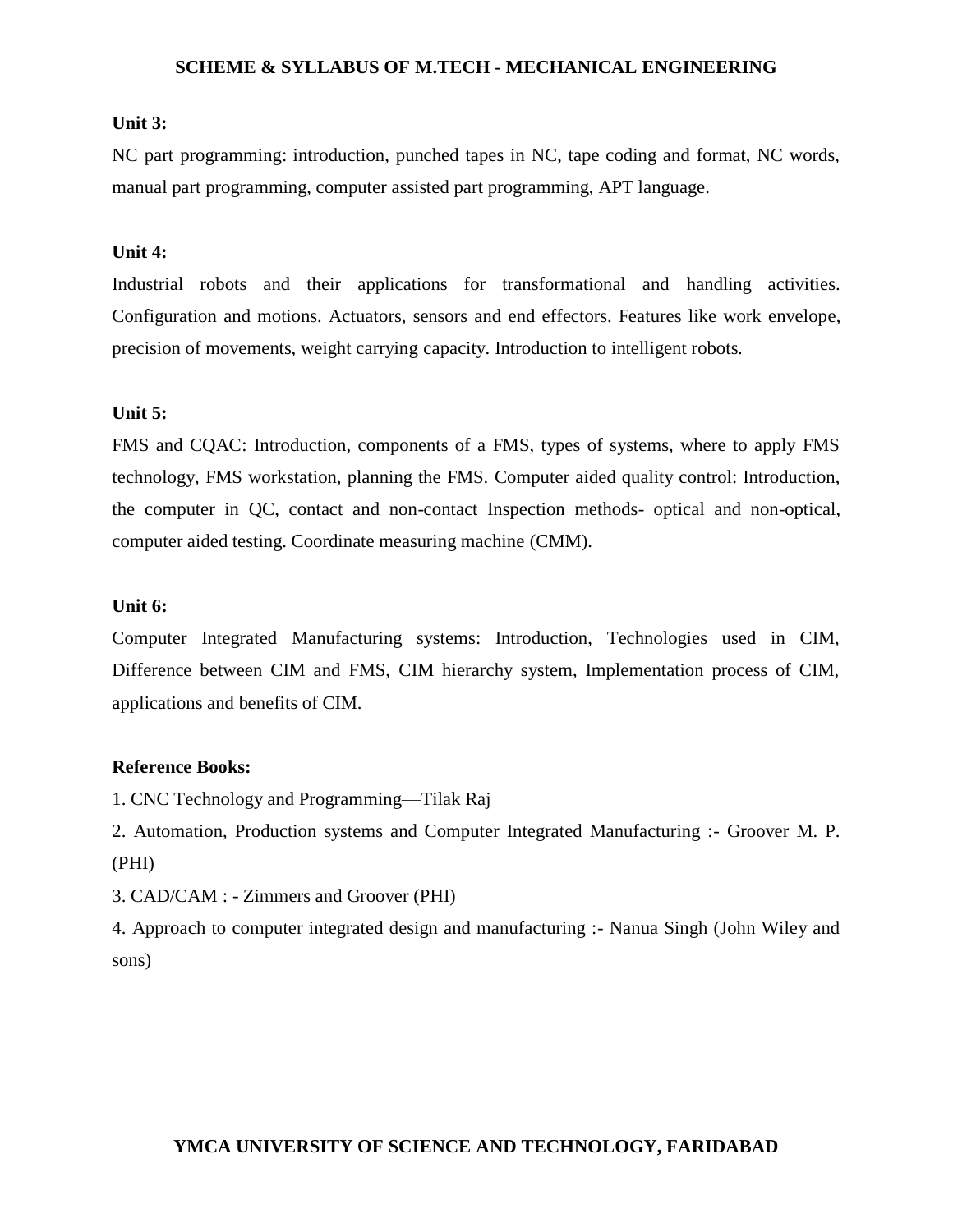### **MME-302A Dissertation Phase-I**

No. of Credits: 10 Sessional: 50 Marks L T P Total Theory : 150 Marks 0 0 20 20 Total : 200 Marks

### **Course Outcomes:**

At the end of the course:

1. Students will learn to survey the relevant literature such as books, national/international refereed journals and contact resource persons for the selected topic of research.

2. Students will be able to use different experimental techniques.

3. Students will be able to use different software/ computational/analytical tools.

4. Students will be able to design and develop an experimental set up/ equipment/test rig.

5. Students will be able to conduct tests on existing set ups/equipments and draw logical conclusions from the results after analyzing them.

6. Students will be able to either work in a research environment or in an industrial environment.

#### **Syllabus Contents:**

The Project Work will start in semester III and should preferably be a problem with research potential and should involve scientific research, design, generation/collection and analysis of data, determining solution and must preferably bring out the individual contribution. Seminar should be based on the area in which the candidate has undertaken the dissertation work as per the common instructions for M. Tech. The examination shall consist of the preparation of report consisting of a detailed problem statement and a literature review. The preliminary results (if available) of the problem may also be discussed in the report. The work has to be presented in front of the examiners panel set by Head and PG coordinator. The candidate has to be in regular contact with his guide and the topic of dissertation must be mutually decided by the guide and student.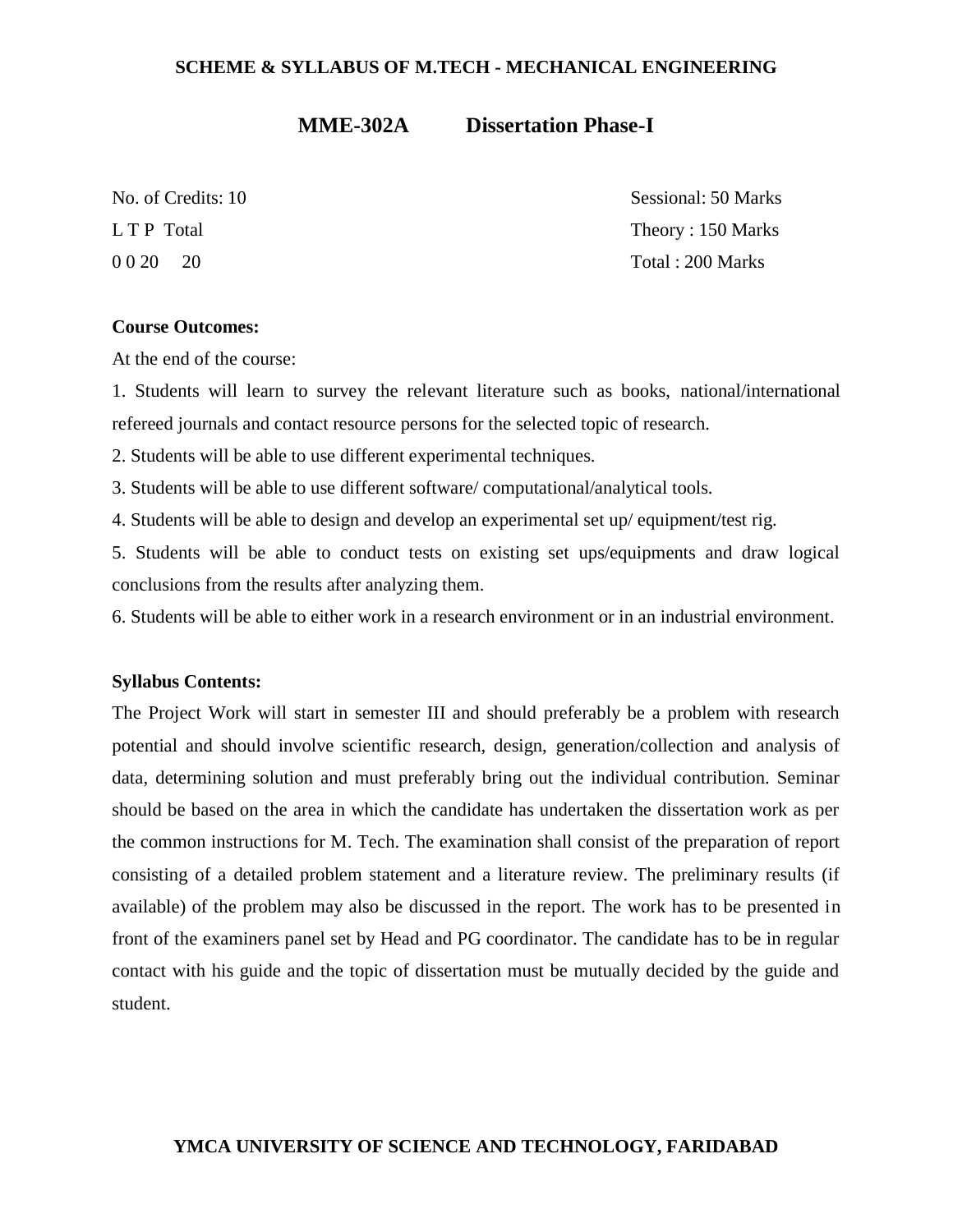## **Semester –IV**

# **MME-401A Dissertation Phase- II**

|             | No. of Credits: 16 | Sessional: 125 Marks |
|-------------|--------------------|----------------------|
| LT P Total  |                    | Theory: 375 Marks    |
| 0 0 3 2 3 2 |                    | Total: 500 Marks     |

### **Course Outcomes:**

At the end of the course:

1. Students will develop attitude of lifelong learning and will develop interpersonal skills to deal with people working in diversified field will.

2. Students will learn to write technical reports and research papers to publish at national and international level.

3. Students will develop strong communication skills to defend their work in front of technically qualified audience.

### **Syllabus Contents:**

It is a continuation of Project work started in semester III. He has to submit the report in prescribed format and also present a seminar. The dissertation should be presented in standard format as provided by the department. The candidate has to prepare a detailed project report consisting of introduction of the problem, problem statement, literature review, objectives of the work, methodology (experimental set up or numerical details as the case may be) of solution and results and discussion. The report must bring out the conclusions of the work and future scope for the study. . The work has to be presented in front of the examiners panel consisting of an approved external examiner, an internal examiner and a guide, co-guide etc. as decided by the Head and PG coordinator. The candidate has to be in regular contact with his guide.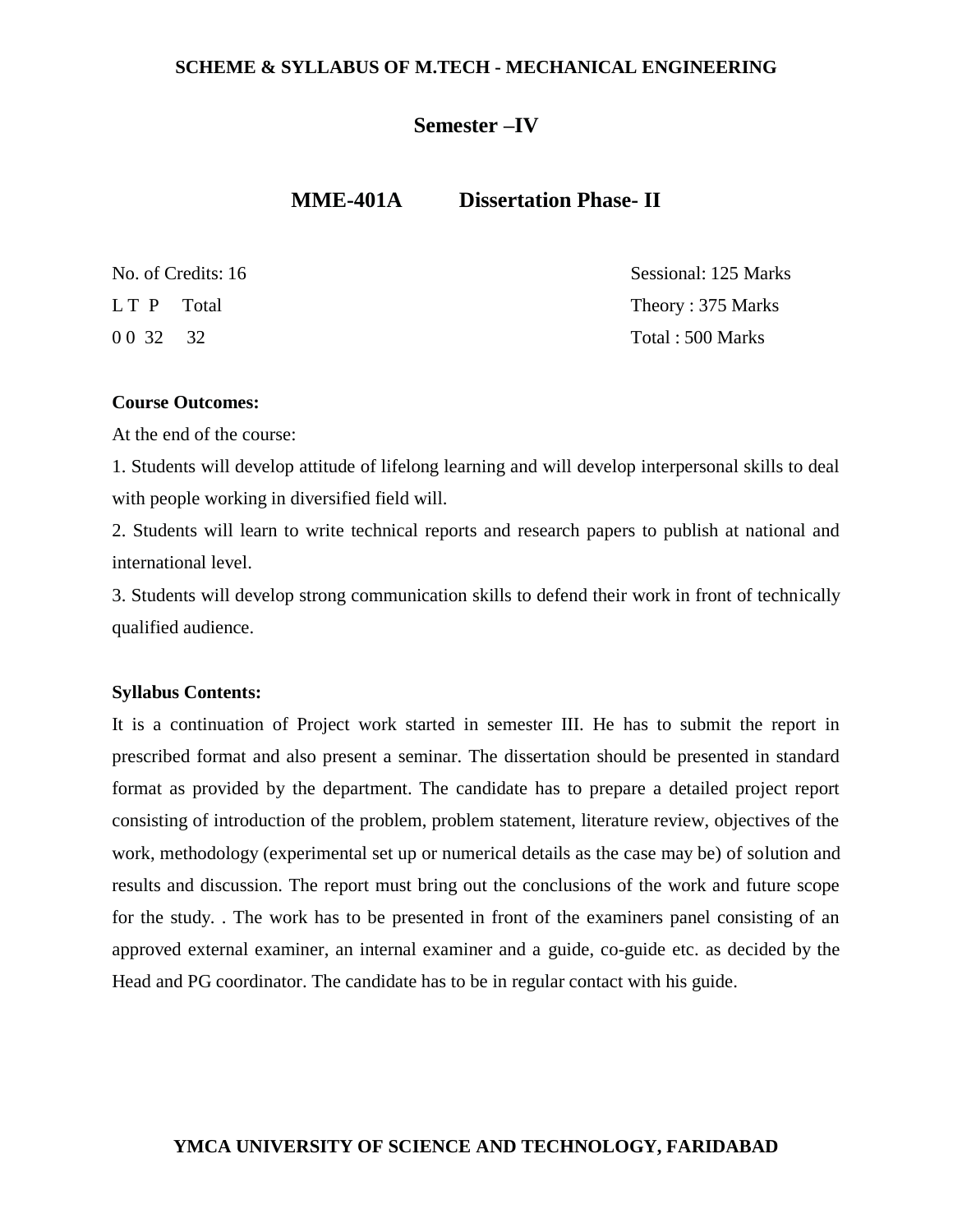## **OPEN ELECTIVES**

### **OEC-101A Business Analytics**

| No. of Credits: 3 | Sessional: 25 Marks       |
|-------------------|---------------------------|
| L T P Total       | Theory: 75 Marks          |
| 300 3             | Total: 100 Marks          |
|                   | Duration of Exam: 3 Hours |

#### **Course outcomes**

1. Students will demonstrate knowledge of data analytics.

2. Students will demonstrate the ability of think critically in making decisions based on data and deep analytics.

3. Students will demonstrate the ability to use technical skills in predicative and prescriptive modeling to support business decision-making.

4. Students will demonstrate the ability to translate data into clear, actionable insights.

### **Course objective**

1. Understand the role of business analytics within an organization.

2. Analyze data using statistical and data mining techniques and understand relationships between the underlying business processes of an organization.

3. To gain an understanding of how managers use business analytics to formulate and solve business problems and to support managerial decision making.

4. To become familiar with processes needed to develop, report, and analyze business data.

5. Use decision-making tools/Operations research techniques.

6. Mange business process using analytical and management tools.

**7.** Analyze and solve problems from different industries such as manufacturing, service, retail, software, banking and finance, sports, pharmaceutical, aerospace etc.

**Unit 1:** Business analytics: Overview of Business analytics, Scope of Business analytics, Business Analytics Process, Relationship of Business Analytics Process and organisation,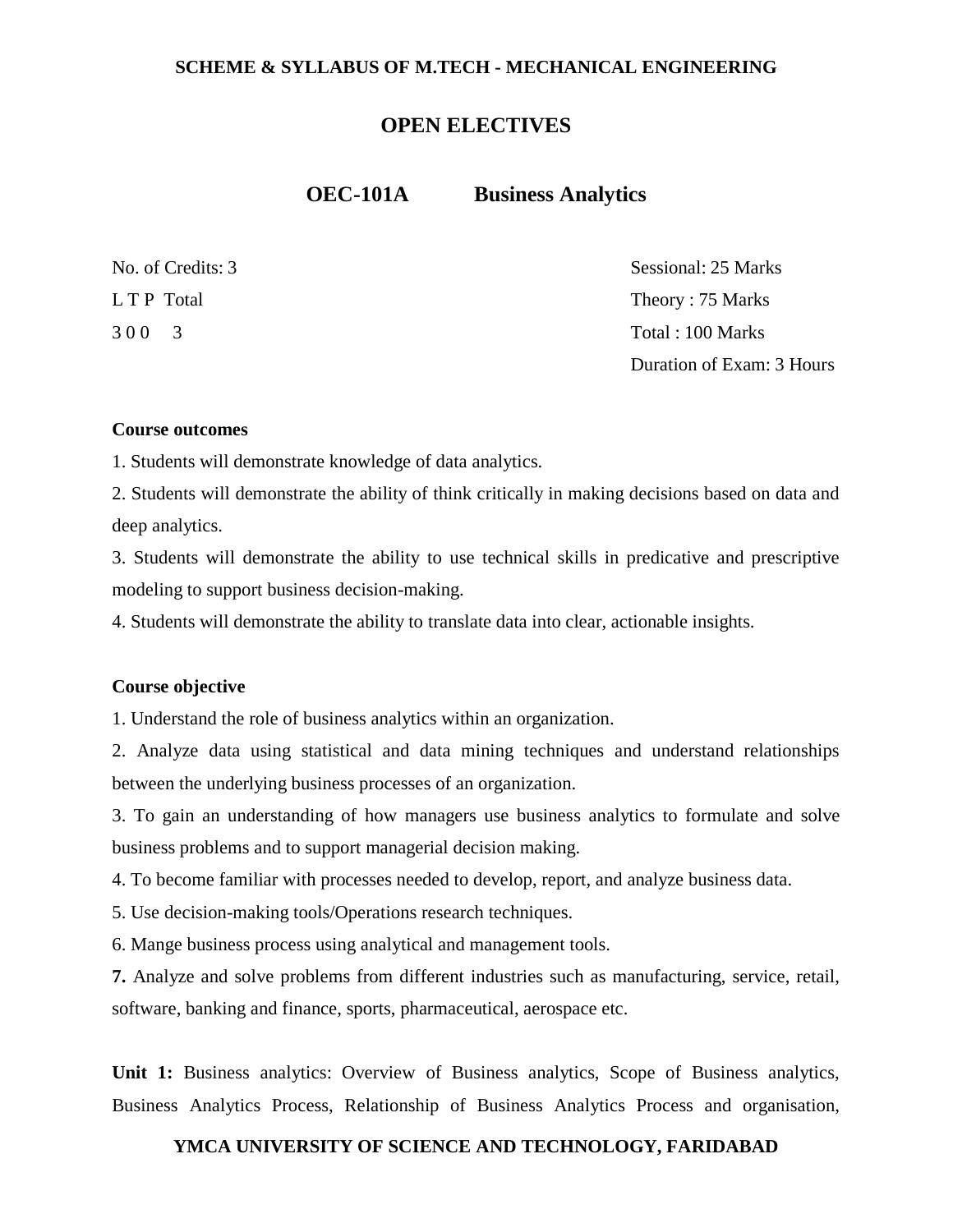competitive advantages of Business Analytics. Statistical Tools: Statistical Notation, Descriptive Statistical methods, Review of probability distribution and data modelling, sampling and estimation methods overview.

**Unit 2:** Trendiness and Regression Analysis: Modelling Relationships and Trends in Data, simple Linear Regression. Important Resources, Business Analytics Personnel, Data and models for Business analytics, problem solving, Visualizing and Exploring Data, Business Analytics Technology.

**Unit 3:** Organization Structures of Business analytics, Team management, Management Issues, Designing Information Policy, Outsourcing, Ensuring Data Quality, Measuring contribution of Business analytics, Managing Changes. Descriptive Analytics, predictive analytics, predicative Modelling, Predictive analytics analysis, Data Mining, Data Mining Methodologies, Prescriptive analytics and its step in the business analytics Process, Prescriptive Modelling, nonlinear Optimization.

**Unit 4:** Forecasting Techniques: Qualitative and Judgmental Forecasting, Statistical Forecasting Models, Forecasting Models for Stationary Time Series, Forecasting Models for Time Series with a Linear Trend, Forecasting Time Series with Seasonality, Regression Forecasting with Casual Variables, Selecting Appropriate Forecasting Models. Monte Carlo Simulation and Risk Analysis: Monte Carle Simulation Using Analytic Solver Platform, New-Product Development Model, Newsvendor Model, Overbooking Model, Cash Budget Model.

**Unit 5:** Decision Analysis: Formulating Decision Problems, Decision Strategies with the without Outcome Probabilities, Decision Trees, The Value of Information, Utility and Decision Making.

**Unit 6:** Recent Trends in: Embedded and collaborative business intelligence, Visual data recovery, Data Storytelling and Data journalism.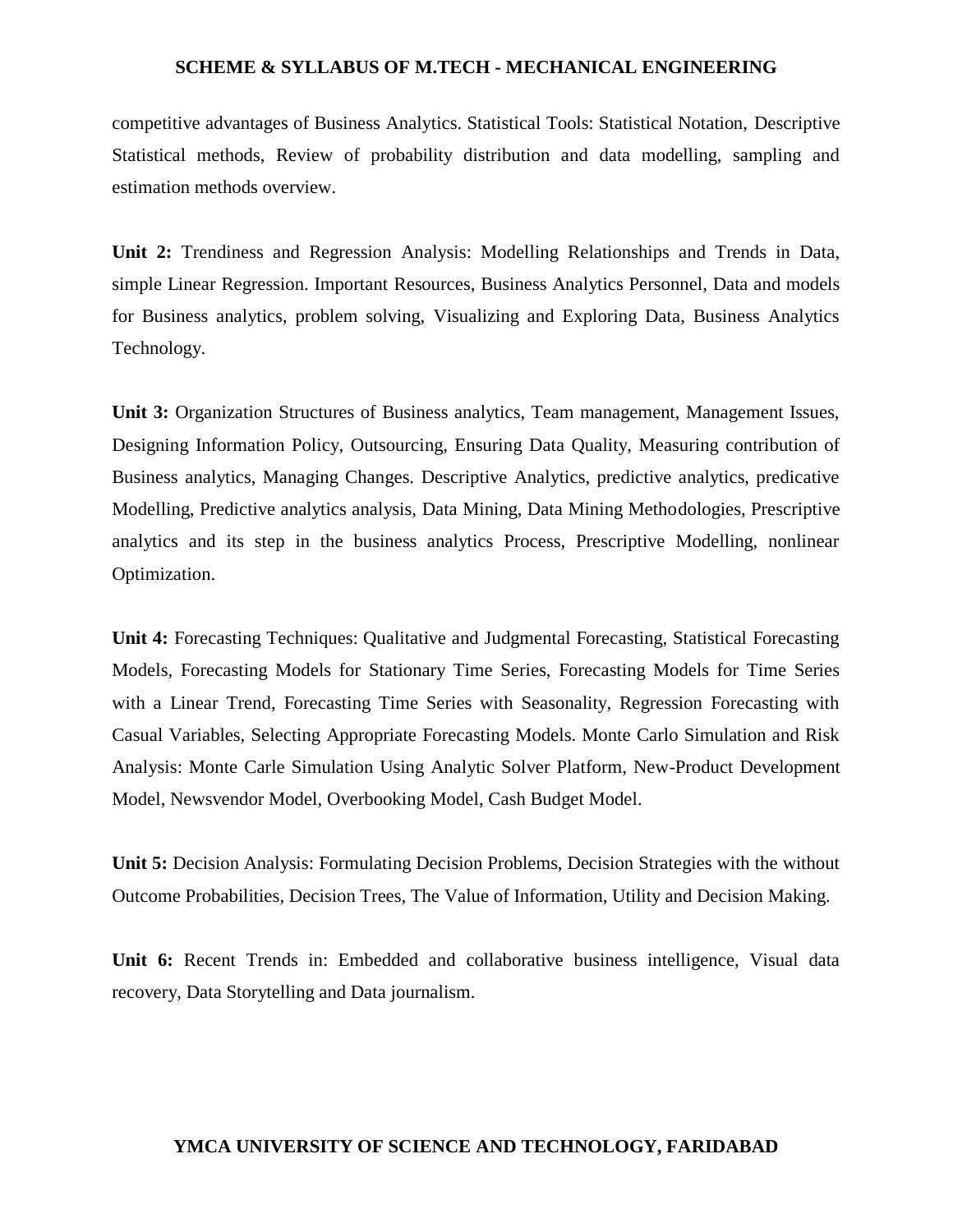## **Reference Books::**

1. Business analytics Principles, Concepts, and Applications by Marc J. Schniederjans, Dara G. Schniederjans, Christopher M. Starkey, Pearson FT Press.

2. Business Analytics by James Evans, persons Education.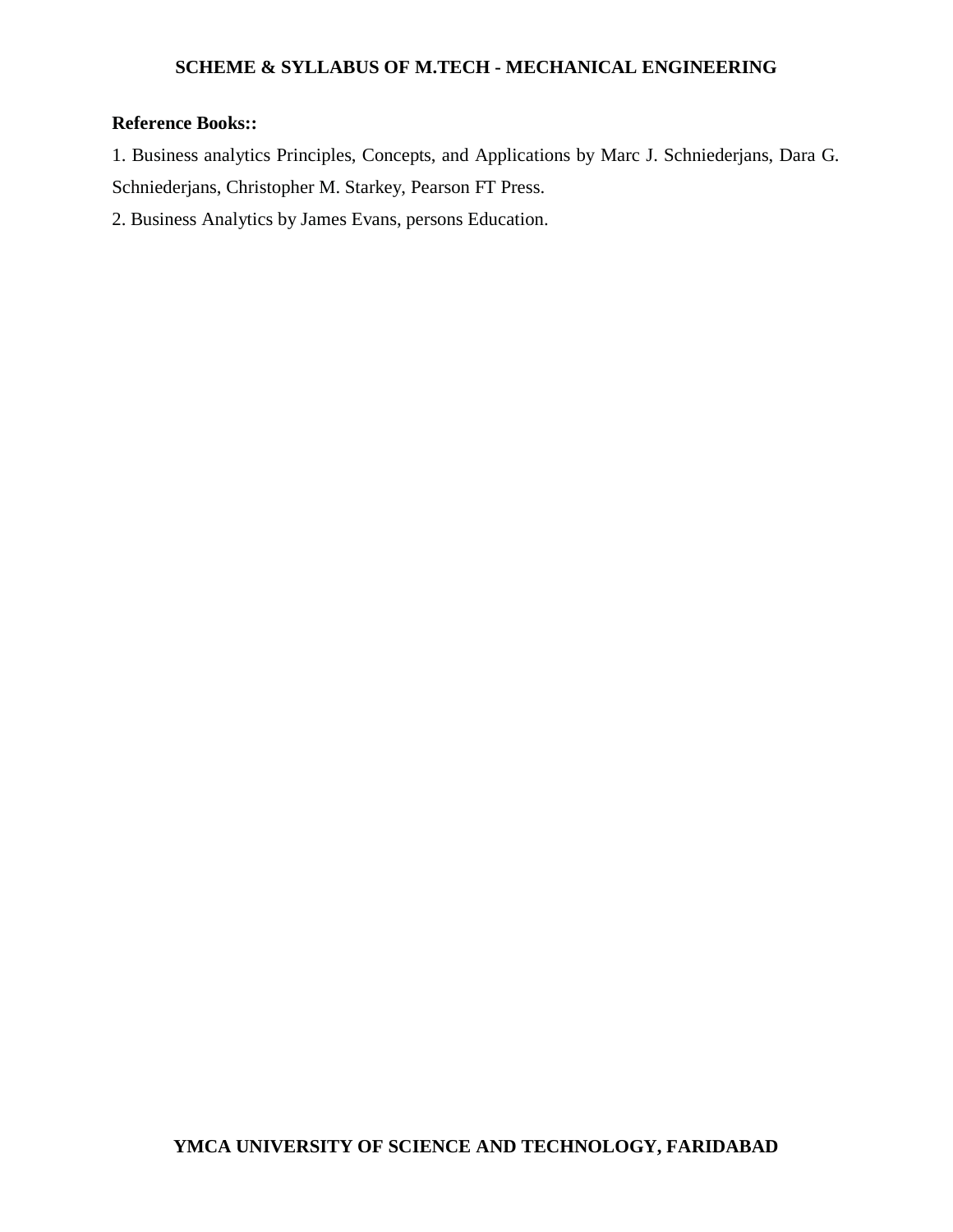# **OEC-102A Industrial Safety**

No. of Credits: 3 Sessional: 25 Marks L T P Total Theory : 75 Marks 3 0 0 3 Total : 100 Marks Duration of Exam: 3 Hours

### **Course Contents:**

**Unit-I:** Industrial safety: Accident, causes, types, results and control, mechanical and electrical hazards, types, causes and preventive steps/procedure, describe salient points of factories act 1948 for health and safety, wash rooms, drinking water layouts, light, cleanliness, fire, guarding, pressure vessels, etc, Safety color codes. Fire prevention and firefighting, equipment and methods.

**Unit-II:** Fundamentals of maintenance engineering: Definition and aim of maintenance engineering, Primary and secondary functions and responsibility of maintenance department, Types of maintenance, Types and applications of tools used for maintenance, Maintenance cost & its relation with replacement economy, Service life of equipment.

**Unit-III:** Wear and Corrosion and their prevention: Wear- types, causes, effects, wear reduction methods, lubricants-types and applications, Lubrication methods, general sketch, working and applications, i. Screw down grease cup, ii. Pressure grease gun, iii. Splash lubrication, iv. Gravity lubrication, v. Wick feed lubrication vi. Side feed lubrication, vii. Ring lubrication, Definition, principle and factors affecting the corrosion. Types of corrosion, corrosion prevention methods.

**Unit-IV:** Fault tracing: Fault tracing-concept and importance, decision treeconcept, need and applications, sequence of fault finding activities, show as decision tree, draw decision tree for problems in machine tools, hydraulic, pneumatic, automotive, thermal and electrical equipment's like, i. Any one machine tool, ii. Pump iii. Air compressor, iv. Internal combustion engine, v. Boiler, vi. Electrical motors, Types of faults in machine tools and their general causes.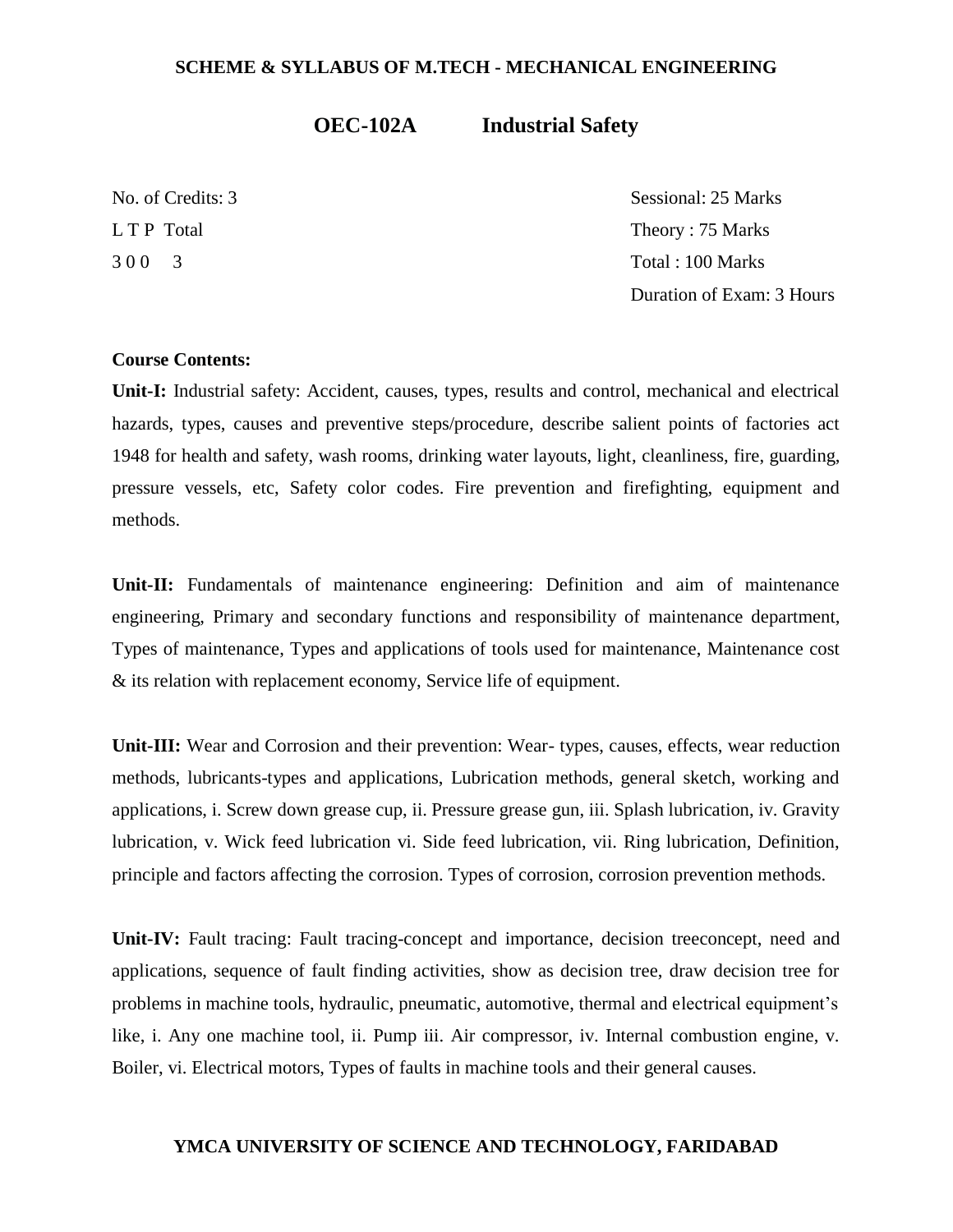Unit-V: Periodic and preventive maintenance: Periodic inspection-concept and need, degreasing, cleaning and repairing schemes, overhauling of mechanical components, overhauling of electrical motor, common troubles and remedies of electric motor, repair complexities and its use, definition, need, steps and advantages of preventive maintenance. Steps/procedure for periodic and preventive maintenance of: i. Machine tools, ii. Pumps, iii. Air compressors, iv. Diesel generating (DG) sets, Program and schedule of preventive maintenance of mechanical and electrical equipment, advantages of preventive maintenance. Repair cycle concept and importance

### **Reference Books::**

- 1. Maintenance Engineering Handbook, Higgins & Morrow, Da Information Services.
- 2. Maintenance Engineering, H. P. Garg, S. Chand and Company.
- 3. Pump-hydraulic Compressors, Audels, Mcgrew Hill Publication.
- 4. Foundation Engineering Handbook, Winterkorn, Hans, Chapman & Hall London.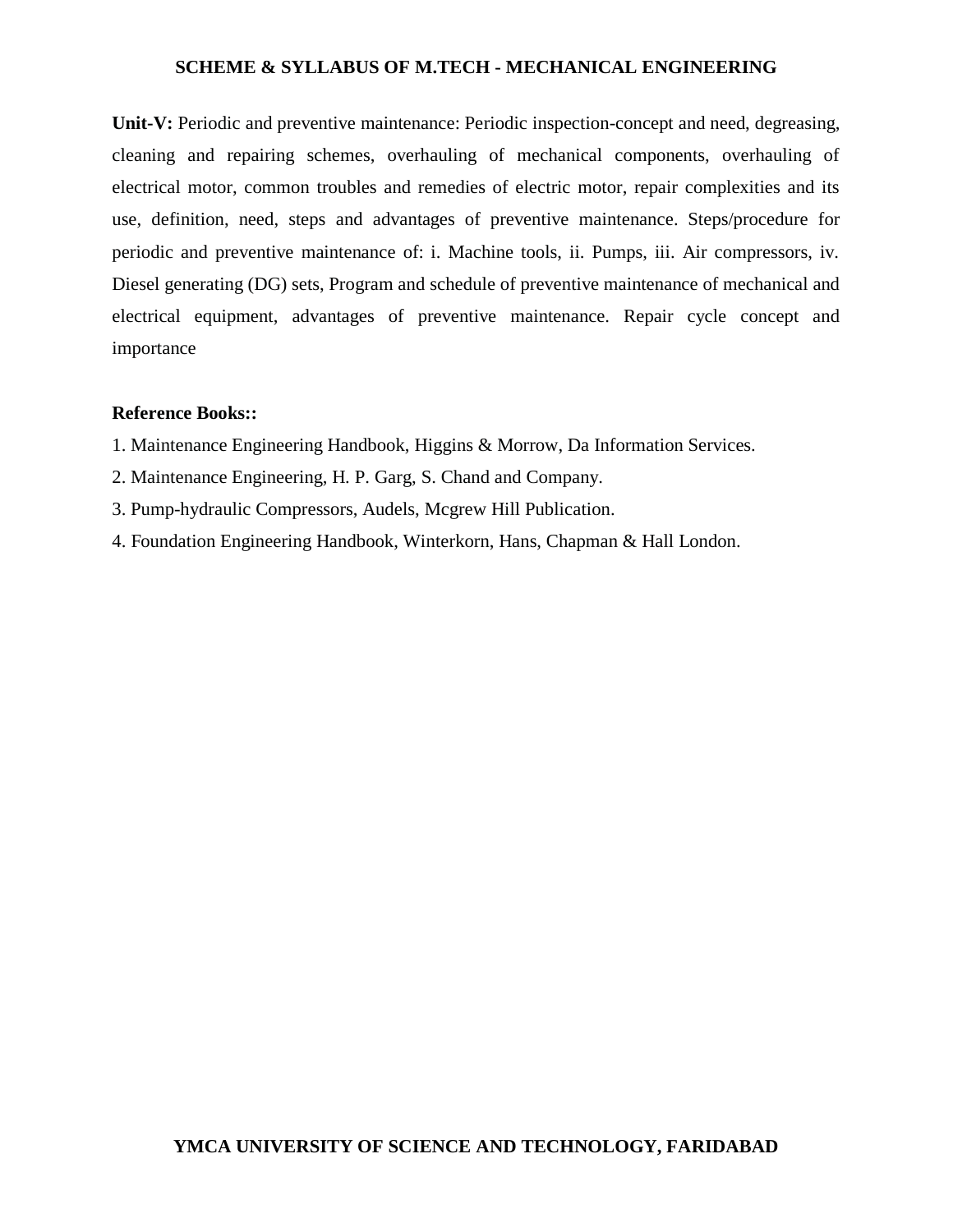# **OEC-103A Operations Research**

No. of Credits: 3 Sessional: 25 Marks L T P Total Theory : 75 Marks 3 0 0 3 Total : 100 Marks Duration of Exam: 3 Hours

### **Course Outcomes:**

**At the end of the course,** the student should be able to

1. Students should able to apply the dynamic programming to solve problems of discreet and continuous variables.

2. Students should able to apply the concept of non-linear programming

3. Students should able to carry out sensitivity analysis

4. Student should able to model the real world problem and simulate it.

### **Syllabus Contents:**

**Unit 1**: Optimization Techniques, Model Formulation, models, General L.R Formulation, Simplex Techniques, Sensitivity Analysis, Inventory Control Models.

**Unit 2** Formulation of a LPP - Graphical solution revised simplex method - duality theory - dual simplex method - sensitivity analysis - parametric programming.

**Unit 3**: Nonlinear programming problem - Kuhn-Tucker conditions min cost flow problem - max flow problem - CPM/PERT.

Unit 4: Scheduling and sequencing - single server and multiple server models - deterministic inventory models - Probabilistic inventory control models - Geometric Programming.

**Unit 5:** Competitive Models,Single and Multi-channel Problems, Sequencing Models, Dynamic Programming, Flow in Networks, Elementary Graph Theory, Game Theory Simulation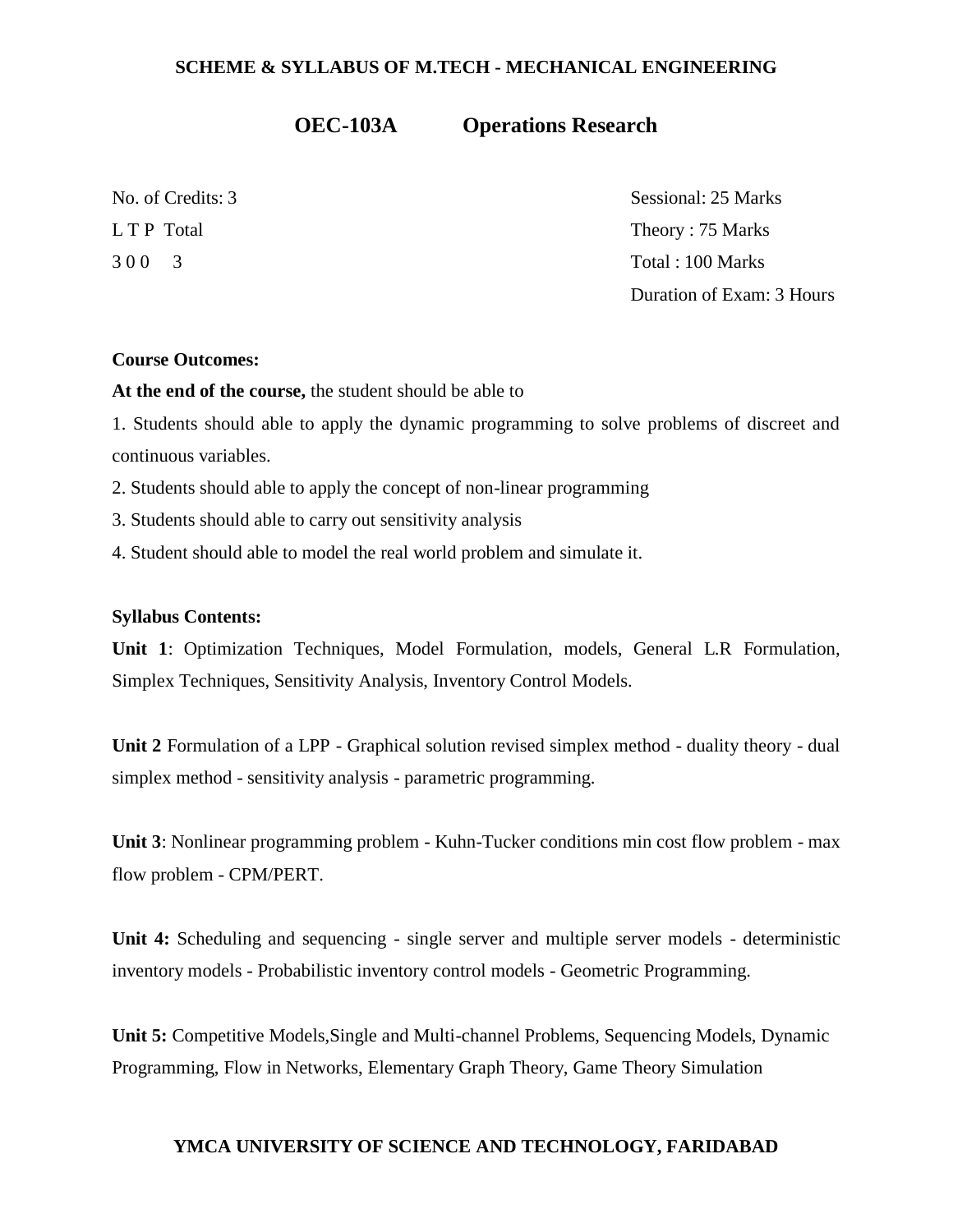### **Reference Books:**:

- 1. H.A. Taha, Operations Research, An Introduction, PHI, 2008
- 2. H.M. Wagner, Principles of Operations Research, PHI, Delhi, 1982.
- 3. J.C. Pant, Introduction to Optimisation: Operations Research, Jain Brothers, Delhi, 2008
- 4. Hitler Libermann Operations Research: McGraw Hill Pub. 2009
- 5. Pannerselvam, Operations Research: Prentice Hall of India 2010
- 6. Harvey M Wagner, Principles of Operations Research: Prentice Hall of India 2010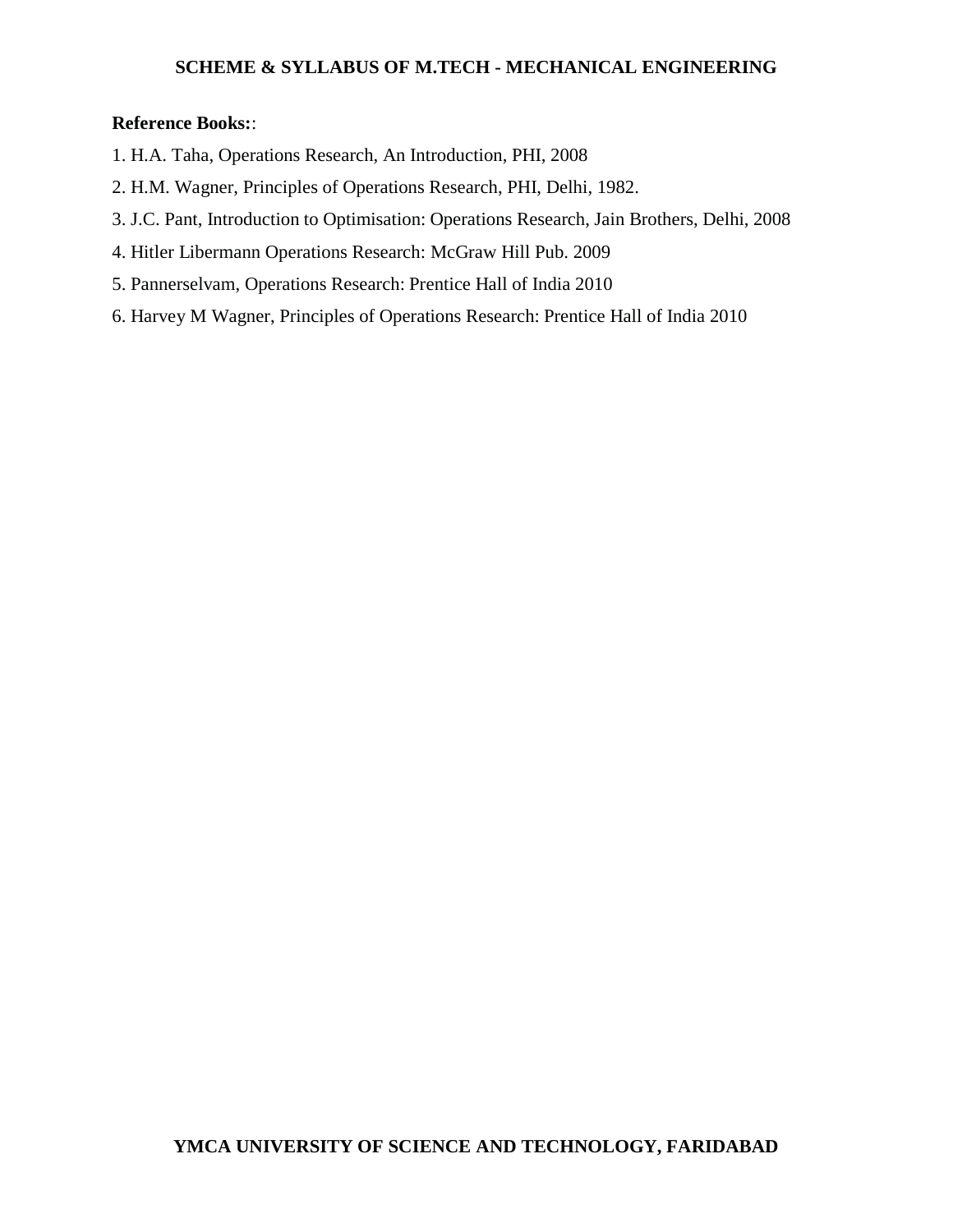# **OEC-104A Cost Management of Engineering Projects**

| No. of Credits: 3 | Sessional: 25 Marks       |
|-------------------|---------------------------|
| L T P Total       | Theory: 75 Marks          |
| 300 3             | Total: 100 Marks          |
|                   | Duration of Exam: 3 Hours |

### **Course contents:**

**Unit 1:** Introduction and Overview of the Strategic Cost Management Process, Cost concepts in decision-making; Relevant cost, Differential cost, Incremental cost and Opportunity cost. Objectives of a Costing System; Inventory valuation; Creation of a Database for operational control; Provision of data for Decision-Making.

**Unit 2:** Project: meaning, Different types, why to manage, cost overruns centres, various stages of project execution: conception to commissioning. Project execution as conglomeration of technical and nontechnical activities. Detailed Engineering activities. Pre project execution main clearances and documents Project team: Role of each member. Importance Project site: Data required with significance. Project contracts. Types and contents. Project execution Project cost control. Bar charts and Network diagram. Project commissioning: mechanical and process.

**Unit 3:** Cost Behavior and Profit Planning Marginal Costing; Distinction between Marginal Costing and Absorption Costing; Break-even Analysis, Cost-Volume-Profit Analysis. Various decision-making problems. Standard Costing and Variance Analysis. Pricing strategies: Pareto Analysis. Target costing, Life Cycle Costing. Costing of service sector.

**Unit 4:** Just-in-time approach, Material Requirement Planning, Enterprise Resource Planning, Total Quality Management and Theory of constraints. Activity-Based Cost Management, Bench Marking; Balanced Score Card and Value-Chain Analysis. Budgetary Control; Flexible Budgets; Performance budgets; Zero-based budgets. Measurement of Divisional profitability pricing decisions including transfer pricing.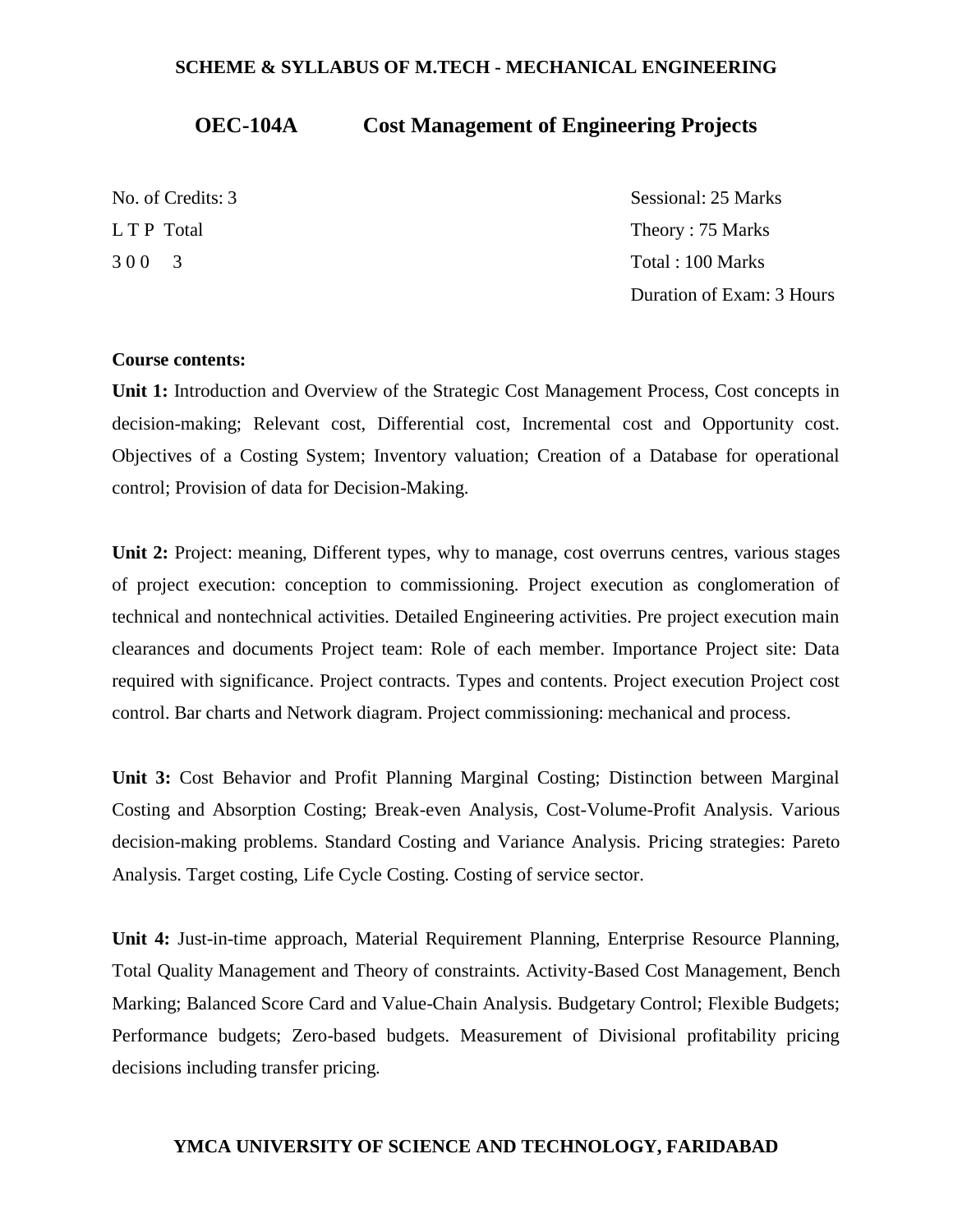**Unit 5:** Quantitative techniques for cost management, Linear Programming, PERT/CPM, Transportation problems, Assignment problems, Simulation, Learning Curve Theory.

### **Reference Books:**

- 1. Cost Accounting A Managerial Emphasis, Prentice Hall of India, New Delhi
- 2. Charles T. Horngren and George Foster, Advanced Management Accounting
- 3. Robert S Kaplan Anthony A. Alkinson, Management & Cost Accounting
- 4. Ashish K. Bhattacharya, Principles & Practices of Cost Accounting A. H. Wheeler publisher
- 5. N.D. Vohra, Quantitative Techniques in Management, Tata McGraw Hill Book Co. Ltd.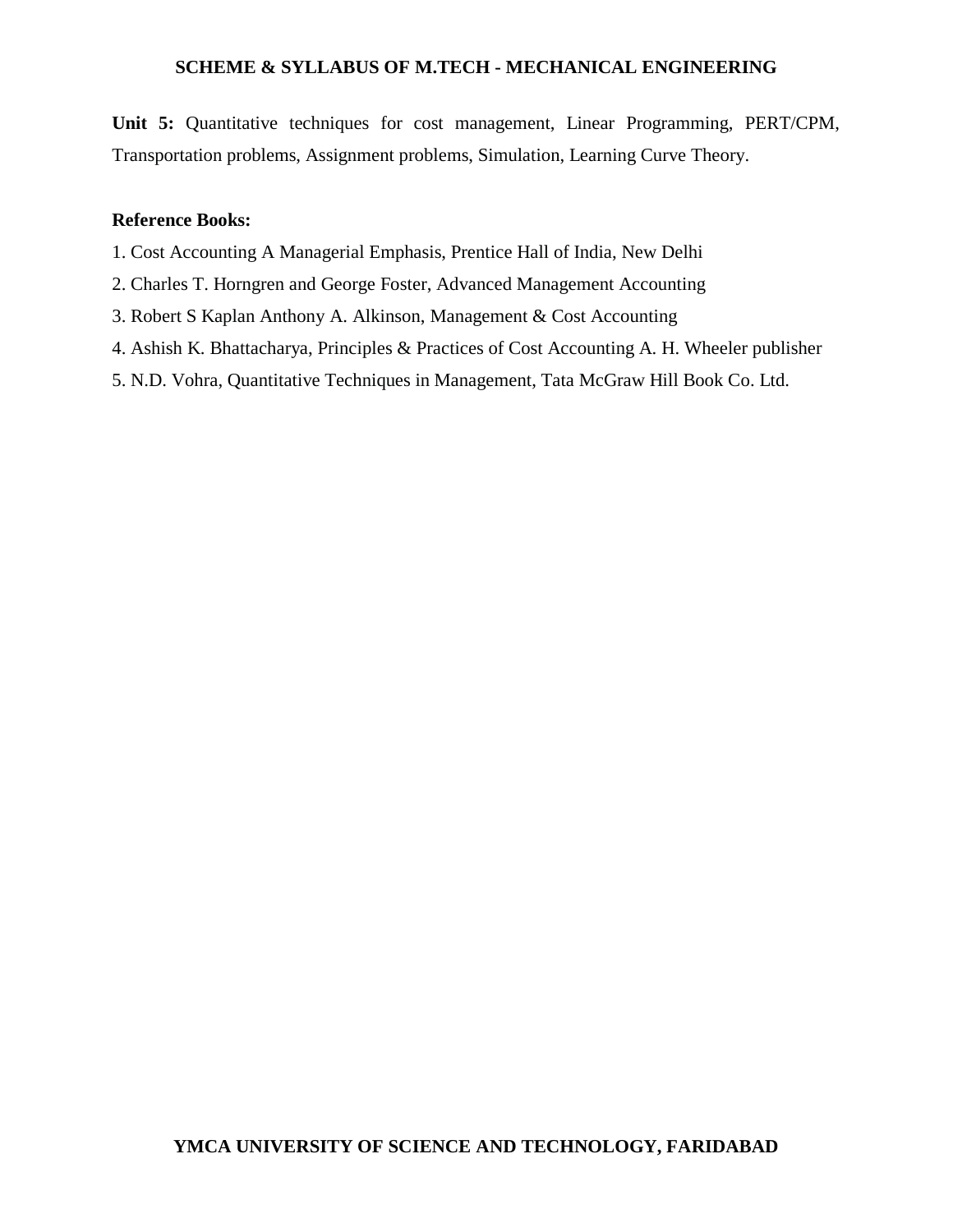# **OEC-105A Composite Materials**

No. of Credits: 3 Sessional: 25 Marks L T P Total Theory : 75 Marks 3 0 0 3 Total : 100 Marks Duration of Exam: 3 Hours

# **Course Contents:**

**UNIT–I**: Introduction: Definition – Classification and characteristics of Composite materials. Advantages and application of composites. Functional requirements of reinforcement and matrix. Effect of reinforcement (size, shape, distribution, volume fraction) on overall composite performance.

**UNIT – II**: Reinforcements: Preparation-layup, curing, properties and applications of glass fibers, carbon fibers, Kevlar fibers and Boron fibers. Properties and applications of whiskers, particle reinforcements. Mechanical Behavior of composites: Rule of mixtures, Inverse rule of mixtures. Isostrain and Isostress conditions.

**UNIT – III:** Manufacturing of Metal Matrix Composites: Casting – Solid State diffusion technique, Cladding – Hot isostatic pressing. Properties and applications. Manufacturing of Ceramic Matrix Composites: Liquid Metal Infiltration – Liquid phase sintering. Manufacturing of Carbon – Carbon composites: Knitting, Braiding, Weaving. Properties and applications.

**UNIT–IV:** Manufacturing of Polymer Matrix Composites: Preparation of Moulding compounds and prepregs – hand layup method – Autoclave method – Filament winding method-Compression moulding – Reaction injection moulding. Properties and applications.

**UNIT – V:** Strength: Laminar Failure Criteria-strength ratio, maximum stress criteria, maximum strain criteria, interacting failure criteria, hygrothermal failure. Laminate first play failure-insight strength; Laminate strength-ply discount truncated maximum strain criterion; strength design using caplet plots; stress concentrations.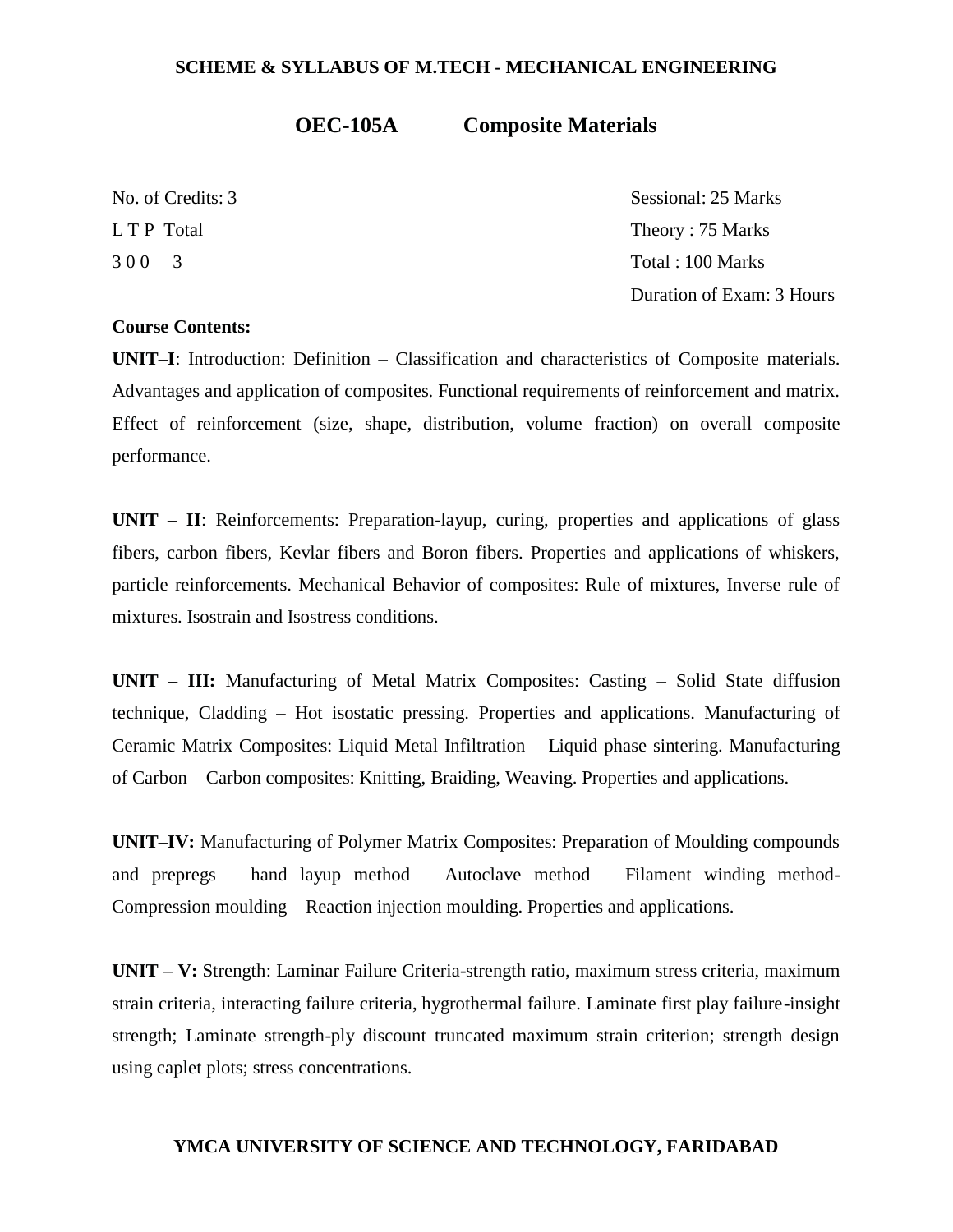# **Text Books:**

1. Material Science and Technology – Vol 13 – Composites by R.W.Cahn – VCH, West Germany.

2. Materials Science and Engineering, An introduction. WD Callister, Jr., Adapted by R. Balasubramaniam, John Wiley & Sons, NY, Indian edition, 2007.

# **Reference Books:**

1. Hand Book of Composite Materials-ed-Lubin.

- 2. Composite Materials K.K.Chawla.
- 3. Composite Materials Science and Applications Deborah D.L. Chung.
- 4. Composite Materials Design and Applications Danial Gay, Suong V. Hoa, and Stephen W. Tasi.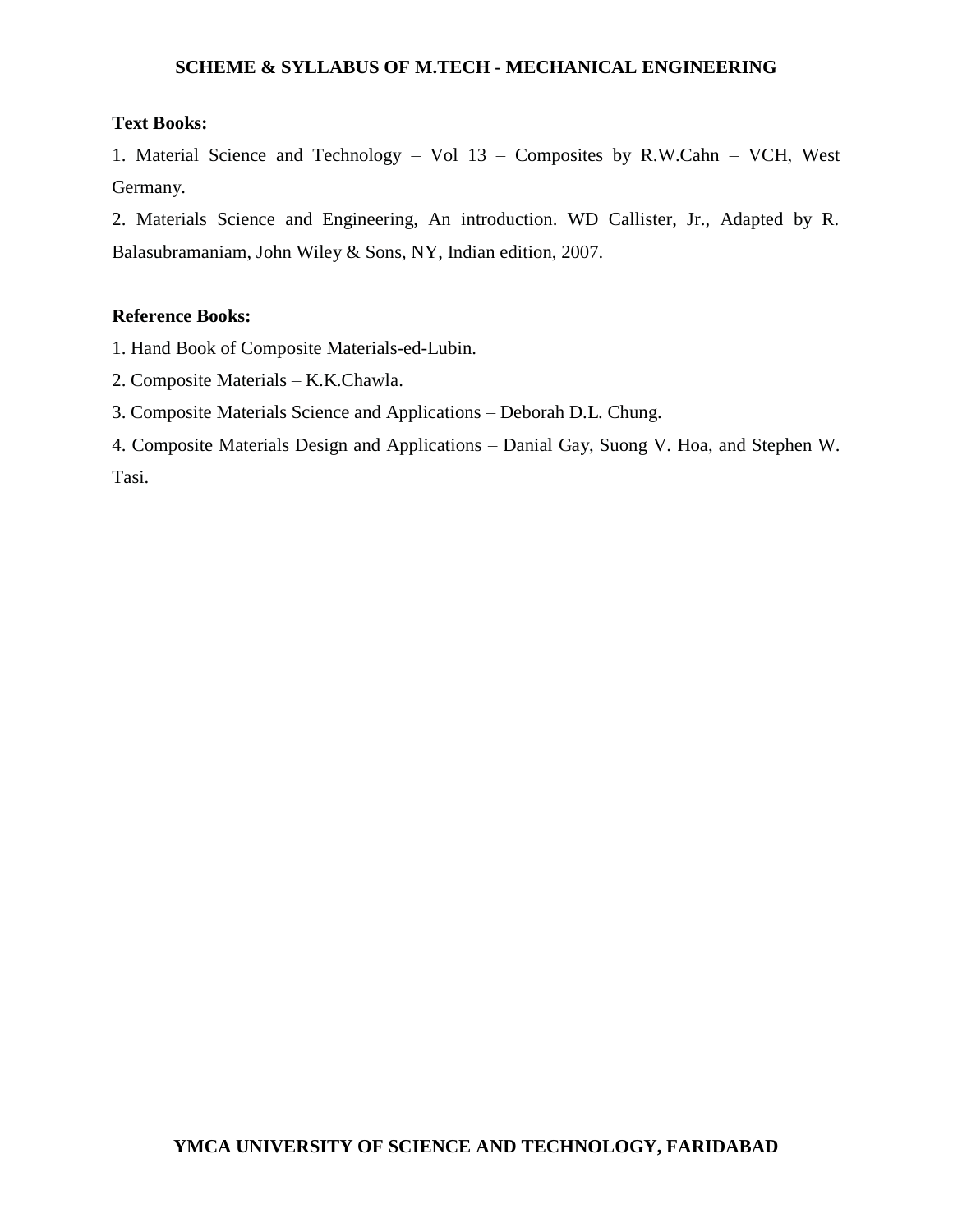**OEC-106A Waste to Energy**

No. of Credits: 3 Sessional: 25 Marks L T P Total Theory : 75 Marks 3 0 0 3 Total : 100 Marks Duration of Exam: 3 Hours

#### **Course outcomes:**

**Unit-I:** Introduction to Energy from Waste: Classification of waste as fuel – Agro based, Forest residue, Industrial waste - MSW – Conversion devices – Incinerators, gasifiers, digestors.

**Unit-II:** Biomass Pyrolysis: Pyrolysis – Types, slow fast – Manufacture of charcoal – Methods - Yields and application – Manufacture of pyrolytic oils and gases, yields and applications.

**Unit-III:** Biomass Gasification: Gasifiers – Fixed bed system – Downdraft and updraft gasifiers – Fluidized bed gasifiers – Design, construction and operation – Gasifier burner arrangement for thermal heating – Gasifier engine arrangement and electrical power – Equilibrium and kinetic consideration in gasifier operation.

**Unit-IV:** Biomass Combustion: Biomass stoves – Improved chullahs, types, some exotic designs, Fixed bed combustors, Types, inclined grate combustors, Fluidized bed combustors, Design, construction and operation - Operation of all the above biomass combustors.

**Unit-V:** Biogas: Properties of biogas (Calorific value and composition) - Biogas plant technology and status - Bio energy system - Design and constructional features - Biomass resources and their classification - Biomass conversion processes - Thermo chemical conversion - Direct combustion - biomass gasification - pyrolysis and liquefaction - biochemical conversion - anaerobic digestion - Types of biogas Plants – Applications - Alcohol production from biomass - Bio diesel production - Urban waste to energy conversion - Biomass energy programme in India.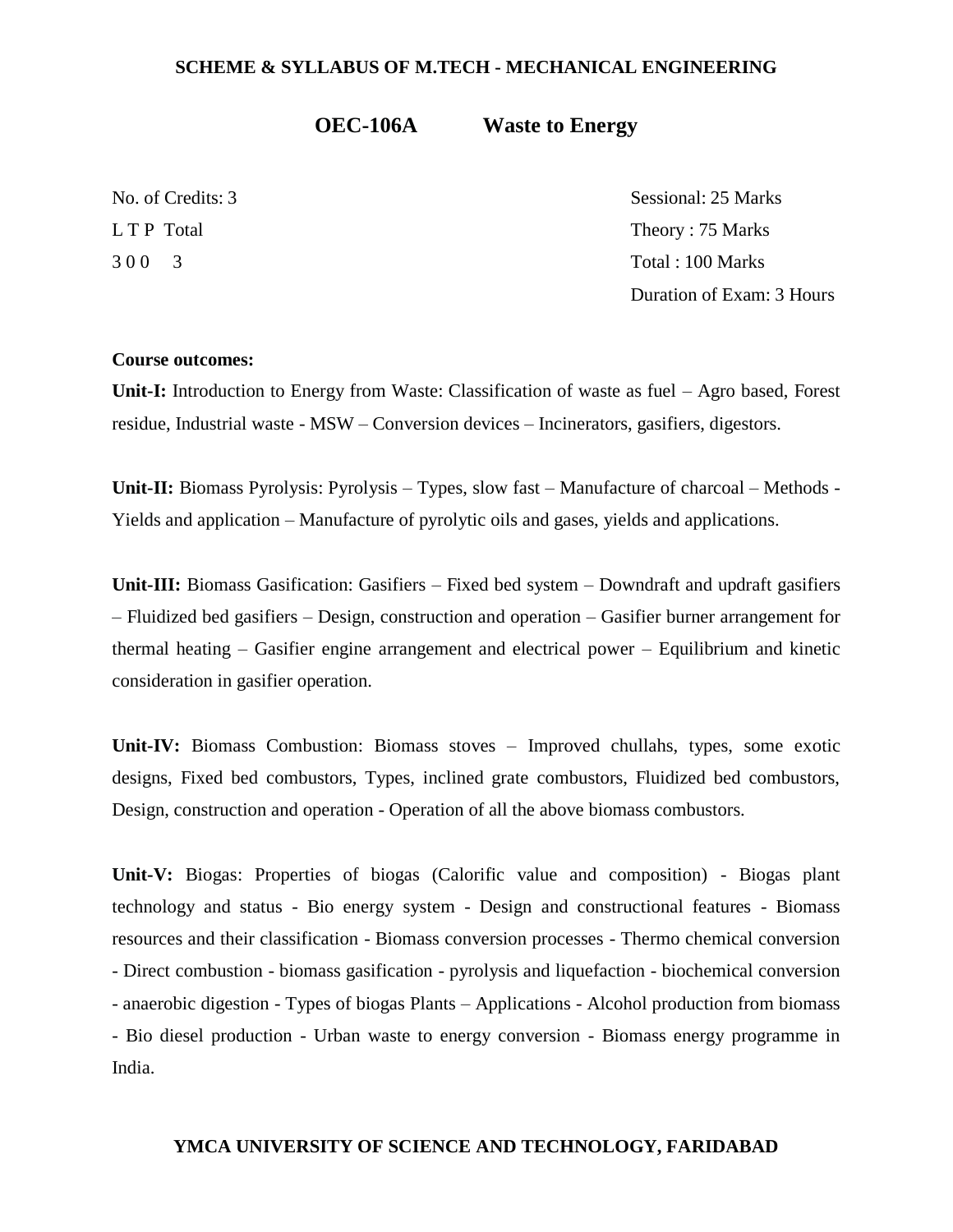# **Reference Books::**

- 1. Non Conventional Energy, Desai, Ashok V., Wiley Eastern Ltd., 1990.
- 2. Biogas Technology A Practical Hand Book Khandelwal, K. C. and Mahdi, S. S., Vol. I &
- II, Tata McGraw Hill Publishing Co. Ltd., 1983.
- 3. Food, Feed and Fuel from Biomass, Challal, D. S., IBH Publishing Co. Pvt. Ltd., 1991.

4. Biomass Conversion and Technology, C. Y. WereKo-Brobby and E. B. Hagan, John Wiley & Sons, 1996.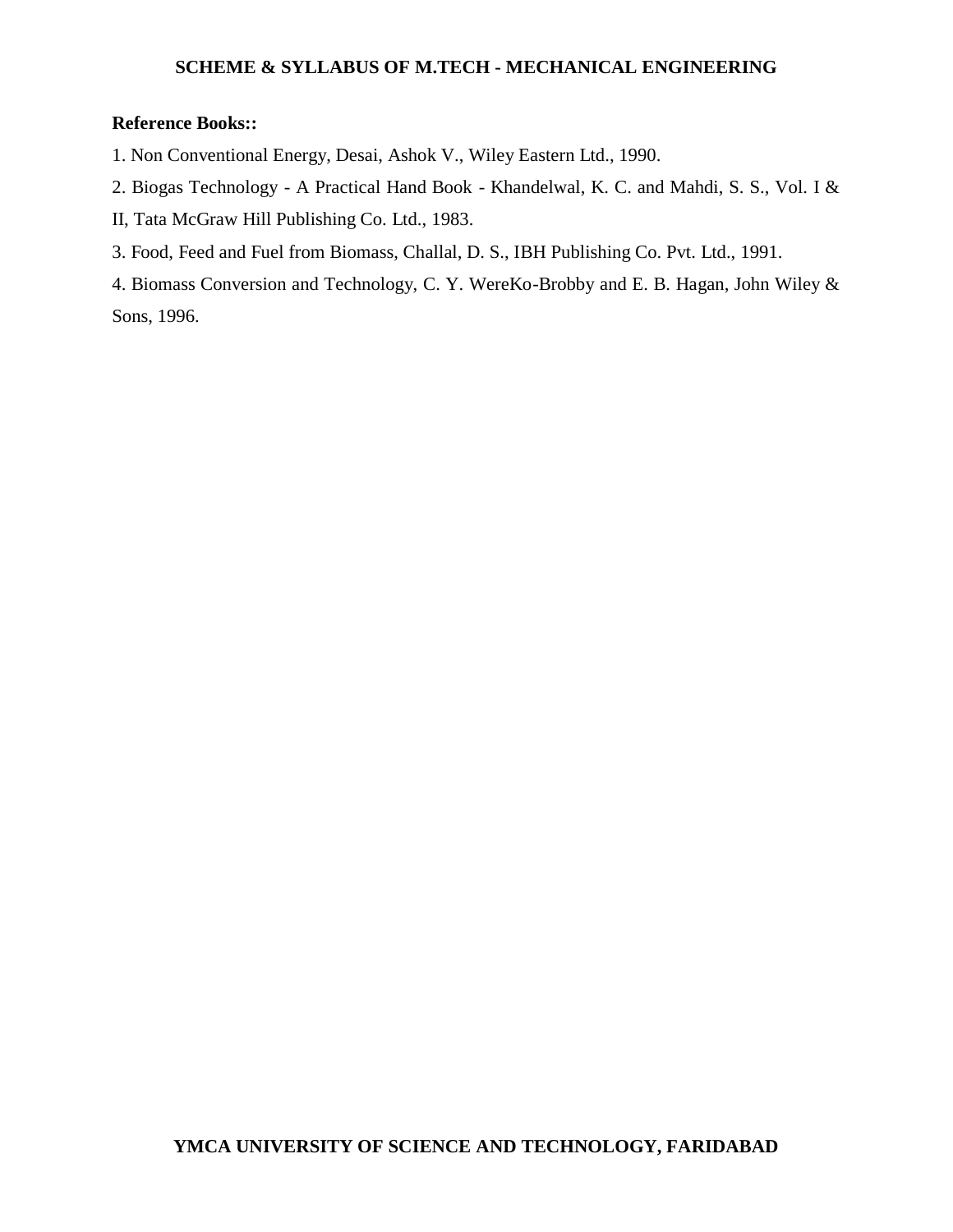# **Audit Courses**

## **AUD-01A English for Research Paper Writing**

## **Course objectives:**

Students will be able to:

- 1. Understand that how to improve your writing skills and level of readability
- 2. Learn about what to write in each section
- 3. Understand the skills needed when writing a Title

*Note*: Ensure the good quality of paper at very first-time submission

# **Course Contents:**

**Unit 1:** Planning and Preparation, Word Order, Breaking up long sentences, Structuring Paragraphs and Sentences, Being Concise and Removing Redundancy, Avoiding Ambiguity and Vagueness.

**Unit 2:** Clarifying Who Did What, Highlighting Your Findings, Hedging and Criticising, Paraphrasing and Plagiarism, Sections of a Paper, Abstracts. Introduction.

**Unit 3:** Review of the Literature, Methods, Results, Discussion, Conclusions, The Final Check. **Unit 4:** Key skills are needed when writing a Title, key skills are needed when writing an Abstract, key skills are needed when writing an Introduction, skills needed when writing a Review of the Literature.

**Unit 5:** Skills are needed when writing the Methods, skills needed when writing the Results, skills are needed when writing the Discussion, skills are needed when writing the Conclusions.

**Unit 6:** useful phrases, how to ensure paper is as good as it could possibly be the first- time submission.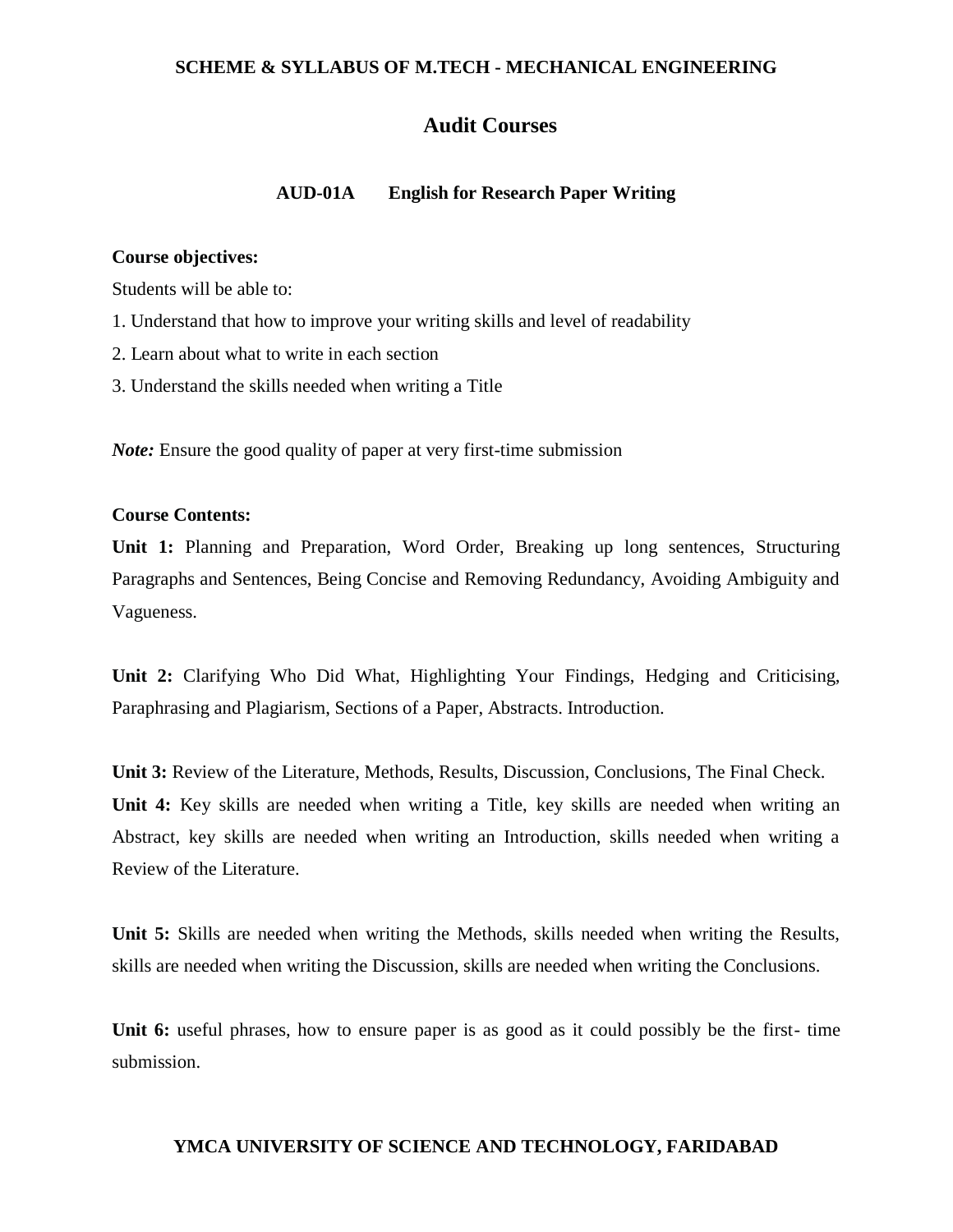# **Suggested Studies:**

1. Goldbort R (2006) Writing for Science, Yale University Press (available on Google Books)

2. Day R (2006) How to Write and Publish a Scientific Paper, Cambridge University Press

3. Highman N (1998), Handbook of Writing for the Mathematical Sciences, SIAM. Highman's book .

4. Adrian Wallwork , English for Writing Research Papers, Springer New York Dordrecht Heidelberg London, 2011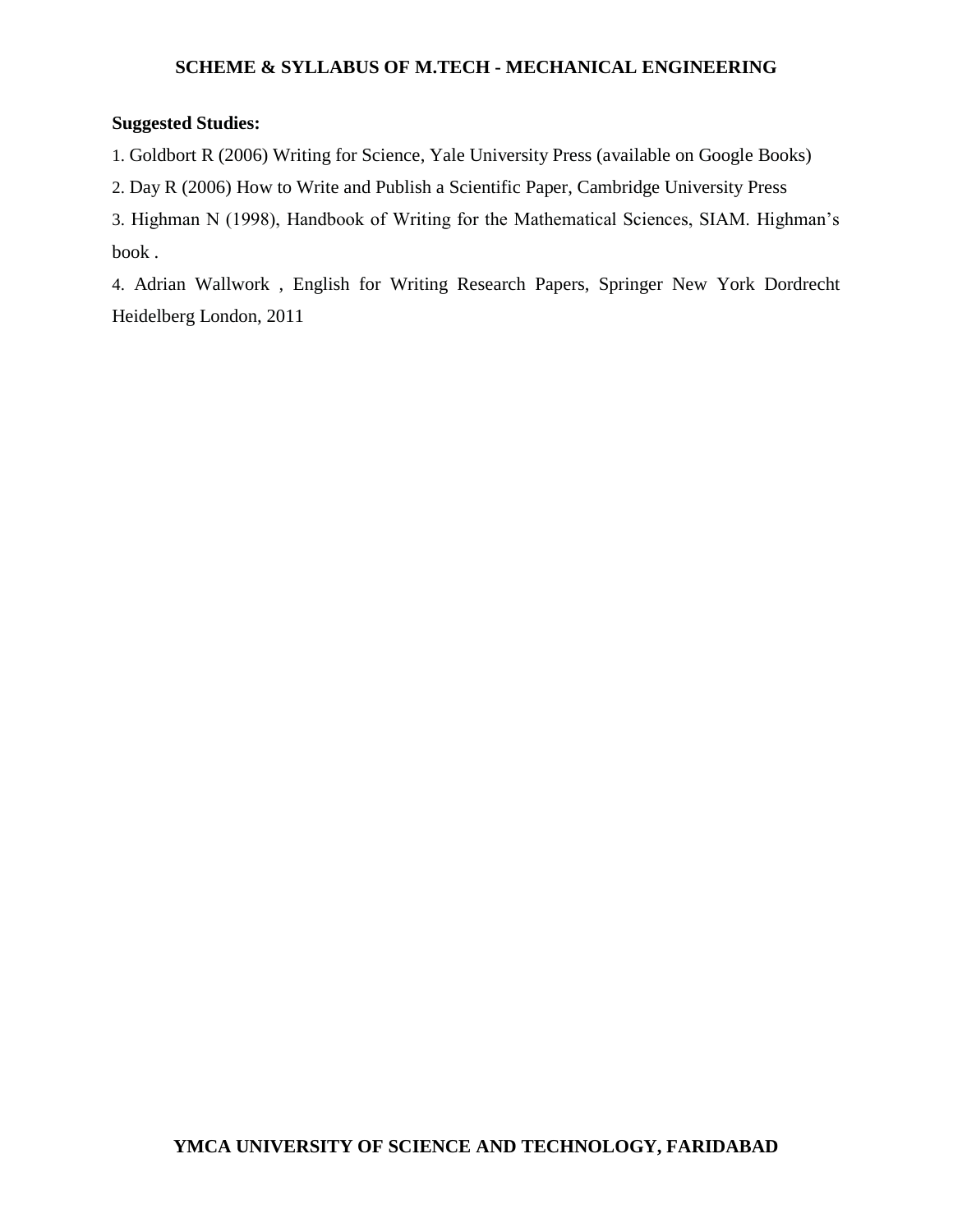#### **AUD-02A Disaster Management**

**Course Objectives:** -Students will be able to:

1. learn to demonstrate a critical understanding of key concepts in disaster risk reduction and humanitarian response.

2. critically evaluate disaster risk reduction and humanitarian response policy and practice from multiple perspectives.

3. develop an understanding of standards of humanitarian response and practical relevance in specific types of disasters and conflict situations.

4. critically understand the strengths and weaknesses of disaster management approaches, planning and programming in different countries, particularly their home country or the countries they work in.

**Unit 1: Introduction:** Disaster: Definition, Factors and Significance; Difference between Hazard and Disaster; Natural and Manmade Disasters: Difference, Nature, Types and Magnitude.

**Unit 2: Repercussions of Disasters and Hazards**: Economic Damage, Loss of Human and Animal Life, Destruction of Ecosystem. Natural Disasters: Earthquakes, Volcanisms, Cyclones, Tsunamis, Floods, Droughts and Famines, Landslides and Avalanches, Man-made disaster: Nuclear Reactor Meltdown, Industrial Accidents, Oil Slicks and Spills, Outbreaks of Disease and Epidemics, War and Conflicts.

**Unit 3: Disaster Prone Areas in India:** Study of Seismic Zones; Areas Prone to Floods and Droughts, Landslides and Avalanches; Areas Prone to Cyclonic and Coastal Hazards with Special Reference to Tsunami; Post-Disaster Diseases and Epidemics.

**Unit 4: Disaster Preparedness and Management:** Preparedness: Monitoring of Phenomena Triggering a Disaster or Hazard; Evaluation of Risk: Application of Remote Sensing, Data From Meteorological and other Agencies, Media Reports: Governmental and Community Preparedness.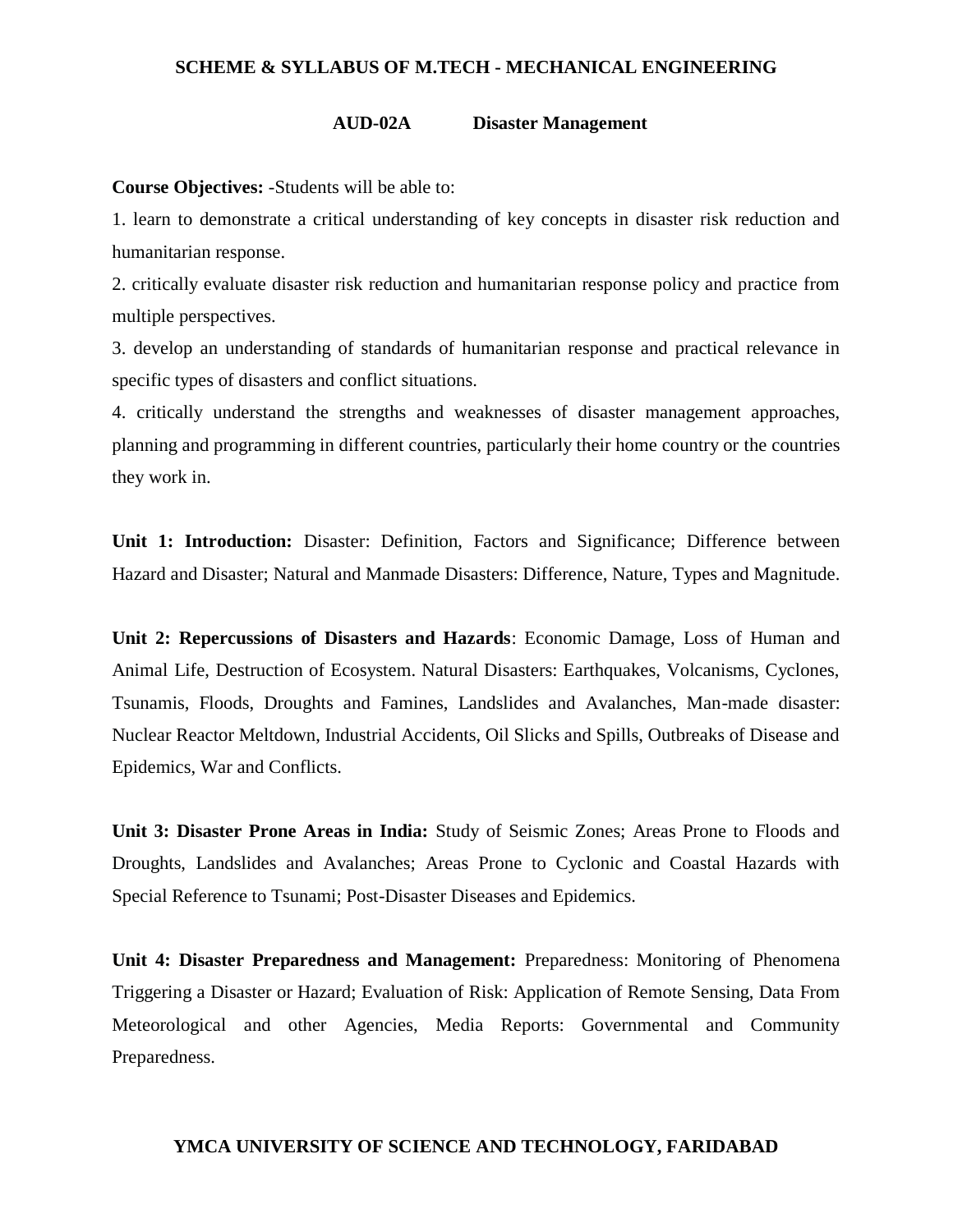**Unit 5: Risk Assessment:** Disaster Risk: Concept and Elements, Disaster Risk Reduction, Global and National Disaster Risk Situation. Techniques of Risk Assessment, Global Co-Operation in Risk Assessment and Warning, People's Participation in Risk Assessment. Strategies for Survival.

**Unit 6: Disaster Mitigation:** Meaning, Concept and Strategies of Disaster Mitigation, Emerging Trends in Mitigation. Structural Mitigation and Non-Structural Mitigation, Programs of Disaster Mitigation in India.

### **Suggested Readings:**

1. R. Nishith, Singh AK, "Disaster Management in India: Perspectives, issues and strategies "New Royal book Company.

2. Sahni, Pardeep Et.Al. (Eds.)," Disaster Mitigation Experiences and Reflections", Prentice Hall Of India, New Delhi.

3. Goel S. L., Disaster Administration And Management Text And Case Studies", Deep &Deep Publication Pvt. Ltd., New Delhi.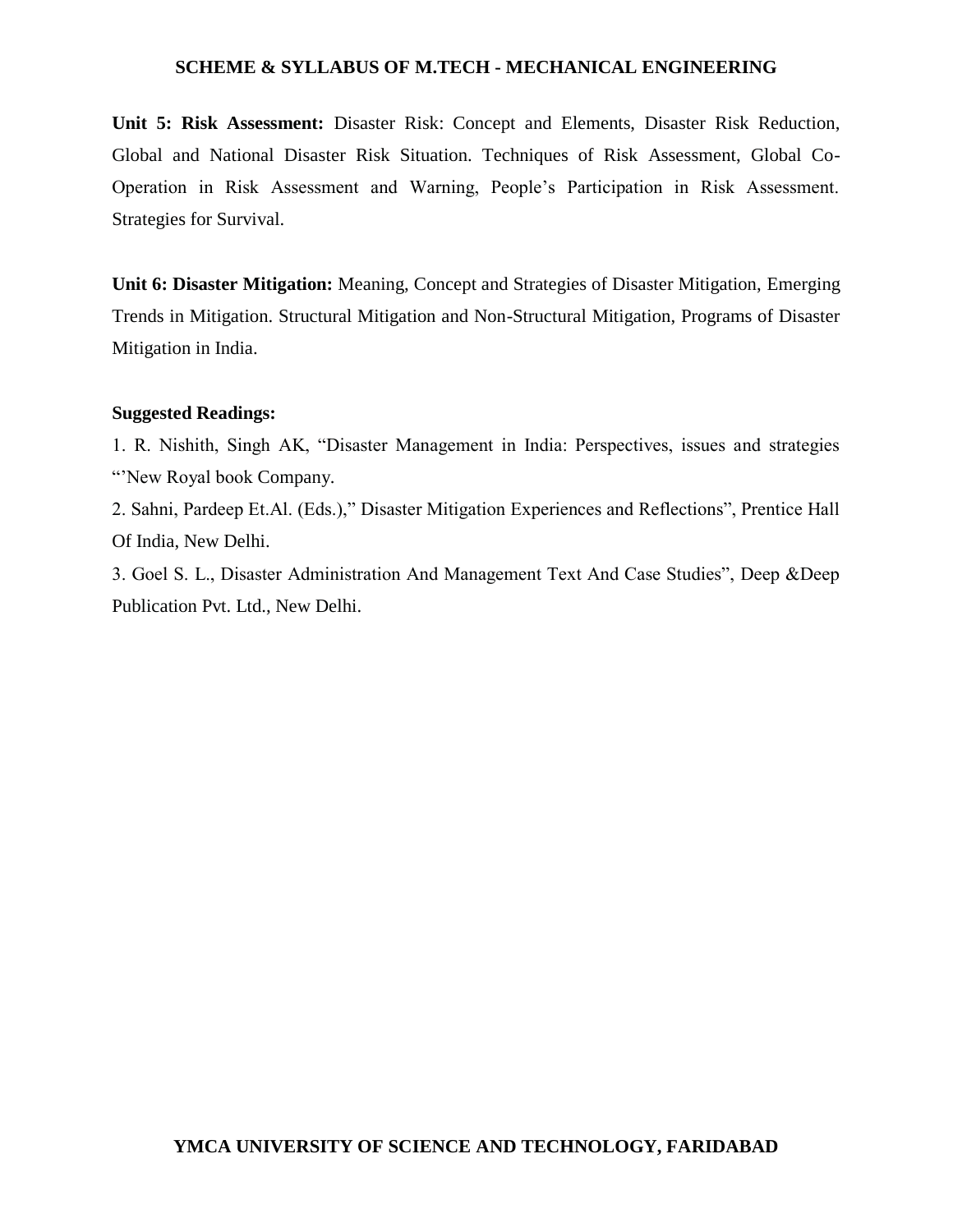#### **AUD-03A Sanskrit for Technical Knowledge**

### **Course Objectives**

1. To get a working knowledge in illustrious Sanskrit, the scientific language in the world.

2. Learning of Sanskrit to improve brain functioning.

3. Learning of Sanskrit to develop the logic in mathematics, science & other subjects enhancing the memory power.

4. The engineering scholars equipped with Sanskrit will be able to explore the huge knowledge from ancient literature.

# **Course Contents:**

**Unit 1:** Alphabets in Sanskrit, Past/Present/Future Tense, Simple Sentences.

**Unit 2:** Order, Introduction of roots, Technical information about Sanskrit Literature.

**Unit 3:** Technical concepts of Engineering-Electrical, Mechanical, Architecture, Mathematics

# *Suggested reading*

1. "Abhyaspustakam" – Dr.Vishwas, Samskrita-Bharti Publication, New Delhi

2. "Teach Yourself Sanskrit" Prathama Deeksha-Vempati Kutumbshastri, Rashtriya Sanskrit Sansthanam, New Delhi Publication

3. "India's Glorious Scientific Tradition" Suresh Soni, Ocean books (P) Ltd., New Delhi.

## **Course Output:**

Students will be able to

- 1. Understanding basic Sanskrit language.
- 2. Ancient Sanskrit literature about science & technology can be understood.
- 3. Being a logical language will help to develop logic in students.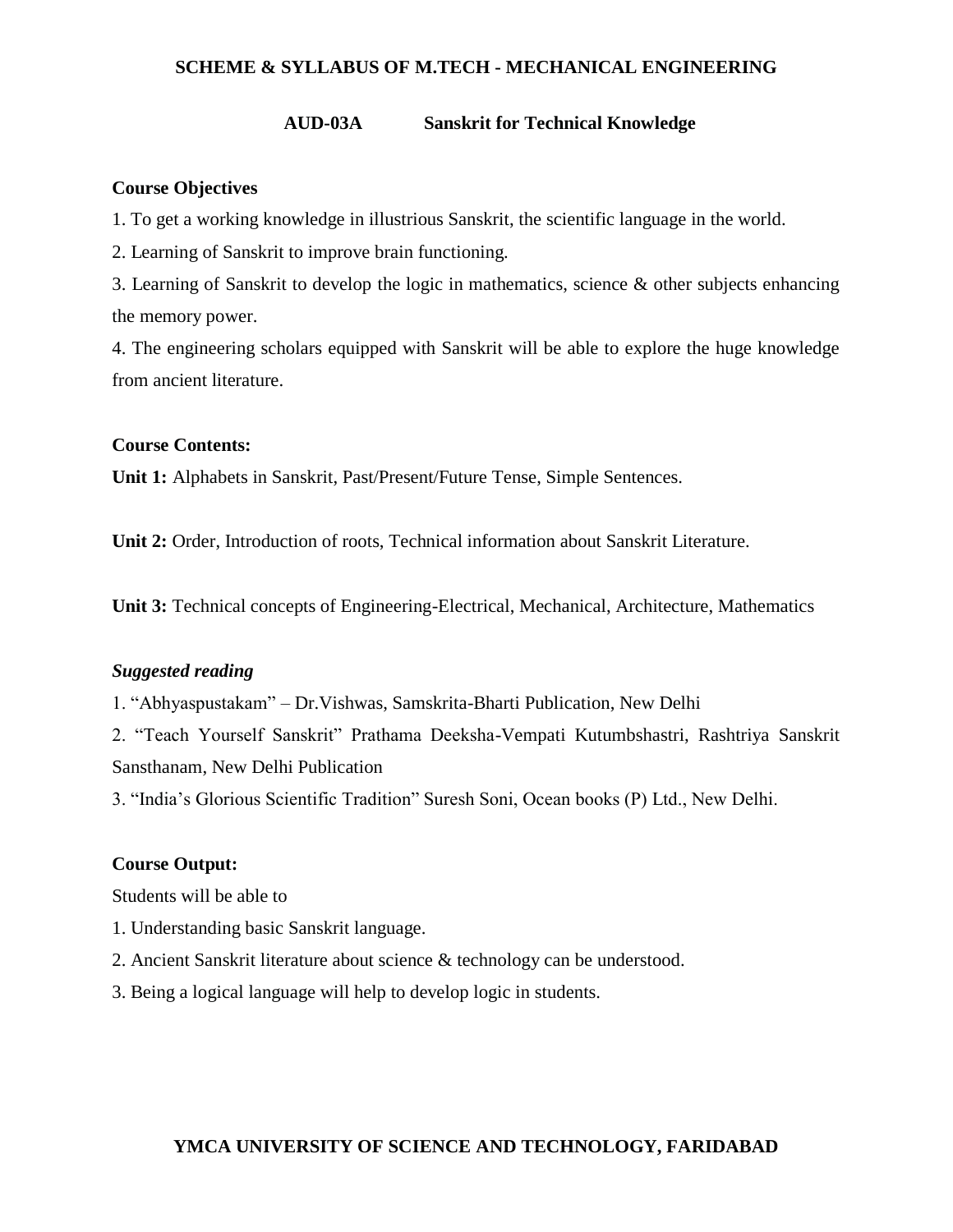#### **AUD-04A Value Education**

#### **Course Objectives**

Students will be able to

- 1*.* Understand value of education and self- development.
- 2. Imbibe good values in students.
- 3. Let the should know about the importance of character

### **Course Contents:**

**Unit 1:** Values and self-development –Social values and individual attitudes. Work ethics, Indian vision of humanism. Moral and non- moral valuation. Standards and principles. Value judgements.

**Unit 2:** Importance of cultivation of values. Sense of duty. Devotion, Self-reliance. Confidence, Concentration. Truthfulness, Cleanliness. Honesty, Humanity. Power of faith, National Unity. Patriotism. Love for nature, Discipline.

**Unit 3:** Personality and Behavior Development - Soul and Scientific attitude. Positive Thinking. Integrity and discipline. Punctuality, Love and Kindness. Avoid fault Thinking. Free from anger, Dignity of labour. Universal brotherhood and religious tolerance. True friendship. Happiness Vs suffering, love for truth. Aware of self-destructive habits. Association and Cooperation. Doing best for saving nature.

**Unit 4:** Character and Competence –Holy books vs Blind faith. Self-management and Good health. Science of reincarnation. Equality, Nonviolence, Humility, Role of Women. All religions and same message. Mind your Mind, Self-control. Honesty, Studying effectively.

### **Suggested reading**

1 Chakroborty, S.K. "Values and Ethics for organizations Theory and practice", Oxford University Press, New Delhi.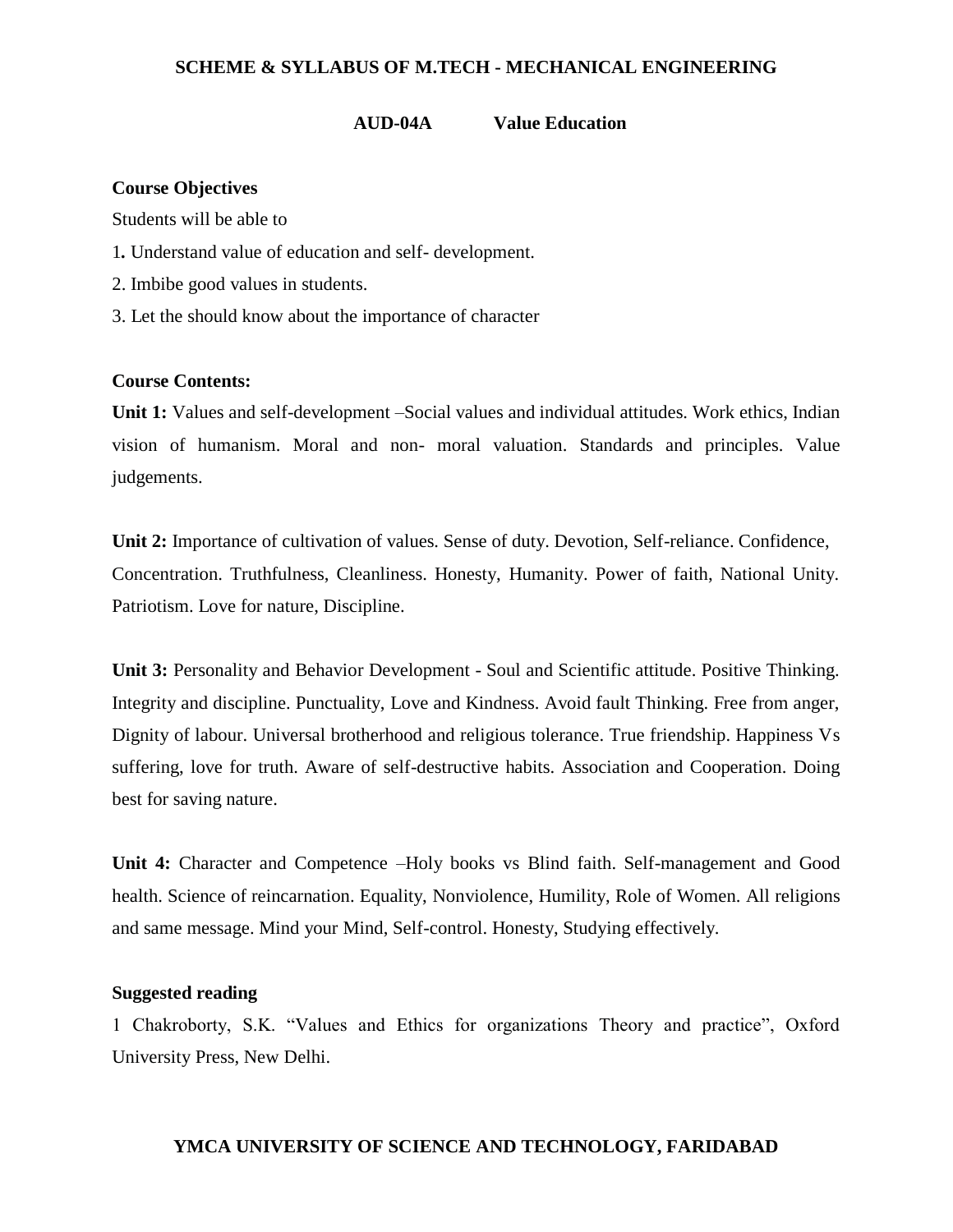# **Course outcomes**

Students will be able to

- 1. Knowledge of self-development
- 2. Learn the importance of Human values
- 3. Developing the overall personality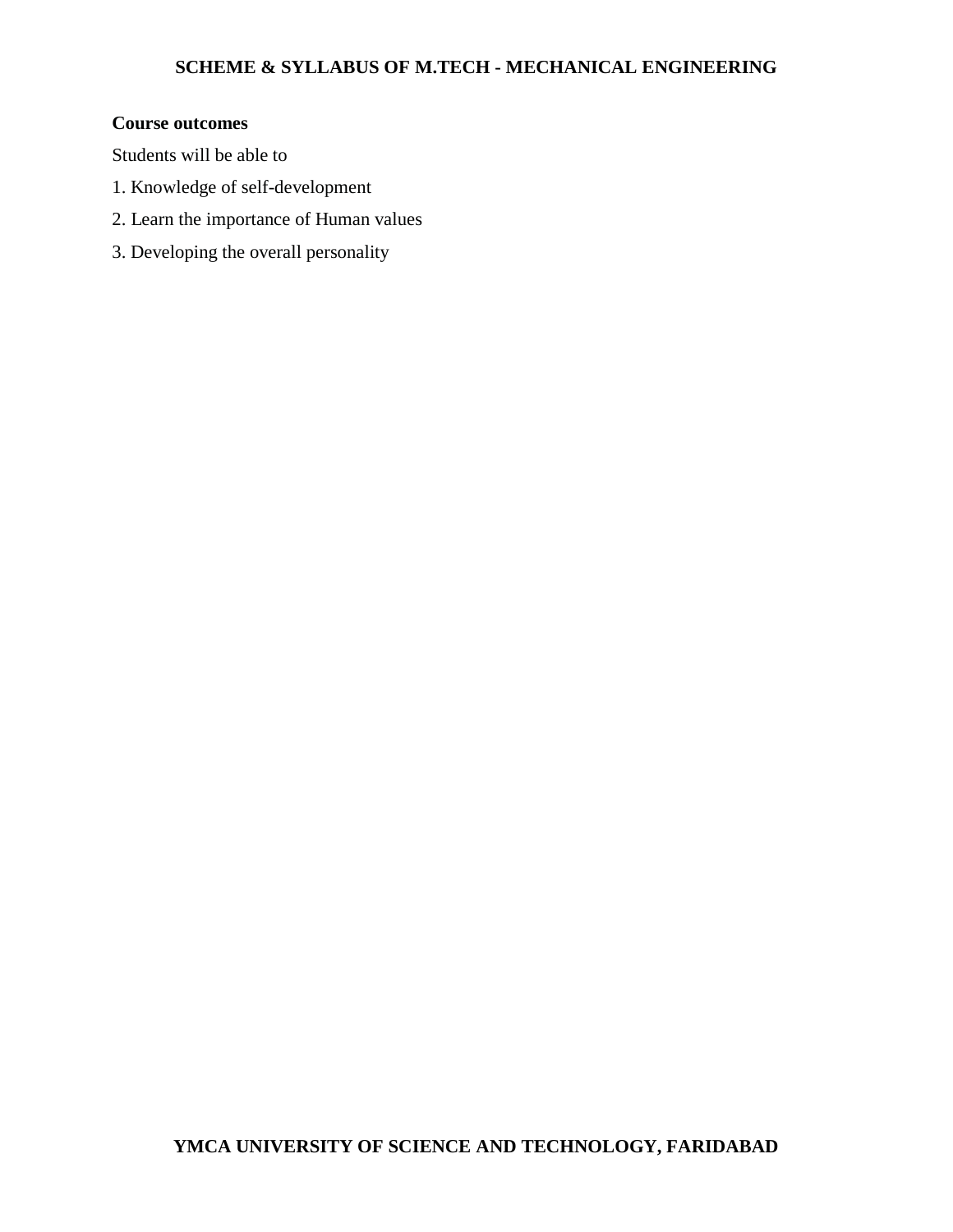#### **AUD-05A Constitution of India**

#### **Course Objectives:**

Students will be able to:

1. Understand the premises informing the twin themes of liberty and freedom from a civil rights perspective.

2. To address the growth of Indian opinion regarding modern Indian intellectuals' constitutional role and entitlement to civil and economic rights as well as the emergence of nationhood in the early years of Indian nationalism.

3. To address the role of socialism in India after the commencement of the Bolshevik Revolution in 1917 and its impact on the initial drafting of the Indian Constitution.

**Unit 1: History of Making of the Indian Constitution:** History, Drafting Committee, (Composition & Working).

**Unit 2: Philosophy of the Indian Constitution:** Preamble, Salient Features.

**Unit 3: Contours of Constitutional Rights & Duties:** Fundamental Rights, Right to Equality, Right to Freedom, Right against Exploitation, Right to Freedom of Religion, Cultural and Educational Rights, Right to Constitutional Remedies, Directive Principles of State Policy, Fundamental Duties.

**Unit 4: Organs of Governance:** Parliament, Composition, Qualifications and Disqualifications, Powers and Functions, Executive, President, Governor, Council of Ministers, Judiciary, Appointment and Transfer of Judges, Qualifications, Powers and Functions.

**Unit 5: Local Administration:** District's Administration head: Role and Importance, Municipalities: Introduction, Mayor and role of Elected Representative, CEO of Municipal Corporation. Pachayati raj: Introduction, PRI: Zila Pachayat. Elected officials and their roles, CEO Zila Pachayat: Position and role. Block level: Organizational Hierarchy (Different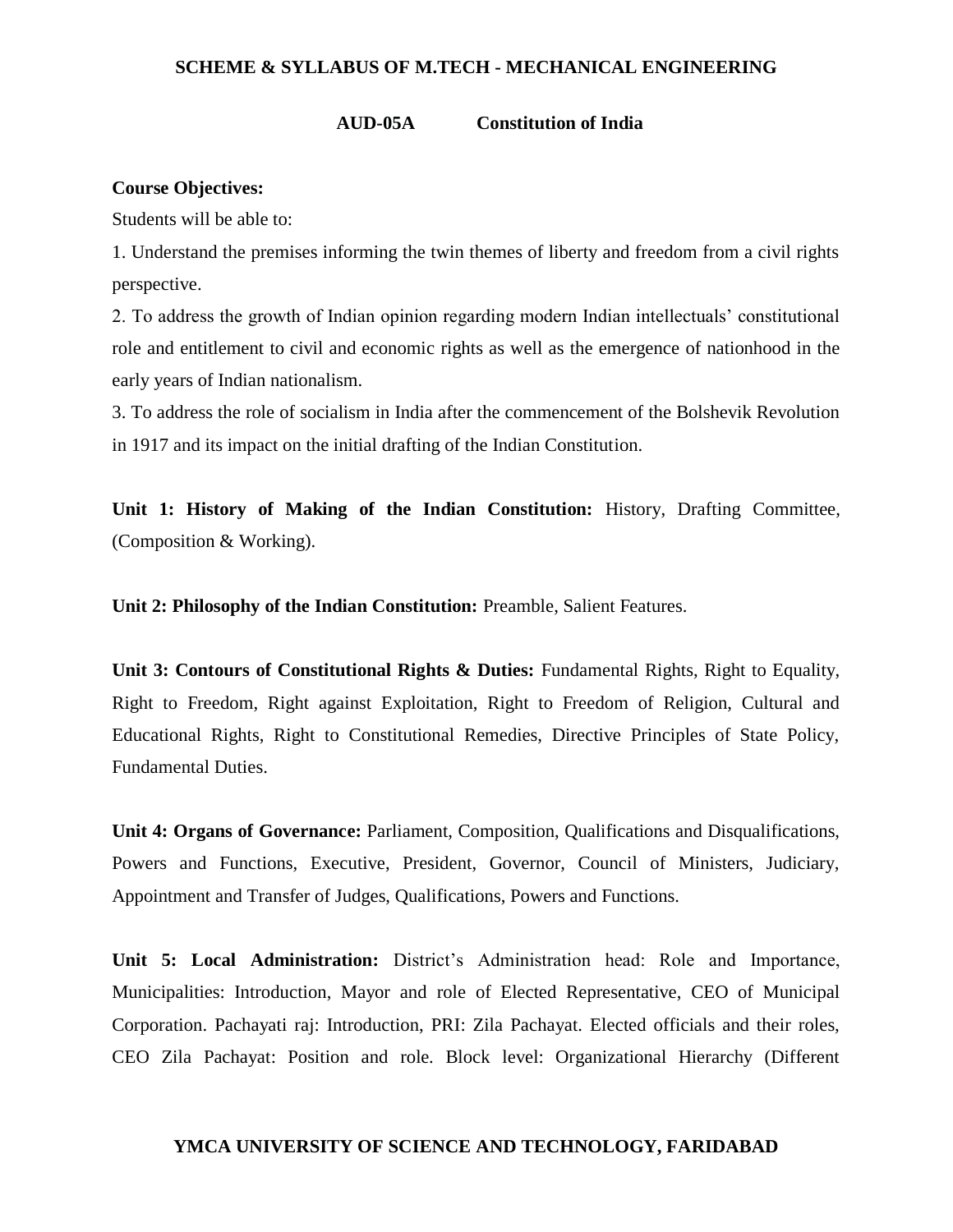departments), Village level: Role of Elected and Appointed officials, Importance of grass root democracy

**Unit 6: Election Commission:** Election Commission: Role and Functioning. Chief Election Commissioner and Election Commissioners. State Election Commission: Role and Functioning. Institute and Bodies for the welfare of SC/ST/OBC and women.

#### **Suggested reading**

- 1. The Constitution of India, 1950 (Bare Act), Government Publication.
- 2. Dr. S. N. Busi, Dr. B. R. Ambedkar framing of Indian Constitution, 1st Edition, 2015.
- 3. M. P. Jain, Indian Constitution Law, 7th Edn., Lexis Nexis, 2014.
- 4. D.D. Basu, Introduction to the Constitution of India, Lexis Nexis, 2015.

## **Course Outcomes:**

Students will be able to:

1. Discuss the growth of the demand for civil rights in India for the bulk of Indians before the arrival of Gandhi in Indian politics.

2. Discuss the intellectual origins of the framework of argument that informed the conceptualization of social reforms leading to revolution in India.

3. Discuss the circumstances surrounding the foundation of the Congress Socialist Party [CSP] under the leadership of Jawaharlal Nehru and the eventual failure of the proposal of direct elections through adult suffrage in the Indian Constitution.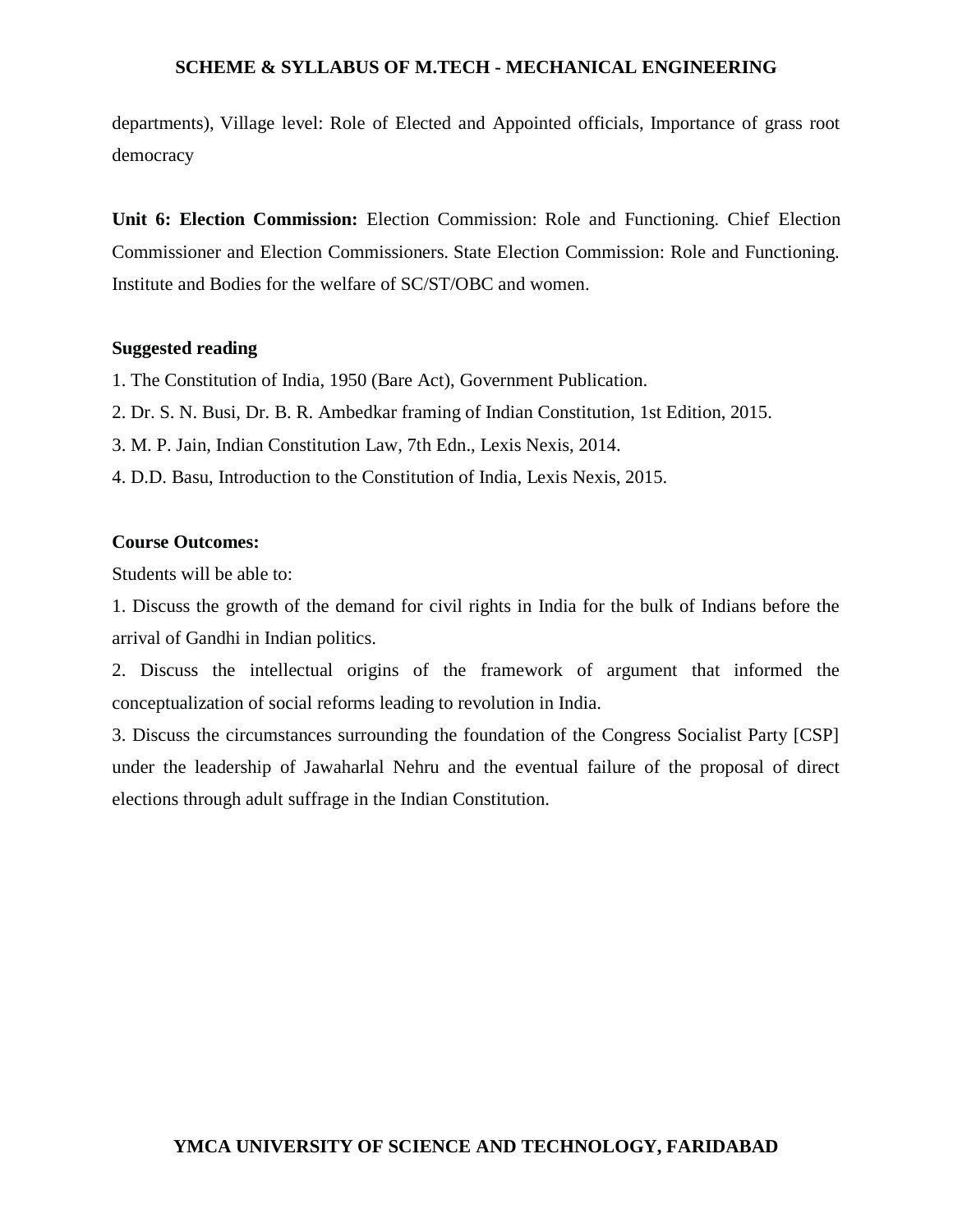#### **AUD-06A Pedagogy Studies**

#### **Course Objectives:**

Students will be able to:

1. Review existing evidence on the review topic to inform programme design and policy making undertaken by the DfID, other agencies and researchers.

2. Identify critical evidence gaps to guide the development.

#### **Course Contents:**

**Unit 1: Introduction and Methodology:** Aims and rationale, Policy background, Conceptual framework and terminology, Theories of learning, Curriculum, Teacher education. Conceptual framework, Research questions**.** Overview of methodology and Searching.

**Unit 2:** Thematic overview: Pedagogical practices are being used by teachers in formal and informal classrooms in developing countries. Curriculum, Teacher education.

Unit 3: Evidence on the effectiveness of pedagogical practices. Methodology for the in depth stage: quality assessment of included studies. How can teacher education (curriculum and practicum) and the school curriculum and guidance materials best support effective pedagogy? Theory of change. Strength and nature of the body of evidence for effective pedagogical practices. Pedagogic theory and pedagogical approaches. Teachers' attitudes and beliefs and Pedagogic strategies.

**Unit 4:** Professional development: alignment with classroom practices and follow-up support, Peer support. Support from the head teacher and the community. Curriculum and assessment. Barriers to learning: limited resources and large class sizes.

**Unit 5: Research gaps and future directions:** Research design, Contexts, Pedagogy, Teacher education, Curriculum and assessment, Dissemination and research impact.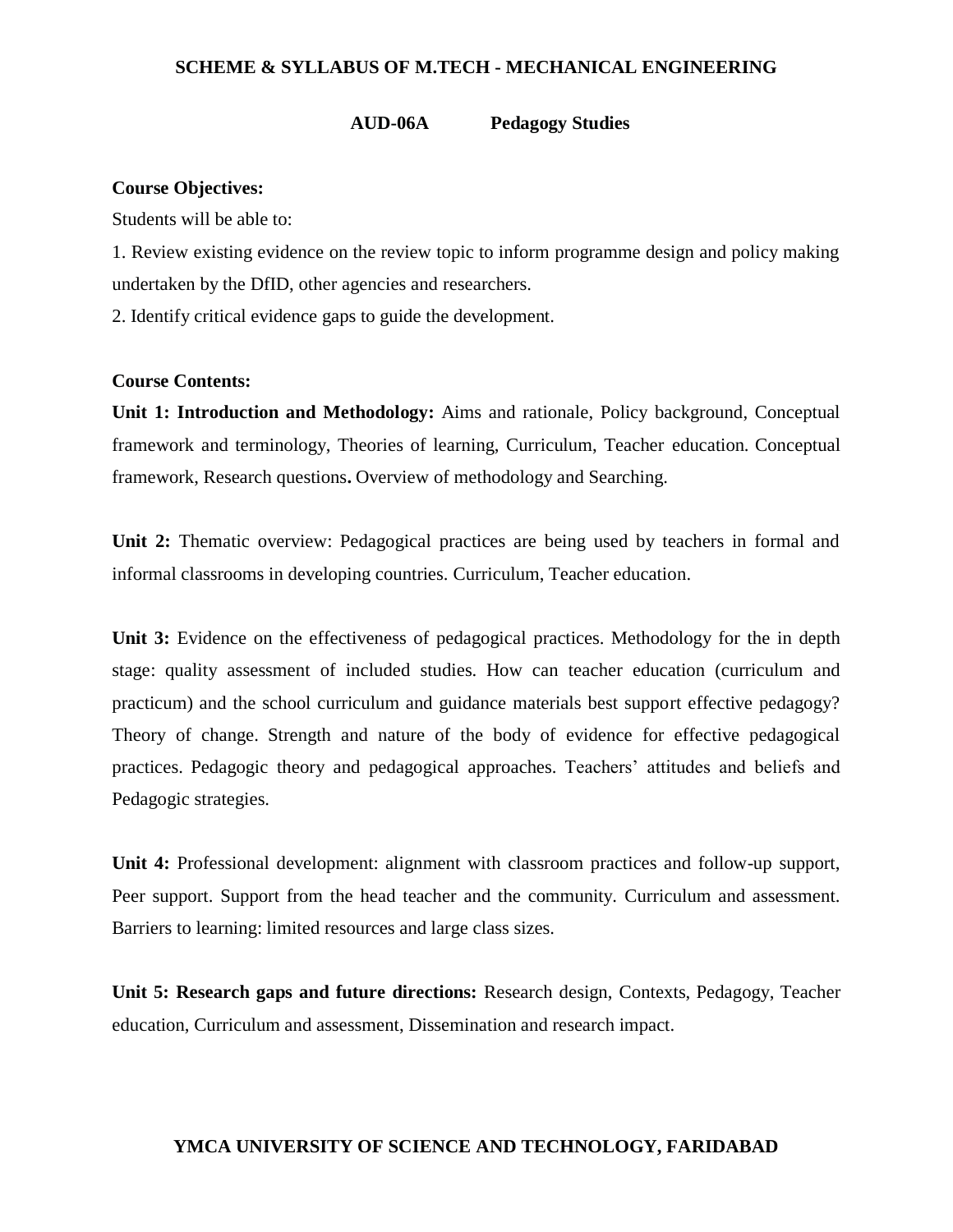## **Suggested reading**

1. Ackers J, Hardman F (2001) Classroom interaction in Kenyan primary schools, Compare, 31 (2): 245-261.

2. Agrawal M (2004) Curricular reform in schools: The importance of evaluation, Journal of Curriculum Studies, 36 (3): 361-379.

3. Akyeampong K (2003) Teacher training in Ghana - does it count? Multi-site teacher education research project (MUSTER) country report 1. London: DFID.

4. Akyeampong K, Lussier K, Pryor J, Westbrook J (2013) Improving teaching and learning of basic maths and reading in Africa: Does teacher preparation count? International Journal Educational Development, 33 (3): 272–282.

5. Alexander RJ (2001) Culture and pedagogy: International comparisons in primary education. Oxford and Boston: Blackwell.

6. Chavan M (2003) Read India: A mass scale, rapid, 'learning to read' campaign.

7. www.pratham.org/images/resource%20working%20paper%202.pdf.

## **Course Outcomes:**

Students will be able to understand:

1. What pedagogical practices are being used by teachers in formal and informal classrooms in developing countries?

2. What is the evidence on the effectiveness of these pedagogical practices, in what conditions, and with what population of learners?

3. How can teacher education (curriculum and practicum) and the school curriculum and guidance materials best support effective pedagogy?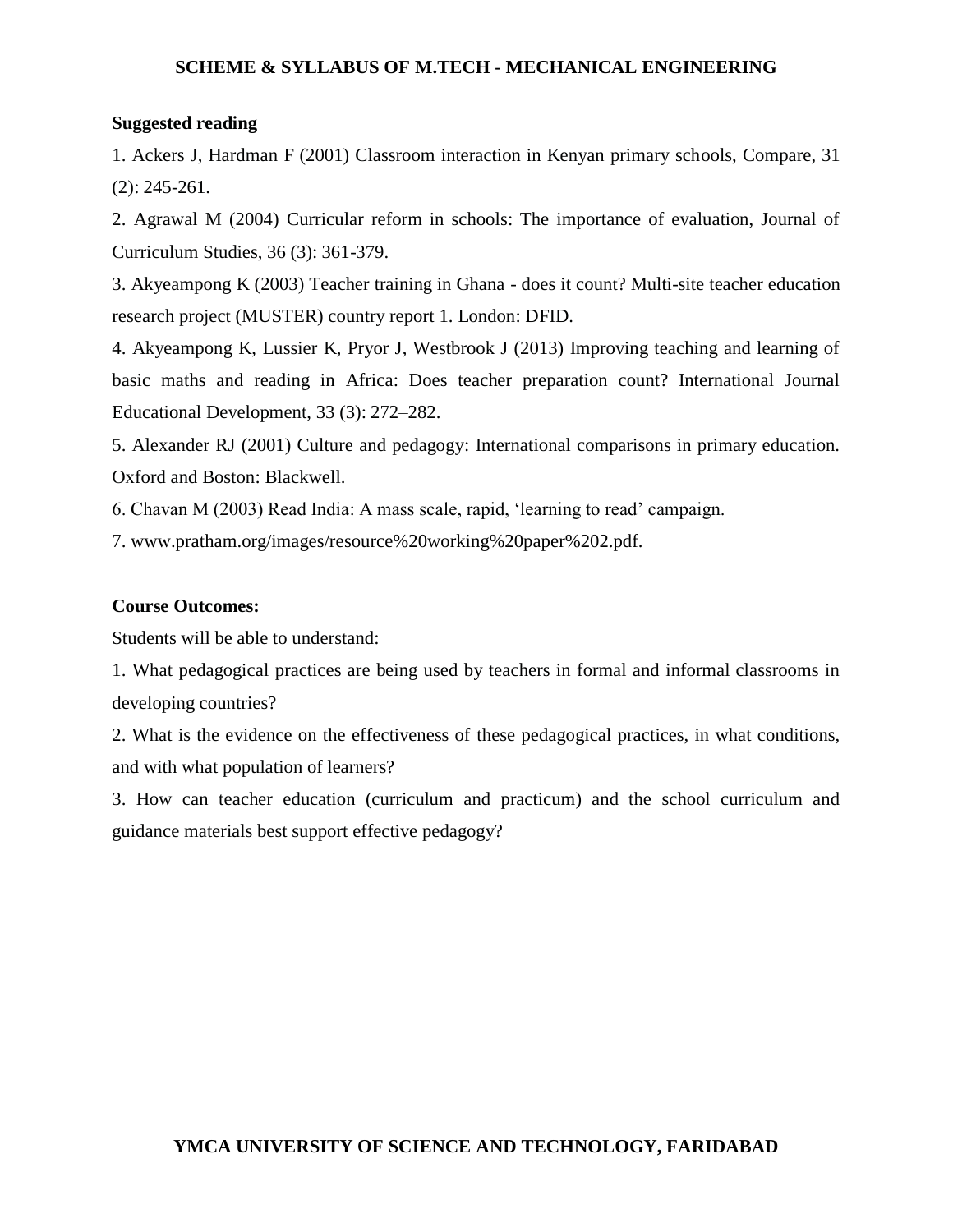## **AUD-07A Stress Management by Yoga**

## **Course Objectives**

- 1. To achieve overall health of body and mind
- 2. To overcome stress

# **Course Contents:**

**Unit 1:** Definitions of Eight parts of yog. (Ashtanga)

**Unit 2** Yam and Niyam. Do`s and Don't's in life i) Ahinsa, satya, astheya, bramhacharya and aparigraha ii) Shaucha, santosh, tapa, swadhyay, ishwarpranidhan

**Unit 3:** Asan and Pranayam i) Various yog poses and their benefits for mind & body ii)Regularization of breathing techniques and its effects- Types of pranayama.

## **Suggested reading**

1. 'Yogic Asanas for Group Tarining-Part-I" : Janardan Swami Yogabhyasi Mandal, Nagpur

2. "Rajayoga or conquering the Internal Nature" by Swami Vivekananda, Advaita Ashrama (Publication Department), Kolkata

## **Course Outcomes:**

Students will be able to:

- 1. Develop healthy mind in a healthy body thus improving social health also.
- 2. Improve efficiency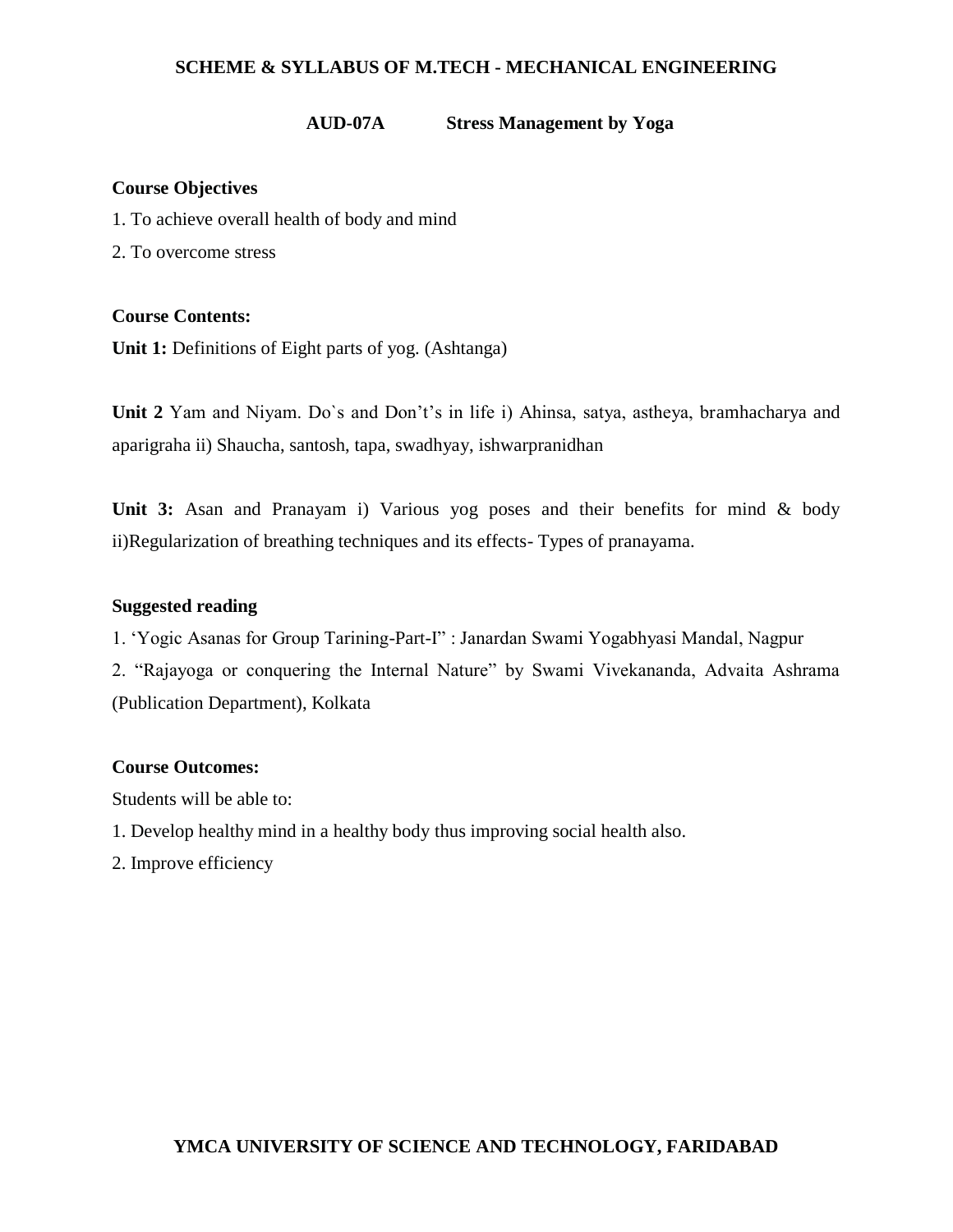## **AUD-08A Personality Development through Life Enlightenment Skills**

### **Course Objectives**

- 1. To learn to achieve the highest goal happily
- 2. To become a person with stable mind, pleasing personality and determination
- 3. To awaken wisdom in students

### **Course contents**

**Unit 1:** Neetisatakam-Holistic development of personality Verses- 19,20,21,22 (wisdom) Verses- 29,31,32 (pride & heroism) Verses- 26,28,63,65 (virtue) Verses- 52,53,59 (dont's) Verses- 71,73,75,78 (do's)

**Unit 2:** Approach to day to day work and duties. Shrimad Bhagwad Geeta : Chapter 2-Verses 41, 47,48, Chapter 3-Verses 13, 21, 27, 35, Chapter 6-Verses 5,13,17,23, 35, Chapter 18-Verses 45, 46, 48.

**Unit 3:** Statements of basic knowledge. Shrimad Bhagwad Geeta: Chapter2-Verses 56, 62, 68 Chapter 12 -Verses 13, 14, 15, 16,17, 18 Personality of Role model. Shrimad Bhagwad Geeta: Chapter2-Verses 17, Chapter 3-Verses 36,37,42, Chapter 4-Verses 18, 38,39 Chapter18 – Verses 37,38,63

# **Suggested reading**

1. "Srimad Bhagavad Gita" by Swami Swarupananda Advaita Ashram (Publication Department), Kolkata.